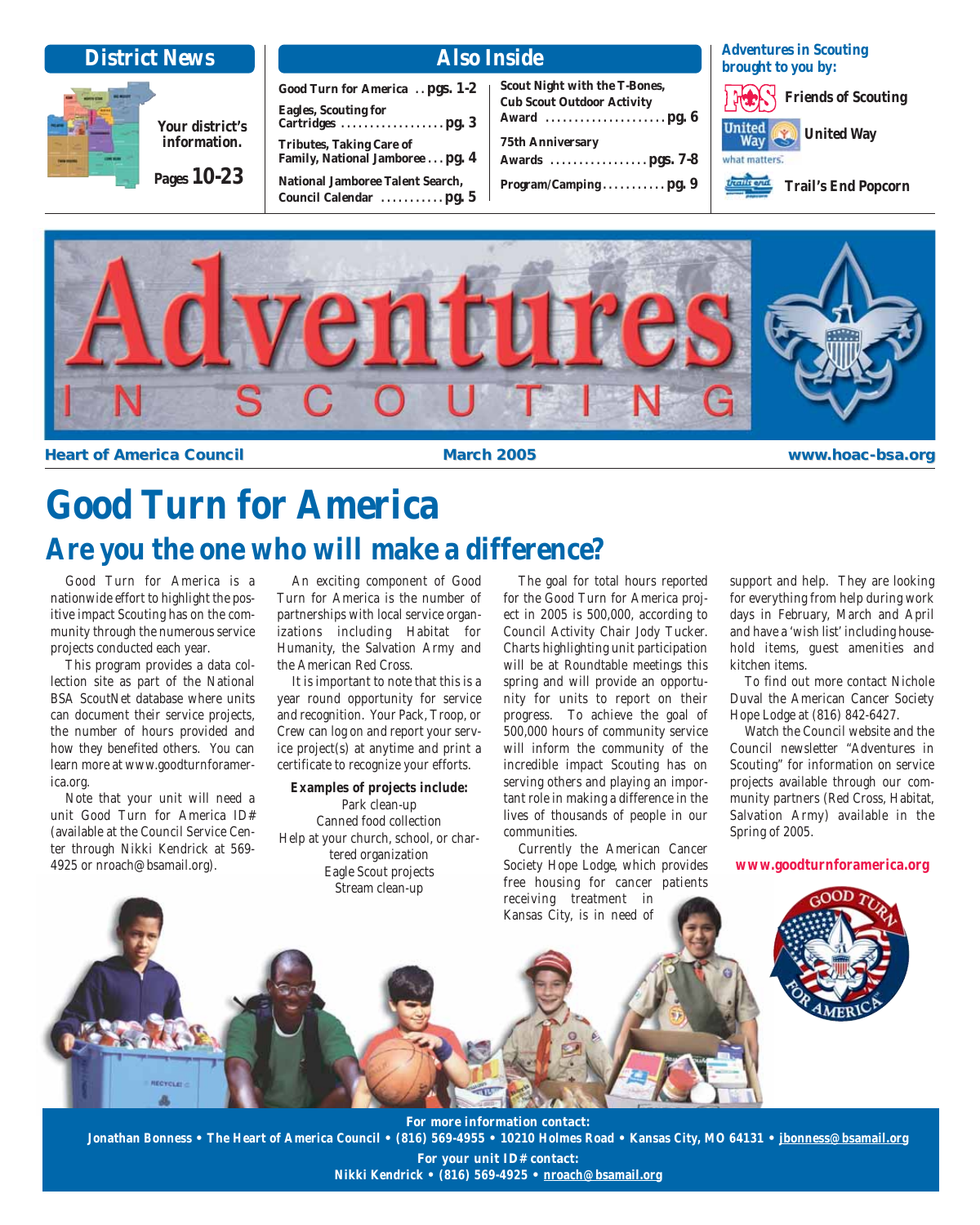## **Good Turn for America**

# **Meeting the challenges of the 21st Century.**

#### QUALITY OF LIFE



Hunger, homelessness, and obesity are a few of the biggest challenges facing our nation. To over-come these challenges, the Boy Scouts of America and community organizations nationwide are conducting food drives, helping build/repair houses, and promoting healthy lifestyles. Scouting for Food, Scouting for Shelter, and Scouting for Healthy Living—making a difference in America.

#### HUNGER



Each night more than 13 million children go to bed hungry, and families on a limited income don't have well-balanced diets. It's a way of life for too many in our nation. The Boy Scouts of America answers this call by collecting food and supporting community agencies that fight hunger. Join us in helping feed the nation.

#### HOMELESSNESS



More than a million children in America are without a home right now. That's why the Boy Scouts of America is joining with community groups such as Habitat for Humanity to build and repair housing for the needy in our communities. If you can't help build a house, help make a home by donating food, clothing, and furniture.



Obesity, heart disease, and diabetes—we've all heard the warnings. The Boy Scouts of America is helping with the cure by working with community organizations by supporting fitness campaigns, assisting with blood drives and health screenings. We improve our own lives, when we work to help others.

# **Are you one who will make a difference? Get Involved.**

**www.goodturnforamerica.org**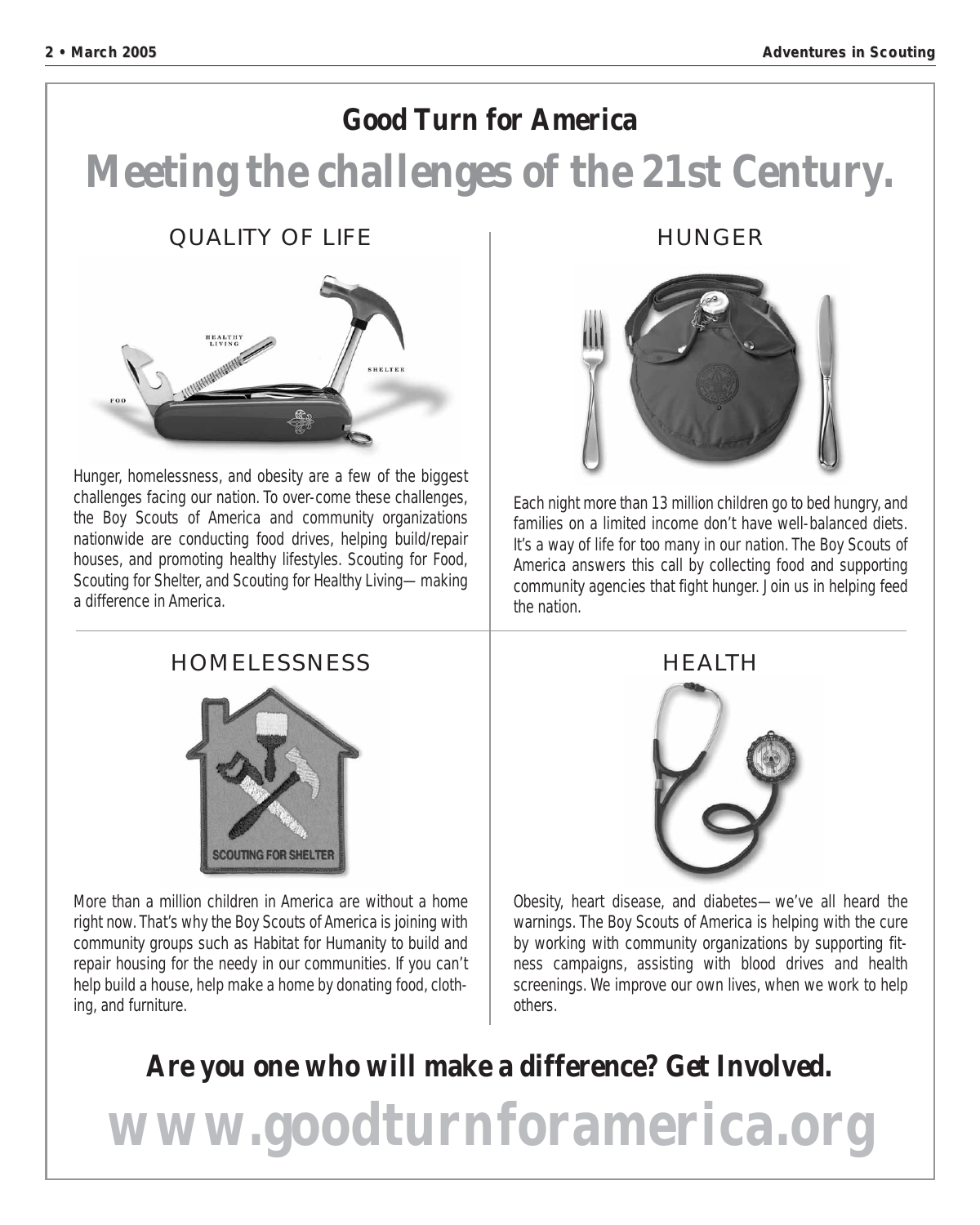**Adventures in Scouting example 2005 example 2005 council in Scouting COUNCIL Example 2005 c** 2005 **c** 3

|                   |             |                                | <b>DISTRICT</b>       | <b>UNIT</b> | <b>NAME</b>                  | <b>DISTRICT</b>      | <b>UNIT</b> | <b>NAME</b>                     |
|-------------------|-------------|--------------------------------|-----------------------|-------------|------------------------------|----------------------|-------------|---------------------------------|
|                   |             | <b>Eagles</b>                  | North Star            | 1314        | Joshua James Etherton        | Red-Tailed Hawk 2784 |             | Andrew Jacob Joy                |
|                   |             |                                | North Star            | 1288        | Andrew Justin Green          | Red-Tailed Hawk 201  |             | <b>Bradley Joseph Klee</b>      |
| <b>DISTRICT</b>   |             | <b>NAME</b>                    | North Star            | 1333        | Adam Julian Grossman         | Red-Tailed Hawk 218  |             | Ross Teryl Miller               |
|                   | <b>UNIT</b> |                                | North Star            | 1301        | Logan Kelly Hayes            | Red-Tailed Hawk 182  |             | Matthew Ryan Schott             |
| <b>Blue Elk</b>   | 1312        | Daniel Lee Cummings            | North Star            | 1357        | Joel Russell Herndon         | Red-Tailed Hawk 182  |             | Christopher John Stauffer       |
| <b>Blue Elk</b>   | 1204        | Elisha Isaiah Davis            | North Star            | 1389        | Kevin Richard Hopkins        | Red-Tailed Hawk 265  |             | Stephen Patrick Sullivan        |
| <b>Blue Elk</b>   | 1221        | Gary Lynn Galvin Foster        | North Star            | 1351        | Sean David Huntley           | Red-Tailed Hawk 265  |             | Michael Gegory Wegener          |
| <b>Blue Elk</b>   | 1813        | <b>Matthew Clark Harwell</b>   | North Star            | 1370        | Jeffrey Michael Jaskinia     | Red-Tailed Hawk 784  |             | Taylor Blaine Wofford           |
| <b>Blue Elk</b>   | 1204        | Randy Micheal Pyles            | North Star            | 1314        | Michael David Kilpatrick     | Thundernird          | 1098        | Darryl Alexander Bell Jr.       |
| <b>Blue Elk</b>   | 1216        | Jason Shaw Richards            | North Star            | 1351        | Matthew Paul Kuehl           | Thundernird          | 1269        | Steven Matthew Bousman          |
| <b>Blue Elk</b>   | 1205        | Kyle Anothony Stamper          | North Star            | 1374        | Andrew David Longres         | Thundernird          | 1032        | Cameron Bily Bravo              |
| <b>Big Muddy</b>  | 1318        | Kelly Dean Clay Jr.            | North Star            | 1374        | Orville Warren Newberry      | Thundernird          | 1469        | Nolan Ryan Christensen          |
| <b>Big Muddy</b>  | 1318        | Nathaniel David Cooley         | North Star            | 1247        | Kyle Ray Norwood             | Thundernird          | 1042        | Austin James Holt               |
| <b>Big Muddy</b>  | 1415        | <b>Scott Ramsey Myers</b>      | North Star            | 1412        | Michael Keith Reilly         | Thundernird          | 1245        | Benjamin Andrew King            |
| <b>Big Muddy</b>  | 1120        | <b>Bradley Dale Newton</b>     | North Star            | 1495        | Nicholas Ryan Roberts        | Thundernird          | 1391        | Jacob Dean Lacombe              |
| <b>Big Muddy</b>  | 1318        | <b>Brett Allen Ralston</b>     | North Star            | 1135        | <b>Matthew Stuart Shull</b>  | Thundernird          | 1042        | Justin Michael Lindner          |
| <b>Big Muddy</b>  | 1120        | William Michael Rambo III      | North Star            | 1374        | Jonathan David Sprinkle      | Thundernird          | 1391        | Brackon Wynn Lundy              |
| Kaw               | 66          | Matthew Joseph Ammel           | North Star            | 1288        | Christopher Kenny Williams   | Thundernird          | 1323        | Thomas Joseph McArthur          |
| Kaw               | 66          | Nathan Scott Averna            | Northern Tier         | 184         | Bryan Earl Beyer             | Thundernird          | 1145        | Michael Reed McCarter           |
| Kaw               | 66          | Dennis Andrew Barba            | Northern Tier         | 6648        | Ryan David Felshaw           | Thundernird          | 1032        | Derek Lee Slinger               |
| Kaw               | 66          | James Watson Bradin            | Northern Tier         | 91          | Thomas Henry Freeman         | Thundernird          | 1003        | Jacob Paul Sperber              |
| Kaw               | 165         | <b>Richard Andrew Cameron</b>  | Northern Tier         | 648         | Gary Carter Kearns           | Thundernird          | 1111        | Stephen Martin Stinger          |
| Kaw               | 66          | Jacob Alexander Gardner        | Northern Tier         | 184         | Tyler James Kellar           | Thundernird          | 1100        | Nathaniel Ryan Sudheimer        |
| Kaw               | 27          | Jordan Marsh Jones             | Northern Tier         | 185         | Zachary Charles Kinser       | Thundernird          | 1001        | <b>Dustin Michael Tankesley</b> |
| Kaw               | 33          | Benjamin David Marken          | Northern Tier         | 351         | Joshua Kenric Landis         | Thundernird          | 1003        | Craig Nolan Wood                |
| Kaw               | 27          | <b>Corey Nauss</b>             | Northern Tier         | 246         | Anthony Thomas Messplay      | Trailhead            | 457         | <b>Partick Milton Amos</b>      |
| Kaw               | 27          | Carl Edward Nelson             | Northern Tier         | 93          | Jacob Wyatt Miller           | Trailhead            | 282         | <b>Andrew Bradley Barnert</b>   |
| Kaw               | 165         | Christopher Thomas Nelson      | Northern Tier         | 91          | <b>Brady Matthew Myers</b>   | Trailhead            | 284         | David James Burchfield          |
| Kaw               | 33          | Lawrence Wilbur Purvis         | Northern Tier         | 18          | David Ray Normile II         | Trailhead            | 282         | James Alexander Hilton          |
| Kaw               | 366         | Tommy James Tracy II           | Northern Tier         | 91          | Stephen George Powell        | Trailhead            | 284         | Owen Raymond Johnson            |
| Lone Bear         | 1430        | Drew Dustin Anstine            | Northern Tier         | 439         | Dowlin Jared Taylor          | Trailhead            | 257         | Donald Lee Keeney III           |
| Lone Bear         | 1404        | George Bret Bilbruck           | Northern Tier         | 18          | Matthew Evan Wilson          | Trailhead            | 457         | Timothy Kyle Lung               |
| Lone Bear         | 1430        | Taylor Ralph Glasscock         | Pelathe               | 55          | Matthew Wayne Avila          | Trailhead            | 256         | Derek Lucas Mael                |
| Lone Bear         | 1404        | lan Lowell Kreher              | Pelathe               | 55          | John William Frick II        | Trailhead            | 37          | Christopher William Meier       |
| Lone Bear         | 1404        | Mark Wesley Maness             | Pelathe               | 53          | Aleksander Peter McElroy     | Trailhead            | 257         | David Vaughn Porter Jr.         |
| Lone Bear         | 1400        | <b>Dustin William Moore</b>    | Pelathe               | 53          | Julian James Spangler        | Trailhead            | 683         | Matthew Phillip Rader           |
| Lone Bear         | 1400        | Kristopher Adam Moore          | <b>Pioneer Trails</b> | 1034        | Stanley Keith Aikens II      | Trailhead            | 257         | Jonathan Matthew Schalteis      |
| Lone Bear         | 1430        | Luke Michael Mosley            | <b>Pioneer Trails</b> | 1006        | Aaron Nathaniel Henderson    | Trailhead            | 92          | Justin Lee Sisson               |
| Lone Bear         | 1400        | Michael Laurence Othic         | <b>Pioneer Trails</b> | 1006        | Kendall Dwayne Jones Jr.     | Trailhead            | 257         | <b>Matthew David Wilson</b>     |
| Lone Bear         | 1513        | Ricardo Emil Rampone           | <b>Pioneer Trails</b> | 1027        | Eric Eugene Love Jr.         | <b>Twin Rivers</b>   | 103         | Jaffar Abbas Agha               |
| Lone Bear         | 1673        | Austin Phillip Reed            | <b>Pioneer Trails</b> | 1046        | <b>Brendan Edward Wilson</b> | <b>Trails West</b>   | 428         | Charlie Huson Allen             |
| Lone Bear         | 1225        | Ricky Allan Roesch             | Red-Tailed Hawk 182   |             | Michael Ross Boyce II        | <b>Trails West</b>   | 88          | Robert Thomas Cullison          |
| Lone Bear         | 1430        | Christopher Thomas Smith       | Red-Tailed Hawk 122   |             | Jeffrey McDonald Brown       | <b>Trails West</b>   | 186         | Kevin Michael Glisson           |
| Lone Bear         | 1430        | Matthew Joseph Thornton        | Red-Tailed Hawk 315   |             | <b>Clayton Andrew Calder</b> | <b>Trails West</b>   | 86          | Matthew Louis Guth              |
| <b>North Star</b> | 1314        | Ian Michael Arthur             | Red-Tailed Hawk 289   |             | Resse Michael Eulert         | <b>Trails West</b>   | 186         | Berkley John Jones              |
| North Star        | 1271        | Loren Jay Bewick               | Red-Tailed Hawk 122   |             | John Bradley Gilbert         | <b>Trails West</b>   | 136         | Keith Charles Kennedy           |
| North Star        | 1247        | Matthew Wyatt Bond             | Red-Tailed Hawk 222   |             | Mark Joseph Gruber Jr.       | <b>Trails West</b>   | 181         | <b>Stuart David Mears</b>       |
| North Star        | 1214        | Garrett Michael Andrew Borrosh | Red-Tailed Hawk 324   |             | Mark Robert Herwig           | <b>Trails West</b>   | 494         | Benjamin Greogory Toplikar      |
| North Star        | 1351        | Sawyer Daniel Breslow          | Red-Tailed Hawk 122   |             | Ryan Steven Hinderliter      | <b>Trails West</b>   | 494         | William Francis Toplikar        |
| North Star        | 1333        | Nicholas Martin Moerl Burton   | Red-Tailed Hawk 201   |             | Ryan Mitchell Jerred         | <b>Trails West</b>   | 136         | Andrew James Vance              |
| North Star        | 1408        | Kameron Lee Dingus             | Red-Tailed Hawk 201   |             | Philip Andrew Johnson        |                      |             |                                 |

# **Scouting for Cartridges Program**

Congratulations to the 180 units of the Heart of America Council who participated in the Scouting for Cartridges Program in 2004. More than 6,700 inkject cartridges that were previously destined for the landfill have now been recycled. Based upon the success of this program in 2004, we expect 2005 to be an even bigger success.

Printer cartridges can be found in just about every business and home; in 2004 over 200 million inkjet cartridges were used and thrown away in the United States! In 2005 that number is expected to increase. As the use of inkjet printers increases, so does our opportunity to recycle. For those units participating in the program, it is easy to expand your current donation sites.

When a person hears the word "recycling" they imme-

diately think of the environmental rewards. That is certainly true with Scouting for Cartridges. Each cartridge uses 2 \_ cups of oil when they are manufactured. By recycling a cartridge, we reduce the demand on our finite supply of natural resources. In addition to the environmental rewards, Scouting units benefit in two ways. First, Inkjet-Collect gives each unit \$1.00 for each recyclable cartridge submitted. Second, the top three units that collect the most recyclable cartridges by May 30 (Memorial Day) will earn an Ice Cream Social, compliments of InkjetCollect.

The staff of InkjetCollect has enjoyed meeting the Scouts and Parents who personally delivered their recyclable cartridges to their facility throughout the year. They look forward to working with you in 2005.

The Scouting for Cartridges Program was designed to

promote conservation efforts while teaching units about the benefits of recycling. There is no cost to sign up for the program, simply contact InkjetCollect and ask for a cartridge collection box. A box and information on the models of acceptable cartridges will be sent to you. When the box is full, tape it closed and put it in the mail. Inkjet-Collect pays for all postage. A check will be sent to your unit within 10 days of receiving your box.

For more information on the Scouting for Cartridges recycling program visit the Council website at www.hoacbsa.org and go to the Scouting for Cartridges page. You can also call InkjetCollect directly at (800) 494-9100 or (913) 307-2147.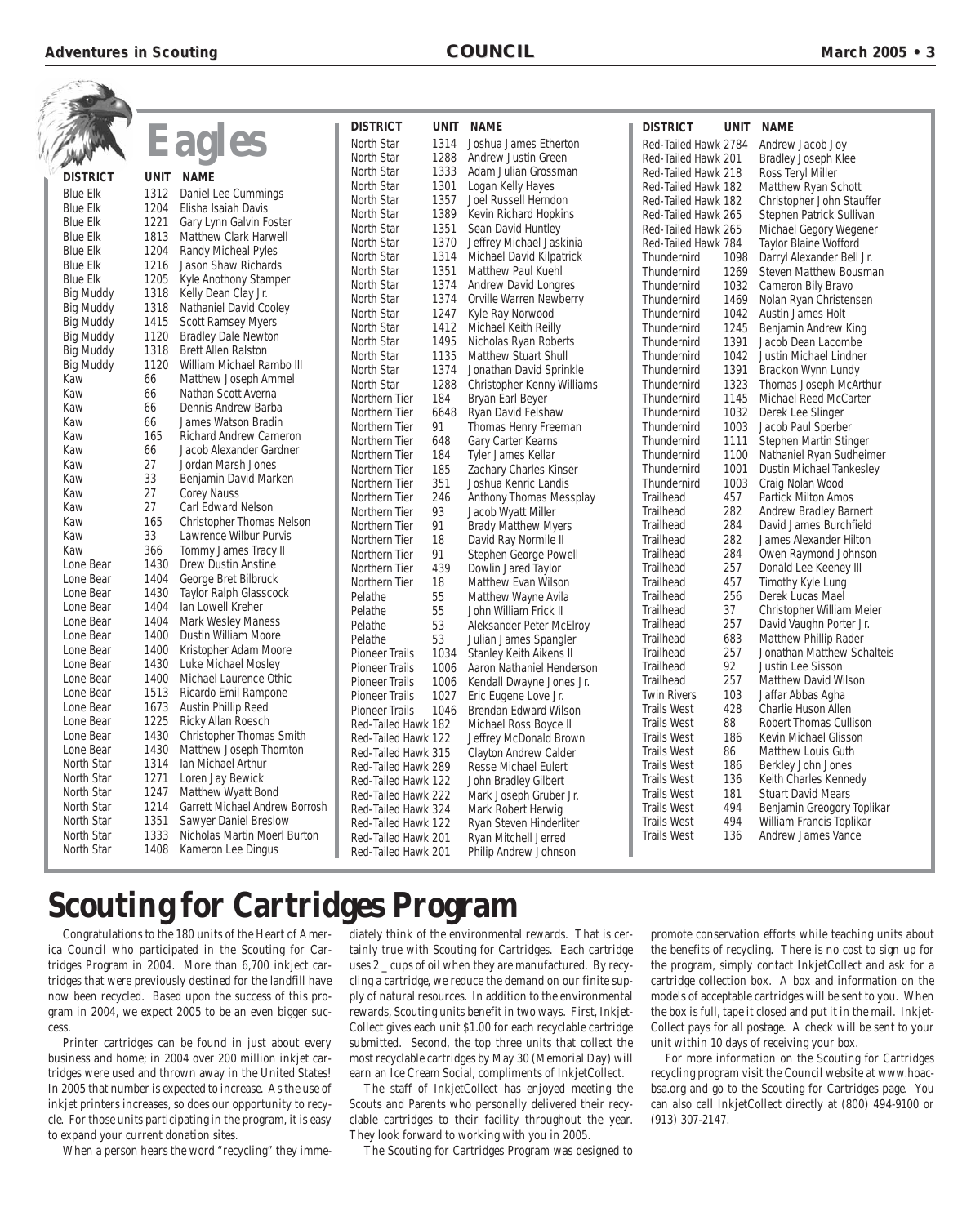Dorothy Mulford

**David J. Zimmer** Hugh J. Zimmer **2045 Corporation** Jack L. Revare

**Laird Ingram, M.D.** Susan Reiske

Donald and Adele Hall

**Justin Cohen**

**Craig Jameson** Jerry Smith **Kevin DeLeve** Barton DeLeve **Keith Long** Barton DeLeve **David Albers** Barton DeLeve **Kyle Seever** Barton DeLeve

**Daniel Ernstmann** Barton Del eve

**William and Mariann Vandenberg, Jr.**  W. J. Vandenberg, Sr.

Howard and Cynthia Hasler The Reed Medical Group

**IN HONOR OF:**

**William McDonald Brown** Richard and Suzanne Bond George and Janis Haydon

#### **IN MEMORY OF:**

#### **Charles D. Williams** Tim Hatfield

Stephen and Nicole Pierce Charles and Donna Tulipana Darren and Linda Williams Bob and Christine Bushyhead Michael and Susan Doyle Shirley Shewmaker Mrs. Jeanette Geier and Family Arden Weis and Family Paul and Marion Cherry Marlene and Dick Lemken William Tiernan Betty Jane Davies Roger and Janet Ornduff Terry Smitka Ronald and Margaret Juhnke John and Mary Kitchin Uri and Marlene Seiden Jeffrey and Gina McMurphy Missouri State Highway Patrol Troop A David and Michelle Gordon David and Linda Higdon Paul and Alana Carvajal Raymond and Sylvia Rieling, Jr. Joe and Ruth Blauw Automated Ingredient Systems James and Linda

**McCambridge** Joanne Kubesch Donald and Barbara Boysen

#### **Terry Creswell**

Mr. And Mrs. Daniel Nigus Mr. And Mrs. Anthony Sarver Mr. And Mrs. Larry Paul Mr. And Mrs. Bill Parker Mr. And Mrs. James Hale Bruce Renfro Ruth Carter Mr. And Mrs. Robert Rudolph Mrs. May Coffman Mr. And Mrs. John Latting Mrs. Terry Creswell

#### **Michael Blomquist**

Mary Blomquist David and Michelle Blomquist Hiram Blomquist Helen Thompson Matt and Liba Gamber Michael and Kathy Britt

# **Tributes**

**Douglas Entriken** Michael and Kathy McCauley John Haley

**E. Addis Munyan, Jr.** Michael and Kathy McCauley Mrs. Frank Louis Goetz

#### **William A. Shibley**

Carolyn Garten Thomas and Rosemary Palmer Michael and Terri Mullikin Johnnie and Dorothy Borden J and L Sheet Metal William E. Shibley

#### **Donald McRuer**

Cecil Simons KC North Auto Sales Don Witt A. A. and T. D. Simon Clinton and Melba Springgate Scott and Judy McRuer Jerry and Eva Holmes

**Georgia Murphy** Jerry Paul Fogel

**Christopher Shipley** Joseph Shipley

**Kyle Chapman** Daniel Chapman

**Constance Gordon** Martin Smoler Frances McMann

**Ronald Vinson** Marilyn Vinson

**Norma Schmidt** Harvey Bodker W. W. and Joanne Kennedy

**William Cahill** Robert McCarthy

**Clifford Dunn** E. Lou Dunn

**Steve Parmley** Boy Scout Troop 284

#### **Gary Lee Holt** Phillip and Nancy Fulks Paul and Naomi Houk Edward and Marilyn Vaughn Mrs. A. F. Watson James and Emmaline Hill

The 2005 National Jamboree will again be held at Fort A.P.Hill in Virginia, from July 25 to August 3, 2005. The Heart of America Council has already started planning for great adventure. If you are interested in participating in the 2005 National Jamboree, either as a Scout, Contingent Leader or Jamboree Staff, or if you would like more information on the National Jamboree, visit the National website at www.scouting.org/jamboree or email daallen@bsamail.org.

If you are a Heart of America Council Boy Scout and are interested in being selected as one of the 144 Scouts who will be representing our council at the Jamboree, fill out the youth application found on the National Website and send it along with a **\$125.00 non-refundable deposit** to:

# **Taking Care of Family**

Becky just celebrated her fortieth birthday with some degree of reluctance. It was a time in her life when she needed to face her morality. When she saw a seminar offered by our organization entitled "Plan and Provide for Those You Love," she eagerly attended. It was time to think about such things.

There was lots of helpful information offered including information about why people seem reluctant to have a will prepared and the answers to overcome their reluctance. Then there was useful information about what should be in a will and who ought to be the executor and who should be the trustees and for what purpose a trust might be established. Also, discussed were topics such as where to keep your will and when to change your will plus the impact of taxes on the distribution of the estate. It was almost more than she could assimilate in one evening.

One daunting question kept her afterward to further quiz the speaker. It was about her father. He was the sole proprietor of a small struggling business in their community. Becky was an unmarried professional who had accumulated a substantial portfolio of assets. She often helped her father during his lean times. She had no other family. Her mother had long since left the family and Becky maintained no further contact with her.

Becky was well acquainted with our charity and had supported us for many years. So, Becky though the best thing for her to do was to leave her entire estate to our charity. But what about her father? The speaker had just the answer. He suggested that she discuss with her attorney how to establish an intervening trust to provide for her father in the unlikely event Becky would predecease him. Then at the death of the survivor, the charity would appropriately benefit.

She was glad she had attended the seminar. It provided the answer she needed and she felt a great deal of peace in her own heart about how she might resolve her concerns for her father's care.

For more information about remembering family members in appropriate cost-effective ways, please contact Mike Johnson, Director of Finance Services at (816) 569-4979 or mijohnso@bsamail.org

HOAC Jamboree Committee Heart of America Council Boy Scouts of America 10210 Holmes Road Kansas City, Mo. 64131

The final cost and exact tour has not been finalized, at this time, (estimated cost is \$1,600.00) the tour for the 2005 National Jamboree Troops from the Heart of America Council will be similar to the 2001 National Jamboree Tour, which included a two day tour of Washington D.C. and ten days at the National Jamboree site at Fort A.P. Hill in Virginia.



#### **2005 NATIONAL SCOUT JAMBOREE Boy Scouts of America July 25-August 3, 2005 CAROLINE COUNTY, VIRGINIA**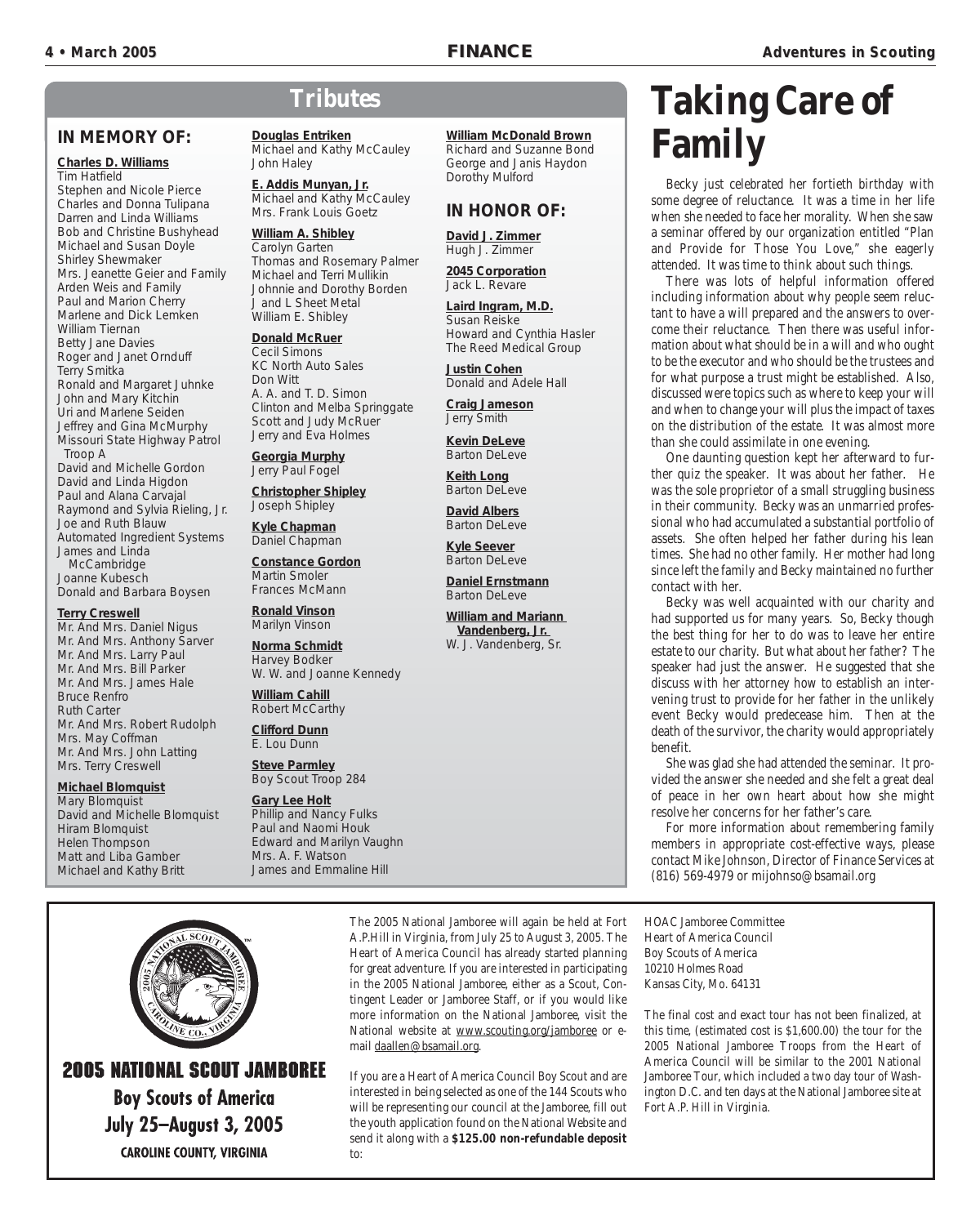

# **2005 National Scout Jamboree Talent Search Boy Scouts of America**

# **July 25-August 3, 2005**

Do you know a Boy Scout with acting experience? Five outstanding Scout actors will be given the opportunity to star in the Opening Show of the 2005 National Scout Jamboree. *The selected Scouts will get to spend a week at the Jamboree this summer, at no cost!*

Applicants must be boys, age 14 to 19 as of July 1, 2005, currently registered as Boy Scouts or Venturers, and with some acting experience. This experience may be from school plays, Community Theater, council Scout shows, OA ceremonies, or similar activities.

Interested Scouts need to complete the program application form, and provide a video audition tape. Contact **Jonathan Bonness** at the council service center for applications and necessary information sheets (816) 569-4955 or jbonness@bsamail.org. Don't delay, as all applications and videos submissions must be postmarked by April 1, 2005.

This chance to be considered for a featured role at the National Scout Jamboree is an outstanding opportunity. Scouts selected for this program will get to experience the Jamboree in a very unique way. Alert the Scout actors you know about this program.

#### **Council Calendar**

#### **March**

- **1** Trbl Cncl Rec Due
- **2** COPE/Clmbng Mtg, 7:00 P.M. **2** CS Day Camp Staff Meeting,
- 7:00 P.M. **5** Bartle Work Day
- 
- **8** Exec Cmt Meeting, 12:00 P.M.
- **9** Pow Wow Staff, 7:00 P.M. **11** Commission Coll, 5:00 P.M.
- **12** COPE/Climbing Weekend, 8:30
- A.M. **17** OA LEC Mtg, 7:00 P.M.
- **19** Bartle Work Day
- 
- **19** MB Program,8:00 A.M.
- **19** TN Work Day
- **19** COPE/Climbing Weekend, 8:30 A.M.
- **22** Rotary Cmp Stf Mtg, 6:30 P.M.
- **22** BSCmpLdrMtgBartle, 7:00 P.M.
- **23** Advance Cmt Meeting, 7:00
- P.M.
- **23** BSCmpLdrMtgBartle, 7:00 P.M.
- **23** BSCmpLdrMtgNaish, 7:00 P.M.
- **25** Good Friday, Bartle & Naish
- Closed **25** Service Center Closed
- **30** CL Mbrshp Com Meeting, 7:00 P.M.

#### **April**

- **1** Campership Apps Due, 8:30 A.M.
- **2** COPE/Climbing Weekend, 8:30 A.M.
- **6** CS Day Camp Staff Meeting, 7:00 P.M.
- **9** Bartle Work Day
- **9** TN Work Day
- **12** Exec Cmt Meeting, 12:00 P.M.
- **13** OA Induct Wkd Pymt Due, 8:30 A.M.
- **13** Camp Cmt Meeting, 7:00 P.M.
- **13** Pow Wow Staff, 7:00 P.M.
- **15** BSA Climbing School, 8:00 A.M.
- **15** Venture Spring Event, 12:00
	-
- **20** Bear Res Camp Draw, 5:00 P.M.
- **20** Council Training Meeting, 7:00 P.M.
- **21** OA LEC Meeting, 7:00 P.M.
- **23** Bartle Work Day, 8:00 A.M.
- **23** HRB Com Retreat, 8:00 A.M.
- **23** Naish Camp Staff Meeting, 9:00 A.M.
- **26** Rotary Cmp Staff Meeting, 6:30 P.M.
- **27** BS Camp Final Fee, 5:00 P.M.
- **29** OA Induct Wkd 1, 4:00 P.M.
- **29** HRB Cmp Comm Retreat, 7:00 P.M.

#### **May**

- **4** OA Induct Wkd 2 Pymt Due, 8:00 A.M.
- **4** Web Cmp Pay Due,8:30 A.M.
- **4** CS Day Camp Staff Meeting, 7:00 P.M.
- **7** Bartle Work Day
- **7** COPE/Climbing Weekend, 8:30 A.M.
- **10** Exec Board Meeting, 12:00 P.M.
- **11** Bear Camp Fee Due, 8:00 A.M.
- **11** Day Camp Fee Due, 8:30 A.M.
- **11** Pow Wow Staff, 7:00 P.M.
- **14** COPE/Climbing Weekend, 8:30 A.M.
- **18** COPE/Clmbng Meeting, 7:00 P.M.
- **19** OA LEC Meeting, 7:00 P.M.
- **20** OA Induct Weekend 2, 4:00 P.M.
- **21** Bartle Work Day, 8:00 A.M.
- **24** Rotary Cmp Staff Meeting, 6:30 P.M.
- **24** Commissioner Meeting, 7:00 P.M.
- **25** Advance Cmt Meeting, 7:00 P.M.
- **27** Bartle & Naish Closed
- **30** Memorial Day Scout Shop & Service Center Closed
- **31** Venture Camp, 6:00 P.M.

# SCOUTING **Timeless Values**

- 
- P.M.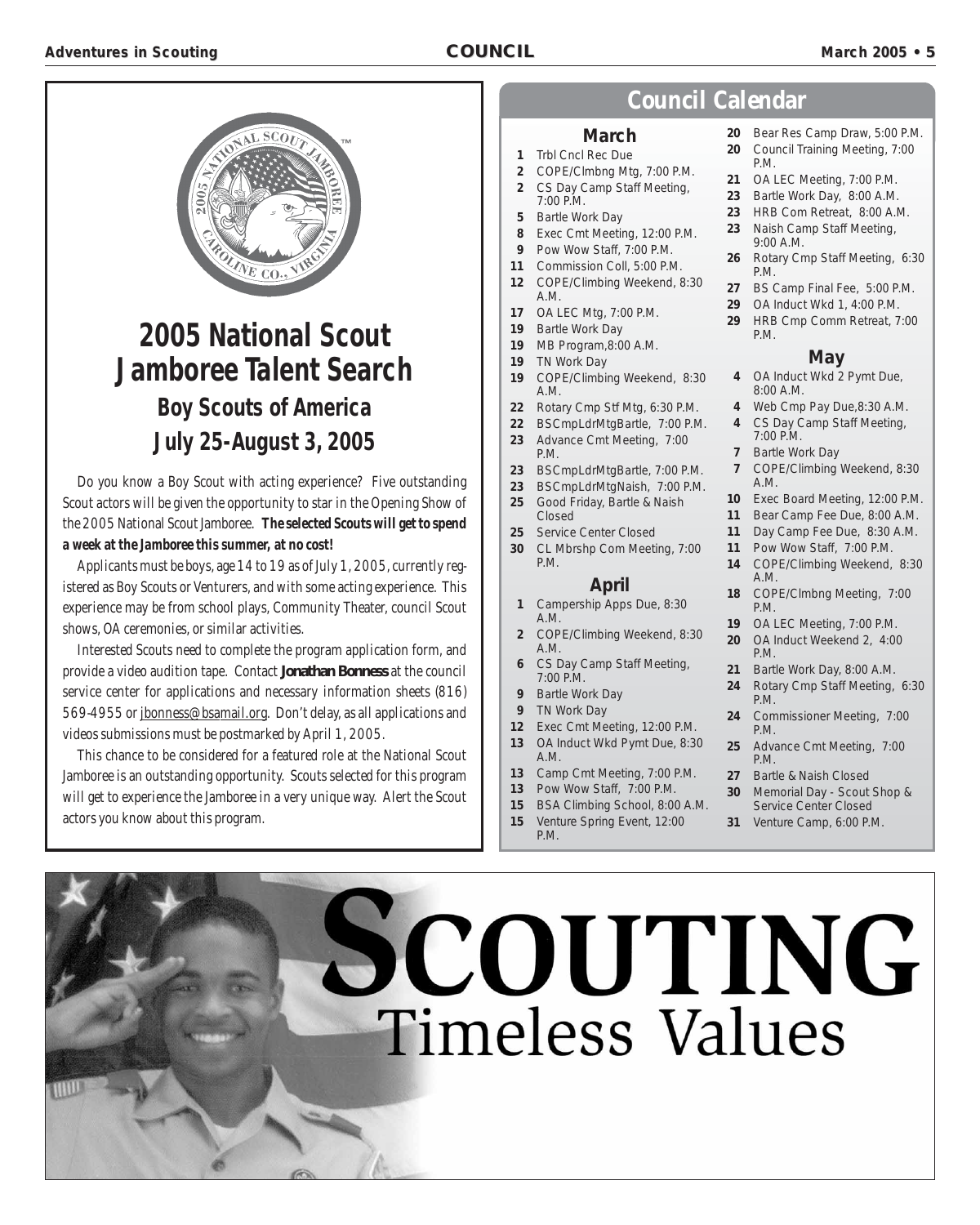# **Scout Night with the T-Bones Vs. St. Paul Saints**

#### **7:05 pm Game Time, Saturday, June 4, 2005 Community America Ballpark, 110th and State Avenue**

**Exit I-435 in either direction.** 

#### **Exit West to State Avenue to 110th.**

On this special night, you and your Scouts will receive reduced admission to the game. The T-Bones are also sponsoring an exclusive overnight experience for your Scouts. Their "Outfield Campout" package includes the following:

**• Admission to the game • Two movies on the Big Screen!** 

**• Late night concession stand** 

**• Breakfast on Sunday • Event Patch** 

**• Meet "Sizzle the Bull," T-Bones Mascot**

To participate in this exciting event, Tickets for the event will be mailed please complete the registration directly to your contact person. form below and return it to the address below by May 20th. For more information, contact Brandon Smith at 913/328-5623.

Please note that the grass/berm area is equivalent to General Admission or Standing Room Only. As well, lawn chairs and coolers will not be permitted into the ballpark for the game or campout.

#### **Please mail order and payment to:**

KC T-Bones, 1800 Village West Parkway Kansas City, KS 66111

#### **REGISTRATION**

| Address entertainment and the contract of the contract of the contract of the contract of the contract of the                                       |                                                                                                            |
|-----------------------------------------------------------------------------------------------------------------------------------------------------|------------------------------------------------------------------------------------------------------------|
|                                                                                                                                                     |                                                                                                            |
| <b>CAMPOUT PACKAGES</b>                                                                                                                             |                                                                                                            |
| $\frac{1}{2}$ Grass/Berm Seats @ \$16 ea. = \$                                                                                                      |                                                                                                            |
| Select Seats $@$ \$17 ea. $=$                                                                                                                       | $\frac{1}{2}$                                                                                              |
| <b>GAME ONLY</b>                                                                                                                                    |                                                                                                            |
| $\frac{1}{2}$ Grass/Berm Seats @ \$4 ea. = \$                                                                                                       |                                                                                                            |
| Select Seats $@$ \$5 ea. =<br><b>Contract Contract Contract Contract Contract Contract Contract Contract Contract Contract Contract Contract Co</b> | $\frac{1}{2}$                                                                                              |
| <b>CREDIT CARD NO.:</b>                                                                                                                             |                                                                                                            |
|                                                                                                                                                     | والمستحق والمناسخ المستنبأ المتناسخ المتناسخ والمستنب والمستحد والمتناقل أستنجح المستحد والمستنبة والمناسب |
|                                                                                                                                                     |                                                                                                            |
| -------------------                                                                                                                                 |                                                                                                            |

# **Cub Scout Outdoor Cub Scout Outdoor Activity Award Activity Award**

Tiger Cubs,Wolf and Bear Cub Scouts, and Webelos Scouts have the opportunity to earn the Cub Scout Outdoor Activity Award. Boys may earn the award in each of the program years as long as the requirements are completed each year. The first time the award is earned, the boy will receive the pocket flap award, which is to be worn on the right pocket flap of the uniform shirt. Each successive time the award is earned, a wolf track pin may be added to the flap. Leaders should encourage boys to build on skills and experiences from previous years when working on the award for a successive year.

#### **Requirements**

#### **All Ranks**

Attend Cub Scout day camp or Cub Scout/Webelos Scout resident camp.

#### **Rank Specific**

**Tiger Cubs.** Complete one requirement in Achievement 5,"Let's Go Outdoors"(Tiger Cub Handbook)and complete three of the outdoor activities listed below.

**Wolf Cub Scouts.** Assemble the "Six Essentials for Going Outdoors" (Wolf Handbook, Elective 23b) and discuss their purpose,and complete four of the outdoor activities listed below.

**Bear Cub Scouts.** Earn the Cub Scout Leave No Trace Award (Bear Handbook, Elective 25h) and compete five of the outdoor activities listed below.

**Webelos Scouts.** Earn the Outdoorsman Activity Badge (Webelos Handbook); and complete six of the outdoor activities listed below.

#### **Outdoor Activities**

With your den, pack, or family:

- 1. Participate in a nature hike in your local area. This can be on an organized, marked trail, or just a hike to observe nature in your area.
- 2. Participate in an outdoor activity such as a picnic or park fun day.
- 3. Explain the buddy system and tell what to do if lost. Explain the importance of cooperation.
- 4. Attend a pack overnighter. Be responsible by being prepared for the event.
- 5. Complete an outdoor service project in your community.
- 6. Complete a nature/conservation project in your area. This project should involve improving, beautifying, or supporting natural habitats. Discuss how this project helped you to respect nature.
- 7. Earn the Summertime Pack Award.
- 8. Participate in a nature observation activity. Describe or illustrate and display your observations at a den or pack meeting.
- 9. Participate in an outdoor aquatic activity. This can be an organized swim meet or just a den or pack swim.
- 10. Participate in an outdoor camp fire program. Perform in a skit, sing a song, or take part in a ceremony.
- 11. Participate in an outdoor sporting event.
- 12. Participate in an outdoor Scout 's Own or other worship service.
- 13. Explore a local city, county, state, or national park. Discuss with your den how a good citizen obeys the park rules.

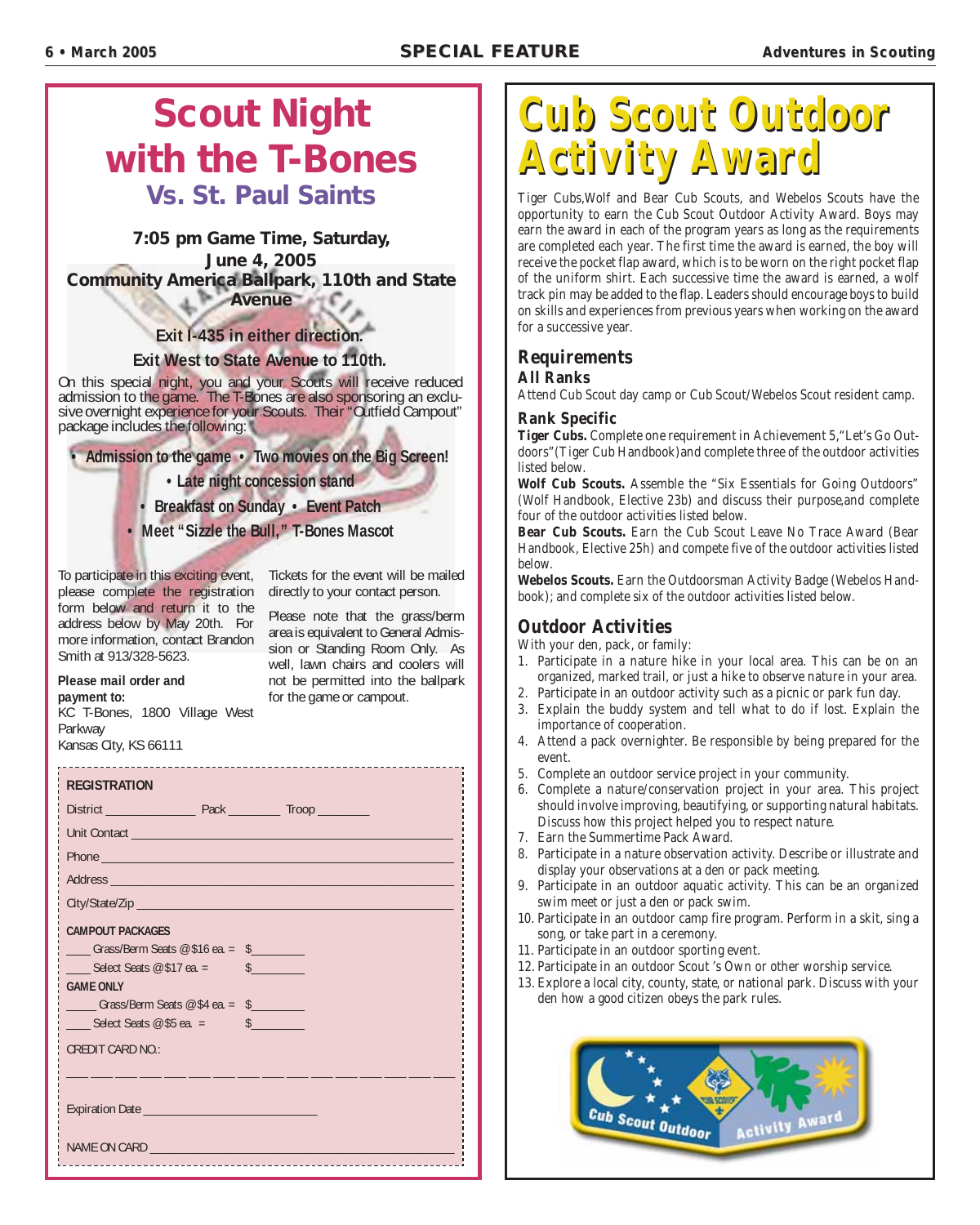# **75th Anniversary Awards**

## **Cub Scouts**

#### **For Tiger Cubs, Cub Scouts, and Webelos Scouts**

#### **Complete requirement 1 and five other activities.**

**1.** Participate in a pack, district, or council celebration commemorating the 75th Anniversary of Cub Scouting. (This could be a blue and gold banquet.)

**2.** With an adult family member,talk to someone who was living in 1930 when Cub Scouting was founded. Find out what life was like for that person as a child —games played, subjects studied in school,family pastimes,and such. Draw a picture illustrating one of these activities.

**3.** With your den or family members,take part in a skit, song, or ceremony or tell a story about the history of Cub Scouting or the values it represents.

**4.** Make a puppet showing one of the characters from Rudyard Kipling's The Jungle Book. You can learn about these characters in the Cub Scout handbooks. Use your puppet in a puppet show.

**5.** Draw an illustration of the United States flag as it looked in 1930. Explain what changes have been made in the flag since then and why.Tell how you can show respect for the flag.

**6.** Participate in a pack, district, or council derby. Decorate your entry to celebrate the 75th Anniversary of Cub Scouting.

**7.** Choose a sport from the Cub Scout Academics and Sports program. Learn about someone who has played this sport during the past 75 years. Play the sport with your den, pack, friends, or family.

**8.** Learn how some methods of transportation have changed in the past 75 years.Create a model or sculpture of one means of transportation that was used in 1930.

**9.** List five methods of communication commonly used today. Tell how many of these existed in 1930.Use one method of communication to invite a non-Scouting friend to a 75th Anniversary activity and invite him to join.

**10.** Design a greeting card for the 75th Anniversary of Cub Scouting.Send the card to a friend or relative, with a note telling them about your favorite Cub Scout activities and why Cub Scouting is important to you.

## **Cub Scout Packs**

#### **For each youth and adult member of qualifying packs**

#### **Complete requirement 1 and five other activities.**

1. Hold a blue and gold banquet celebrating the 75th Anniversary of Cub Scouting.

2. Conduct an open house or recruiting event (an indoor event or held outdoors at a local park or other facility) to introduce new families to Cub Scouting and emphasize how Scouting's values have remained constant throughout Cub Scouting's 75-year history.

3. Take part in a parade or other community event through which your pack can promote the 75th Anniversary of Cub Scouting.

# **Cub Scout Leaders**

**For any registered leader who works with Cub Scouts**

#### **Complete requirement 1 and five other activities.**

**1.** Participate in a pack, district, or council celebration commemorating the 75th Anniversary of Cub Scouting. (This could be a blue and gold banquet.)

**2.** Create posters, fliers, or other media to promote 75th Anniversary celebration events and/or awards at three den, pack, district, or council events.

**3.** Serve on a committee in your pack, district, or council to plan an event to commemorate the 75th Anniversary of Cub Scouting (different from activity 1).

**4.** Learn about a game that boys played in 1930. Teach the game to Cub Scouts at a den meeting, pack meeting, camp, or district activity, or to a group of leaders at a training event or roundtable.

**5.** Using materials that would have been available in 1930, teach a craft to Cub Scouts at a den meeting, pack meeting, camp,or district activity,or to a group of leaders at a training event or roundtable.

**6.** Learn a song that was popular in 1930. Teach the song to Cub Scouts at a den meeting, pack meeting, camp, or district activity,or to a group of leaders at a training event or roundtable.

**7.** Take photographs or write an article about how your den, pack, district, or council is celebrating the 75th Anniversary of Cub Scouting. Submit to a local newspaper for publication.

**8.** Create a costume and wear it to tell a story about the history of Cub Scouting to Cub Scouts at a den meeting, pack meeting, camp, or district activity, or to a group of leaders at a training event or roundtable. (Resources include youth handbooks and Cub Scout Leader Book.)

**9.** Invite a career professional (fire fighter, police officer, banker, retail professional, etc.) to speak at a Cub Scout activity or training event, highlighting how his/her profession has changed in the past 75 years.

**10.** Read Rudyard Kipling's The Jungle Book to familiarize yourself with the characters Baden-Powell incorporated into Cub Scouting.

4. Conduct a pack derby in which boys are encouraged to decorate entries with a 75th Anniversary of Cub Scouting theme.

5. Using the history of Cub Scouting as the theme,conduct an outdoor camp fire program.

6. Conduct a pack service project,such as Good Turn for America,that promotes and reinforces the concept of 75 years of Cub Scouts helping others.As a pack, contribute at least 75 hours of service.

7. Work with your chartered organization to recognize Cub Scouting's 75th Anniversary in the organization's correspondence,newsletters,or other media.

8. Prepare a photo display for your chartered organization or other community location,highlighting activities of your pack today and in years past. This may also include photos from other family members who were in Scouting.

9. Appoint a pack historian to document pack events during the 75th Anniversary celebration. The historian may

# **Cub Scout Families**

#### **For all Tiger Cubs, Cub Scouts, Webelos Scouts, and family members**

#### **Complete requirement 1 and five other activities.**

**1.** Participate in a pack, district, or council celebration commemorating the 75th Anniversary of Cub Scouting. (This could be a blue and gold banquet.)

**2.** Invite another family to attend a 75th Anniversary event or activity to learn more about Cub Scouting and how to join.

**3.** Visit a business, landmark, or other site or structure in your community that is at least 75 years old. Talk to a representative about how the location has changed in the past 75 years.

**4.** As a family,make a list of household items that would not have existed 75 years ago.Discuss what might have been used instead and how life was different without these items.

**5.** Bake a cake, pie, cookies, or other dessert using ingredients that would have been available 75 years ago. Decorate the dessert with a Cub Scout theme.

**6.** Start a family scrapbook, or add to an existing one. Include photographs or memorabilia from at least six different Scouting activities.

**7.** Make a family time capsule with each family member including items that represent what is important to him or her. Decide on a future date on which to open the capsule together.

**8.** As a family, read an article together from Boys' Life magazine (accessible via the Internet at www.boyslife.org). Talk about how this article would have been different had it been written 75 years ago.

**9.** Draw a family time line going back at least 75 years. Include significant dates such as birthdays, weddings, and when family members joined Scouting.Mark 1930 as the year Cub Scouting began.

**10.** Find a picture or photograph of the Cub Scout uniform in 1930. Discuss how the uniform has changed. Have each family member draw a picture of what they think the Cub Scout uniform might look like 75 years in the future.

add to an existing scrapbook or history or may begin a scrapbook or other record that the pack can build on in the future.

10. At your chartered organization, local park, or other community site,plant a tree to commemorate the 75th Anniversary of Cub Scouting.



**See Page 6 for Awards Request Form**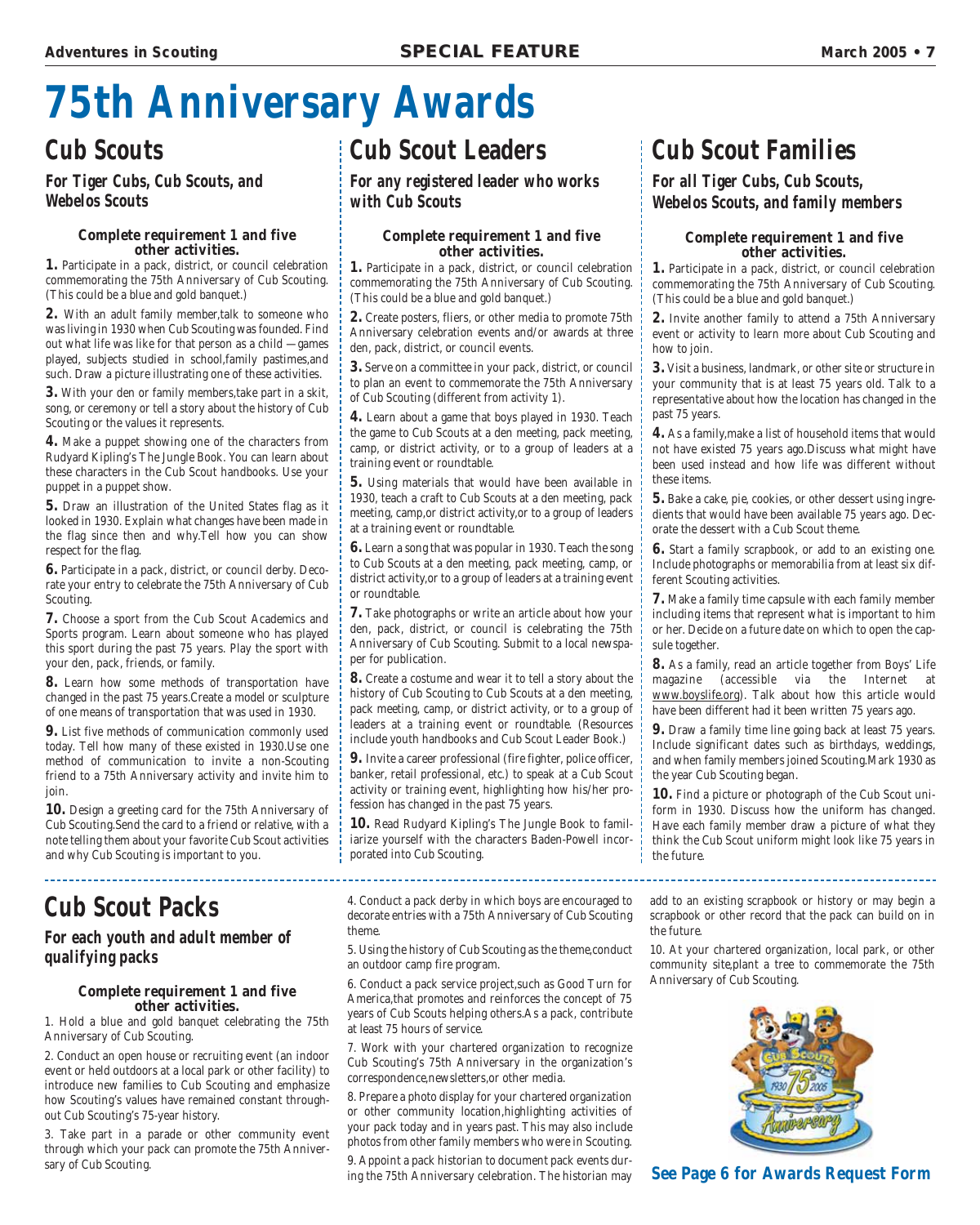# **Cub Scouting's 75th Anniversary Awards Request**

You can earn Cub Scout 75th Anniversary Award emblems! Each award emblem border features a different color. To receive your awards, please submit this form with appropriate fees to the Heart of America Service Center.

Contact your district leader for more information.

| <b>Item Number</b> | <b>Description</b>                                                                                            | <b>Price</b>      | <b>Quantity</b> | <b>Total</b> |
|--------------------|---------------------------------------------------------------------------------------------------------------|-------------------|-----------------|--------------|
| 75001              | Youth Award—Patch with red border. For Tiger Cubs, Cub Scouts,<br>and Webelos Scouts.                         | \$3.95            |                 |              |
| 75002              | Leader Award—Patch with blue border. For any registered leader<br>who works with Cub Scouts.                  | \$3.95            |                 |              |
| 75003              | Family Award—Patch with yellow border. For all Tiger Cubs, Cub<br>Scouts, Webelos Scouts, and family members. | \$3.95            |                 |              |
| 75004              | Pack Award—Patch with silver border. For each youth and adult<br>member of qualifying packs.                  | \$3.95            |                 |              |
| 17836              | Pack Award—Ribbon streamer for pack flag.                                                                     | $$15.50$ (pkg 10) |                 |              |

Name

Pack Number

Date



# **Heart of America Districts**

Scouting serves 55,635 young men and women in 19 counties in Kansas and Missouri with a values based, character development program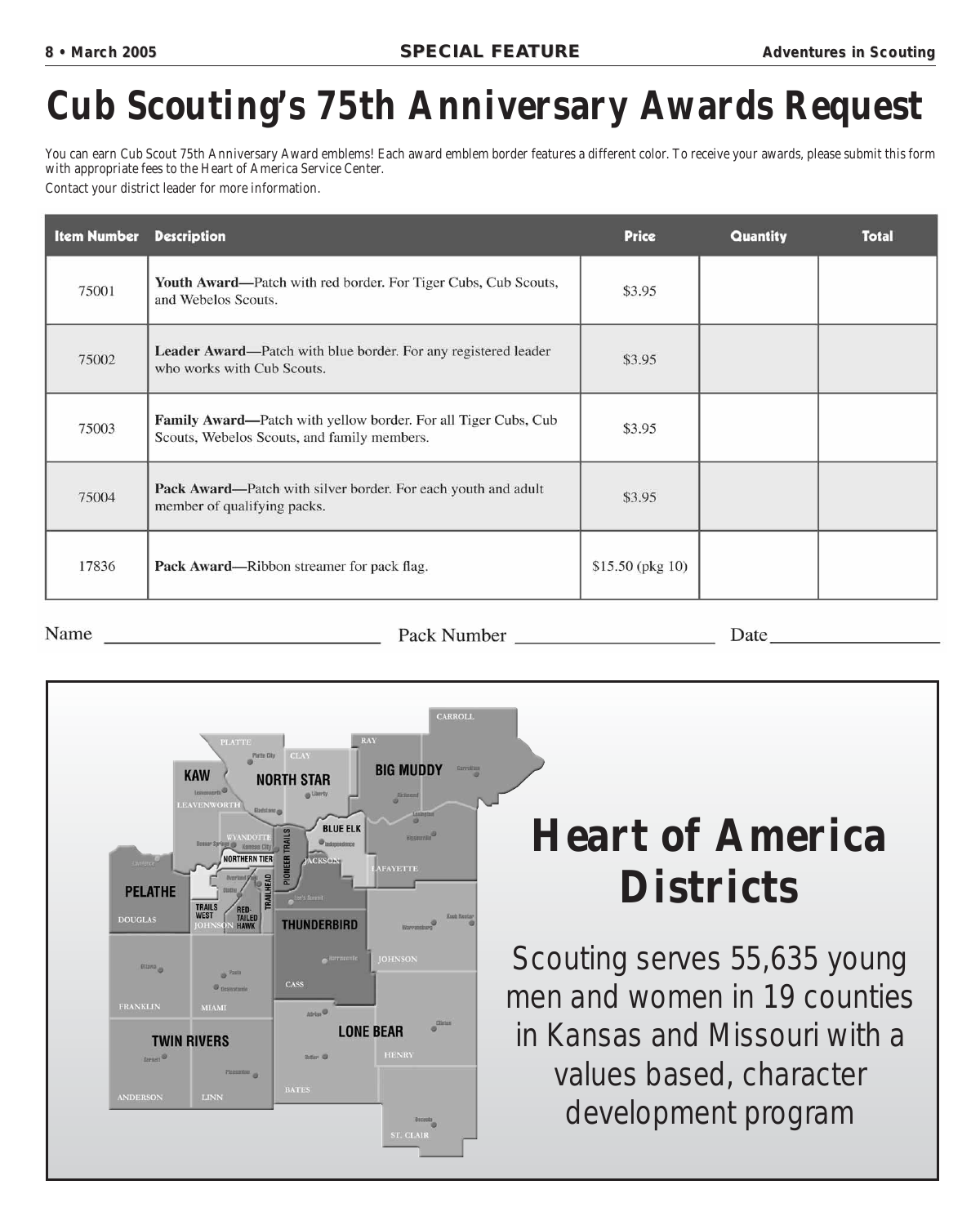#### **2005 Rotary Camp**

We are excited to announce some changes for Rotary Camp in 2005. First, the new dates of Rotary Camp for 2005 will be Monday, June 27th to Friday, July 1st. As many of you may already know, the dinning hall at Rotary Camp has been torn down in order make room for a bigger and better dinning hall. This will allow us to camp more Scouts in 2005, as we plan on increasing our number of campers from 50 to 65! Since we have a 1 to 1 ratio at Rotary Camp, more campers will require more staff. If you are interested in serving on Rotary Camp Staff in 2005, you can download the Staff Application from the council website. Rotary Camp Staff will be required to be at camp from Friday, June 24th to Saturday, July 2nd. Should you have any questions regarding Rotary Camp, please contact **Brian Tobler** at (816) 569-4985.

#### **BSA CLIMBING INSTRUCTOR TRAINING April 15-17, 2005**

**Theodore Naish Scout Reservation**



The Heart of America and Jayhawk Area Councils would like to extend an invitation to you to become a BSA Climbing Instructor. This is an excellent opportunity to learn the basic skills for facilitation of BSA Climbing and Rappelling events. Topics will include, but are not limited to: Tower Operation, Natural Site Selection and Use, Emergency Procedures, Equipment, National Standards, and Safety. THIS IS A TRAINING PRO-GRAM. For you to complete the training, you must be observed operating your council's site by a BSA Climbing Director after completing the training. Additionally, a council can send their Summer Camp Climbing and Rappelling Staff to this training to learn to work together as well as learning the basic skills.

Each council must have at least one BSA National Camping School Climbing and Rappelling Director. It is then up to each Climbing Director to train instructors. These instructors can then operate the program

without DIRECT supervision of the director. In other words, the BSA Climbing Instructors, over the age of 21, can operate the climbing sites at camps without a director present on site. This is very different from the Project COPE standards.

The event will start on Friday night, April 15, 2005 at 6:30 PM with registration. Training will begin promptly 7: 30 PM and run through 2:00 PM on Sunday, April 17, 2005. Housing, meals and hot showers will be at provided as part of the course fee. Additionally, each participant will receive a notebook containing the information covered in the course. PLEASE NOTE: The BSA Climbing and Rappelling program is an outdoor program. Personal gear should include cold weather gear, rain gear, day pack, and water bottle. Please bring a ground pad or cot for sleeping.

For more information visit www.hoac-bsa.org or e-mail Jonathan Bonness at jbonness@bsamail.org.

#### **2005 Camp Sessions**

| <b>Session</b>                                            | <b>Dates</b>                     | <b>Session</b>    | <b>Dates</b>                                                 |
|-----------------------------------------------------------|----------------------------------|-------------------|--------------------------------------------------------------|
| THEODORE NAISH SCOUT RESERVATION<br><b>BOY SCOUT CAMP</b> |                                  |                   | H ROE BARTLE SCOUT RESERVATION<br><b>BOY SCOUT CAMP</b>      |
| <b>Staff Week</b>                                         | June $5 - 10$ , 2005             | <b>Staff Week</b> | June $4 - 10$ , 2005                                         |
| 1                                                         | June 12 - 18, 2005               | <b>MOS Tribal</b> |                                                              |
| $\overline{2}$                                            | June 19 - 25, 2005               | Gathering         | June 11, 2005                                                |
| 3                                                         | June 26 - July 2, 2005           | 1                 | June 13 - 22, 2005                                           |
|                                                           | THEODORE NAISH SCOUT RESERVATION | $\overline{2}$    | June 23 - July 2, 2005                                       |
|                                                           | <b>WEBELOS CAMP</b>              | 3                 | July 3 - 12, 2005                                            |
| 1                                                         | July $3 - 5$ , 2005              | 4                 | July 13 - 22, 2005                                           |
| $\overline{2}$                                            | July 7 - 9, 2005                 | 5                 | July 23 - August 1, 2005                                     |
| 3                                                         | July 10 - 12, 2005               | 6                 | August 2 - 11, 2005                                          |
| 4                                                         | July 14 - 16, 2005               |                   | <b>THEODORE NAISH CUB WORLD</b><br><b>BEAR RESIDENT CAMP</b> |
| 5                                                         | July 17 - 19, 2005               | 1                 | July 9 - 10, 2005                                            |
| 6                                                         | July 21 - 23, 2005               | 2                 | July 11 - 12, 2005                                           |
| $\overline{7}$                                            | July 24 - 26, 2005               |                   |                                                              |
| 8                                                         | July 28 - 30, 2005               | 3                 | July 16 - 17, 2005                                           |
| 9                                                         | July 31 - August 2, 2005         | 4                 | July 18 - 19, 2005                                           |
| 10                                                        | August $4 - 6$ , 2005            | 5                 | July 23 - 24, 2005                                           |
| 11                                                        | August 7 - 9, 2005               | 6                 | July 25 - 26, 2005                                           |
| 12                                                        | August 11 - 13, 2005             | 7                 | July 30 - 31, 2005                                           |
|                                                           |                                  | 8                 | August 1 - 2, 2005                                           |
|                                                           |                                  | 9                 | August 6 - 7, 2005                                           |
|                                                           |                                  | 10 <sup>°</sup>   | August 8 - 9, 2005                                           |

#### **CUB SCOUT DAY CAMP SESSIONS**

Big Muddy: June 6 – 9, 2005 Blue Elk: July 11 – 15, 2005 Kaw: June 27 – July 1, 2005 Lone Bear: June 27 – 30, 2005 North Star: June 6 – 9, 2005 Northern Tier: June 13 – 17, 2005 Pelathe: June 6 – 10, 2005 Pioneer Trails: June 13 – 16, 2005 Red-Tailed Hawk: June 13 – 17, 2005 Thunderbird: June 20 – 24, 2005 Trailhead: June 20 – 23, 2005 Trails West: June 6 – 10, 2005 Twin Rivers: June 6 – 9, 2005 LOCATIONS FOR DAY CAMPS WILL BE ANNOUNCED LATER or you can contact your District Executive for more information.

#### **BOY SCOUT ROTARY CAMP**

June 27 – July 1, 2005 at Rotary Youth Camp in Lee's Summit

#### **VENTURE CAMP**

May 31 – June 3, 2005 at H Roe Bartle Scout Reservation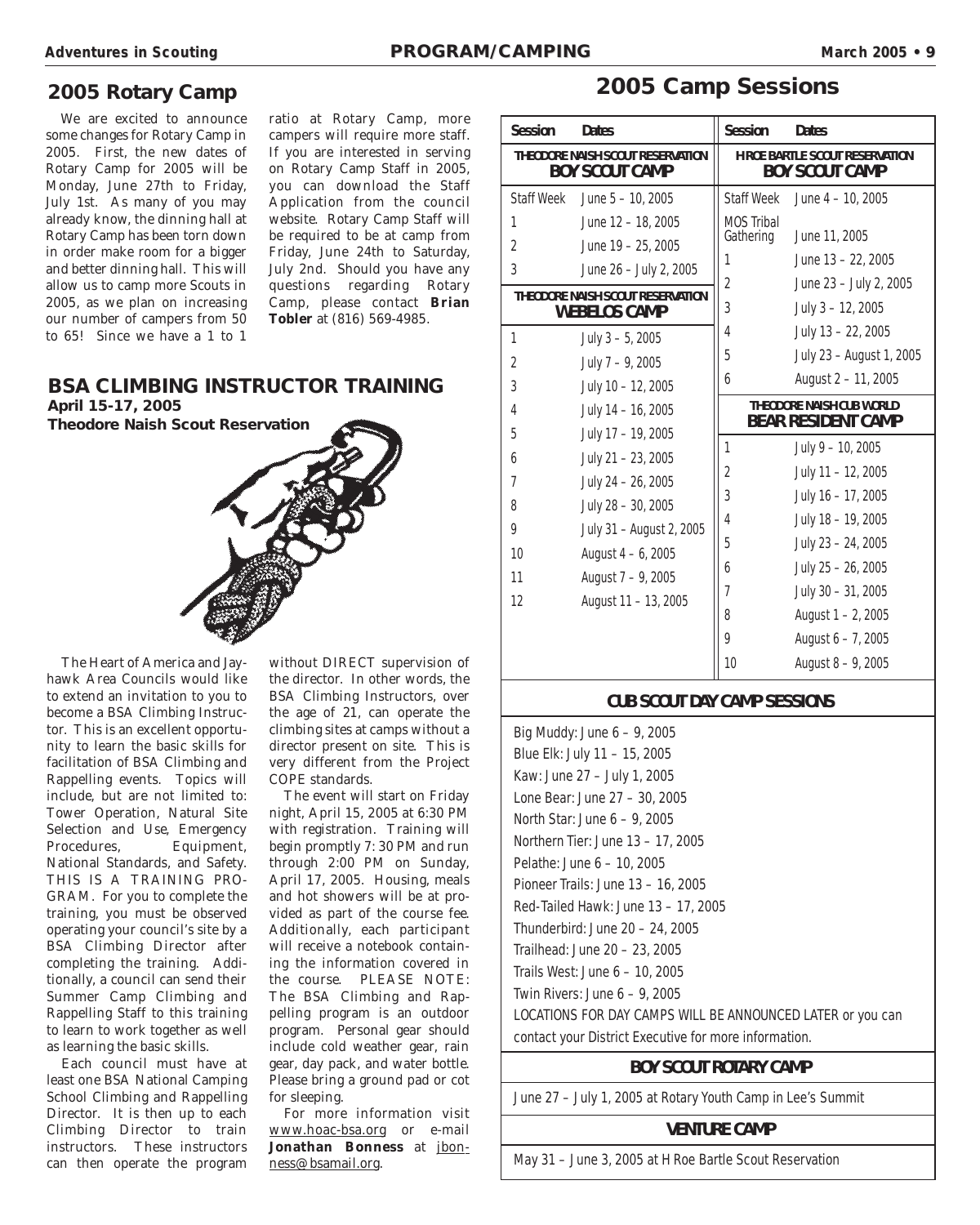# **Learning for Life & Exploring**

#### **Contact Information**

Your post is important to us. While we visit with all advisors regularly, we are available to address your needs and concerns as they arise. Please contact either **Lisa Hayes**, Exploring Director, at 816.569.4972 or lhayes@lflmail.org; or **Adam Berthot**, Senior Exploring Executive, at 816.569.4970, or aberthot@lflmail.org.

#### **Got E-mail?**

Would you like updated Exploring information? Want to know about the latest resources available to your post's leadership? Send us an e-mail and we will add you to our group listing. Your information will be kept confidential.

#### **Tell Us Your Story**

We would like to hear about what you are doing with articles and pictures. In the newsletter we offer an abundance of information, but it is a lot of fun to see what the other posts and groups are doing out there. If you have a great story to tell of an adventure, activity, or exciting event, send it in or email your story with pictures and we'll try to get it in to the newsletter.

#### **Start Off 2005 with Learning for Life Resources**

Here is a friendly checklist! Do you have these LFL resources in your office? Are you using them to help your program be successful?

**Drug Abuse Prevention Education Lessons:** Wonderful supplemental resources available to help K-6th grade classrooms discover the challenges of substance abuse.

**Exploring Youth and Adult Leader Guidebooks:** Both may be downloaded form the public Internet site at www.learningforlife.org. Here you can choose your age appropriate Leader Guidebook to assist your program. **Super Safe and both edi-**

**tions of the Life Choices games:** Now a version can be played on the public web site at

www.learningforlife.org. Kids can play these games from home or the classroom. Get the word out to your parents and other teachers!

**Process Evaluations:** (one for each school-based program) these program-specific surveys are used as mid-year evaluation tool. So the month of January is an excellent time to use them! It helps to get feedback on the utilization of the Learning for Life school-based programs.

**Scholarships:** Visit www. learningforlife.org to check out all the wonderful scholarships available. The applications can be downloaded from the internet side.

**We want to be there to assist you in every way possible to ensure your Learning for Life Program is a success. With so many resources just a click away, it's a great way to enhance your education curriculum.**

#### **Mark Your Calendars**

#### **2005 National Fire/ Emergency Services Exploring Conference**

**DATES:** June 20-24, 2005 **WHERE:** Texas Engineering Extension Service, Texas A&M University, College Station, Texas.

**COST:** \$350 per person. **REGISTRATION:** The Post Reservation/Security Deposit Form is available online and through your Exploring Executive. Posts should complete the form and obtain the local Learning for Life office signature for approval. Forward the form, along with a \$100 post deposit, to the national office. You must be a registered participant of an Explorer post to attend.

**PROGRAM:** The program is several days of exciting competitions and events:

**Team competitions.** CPR and Movement, Spinal Immobilization and Move, Arson Investigation, Bunker Gear and SCBA Relay, Room

Search, Paramedic Biking Competition, Make & Break, Ladder Raise.

**Individual events.** One-Person CPR, Candidate Physical Ability (CPAT), Written Examination, Initial Size-Up and Incident Command, Wildfire Shelter Deployment, Bunker Gear and SCBA, Drill Competition.

**Seminars.** CAREER TRACT: Exploring career option in the fire service, EMS: New technologies review and operations of "Charlie," TEXAS FOREST SERVICE: Space shuttle recovery, INDUSTRIAL FIREFIGHTING: What are the differences: industrial vs. municipal, DANIELLE SMALLEY FOUNDATION: Pipeline safety and awareness, USAR K-9 RESCUE: Review of use of canine search and rescue, TERROR-ISM AND WEAPONS OF MASS DESTRUCTION: Fire service role in Homeland Defense; LPG EMERGEN-CIES: LPG awareness and operations, FIRE PREVEN-TION AND INVESTIGA-TIONS: Overview of fire pre-<br>vention and arson vention investigation, PROTECTIVE CLOTHING: Types and use of personal protective equip-<br>ment. FIREFIGHTING FIREFIGHTING TOOLS: Course review and application of new tools used in the fire service, TEXAS TASK FORCE ONE: NYC response and USAR training. View the conference guidebook online at www.learningforlife.org/exploring/fire.

**2005 NATIONAL LAW ENFORCEMENT EXPLORING LEADER-SHIP ACADEMIES** *IN CONJUCTION WITH* **THE FEDERAL BUREAU OF INVESTIGATION DATES:** July 2 - July 9; **WHERE:** Quantico, VA **THE DRUG ENFORCE-MENT ADMINISTRA-TION DATES:** July 9 - July 16; **WHERE:** Quantico, VA **THE U.S. MARSHALS SERVICE DATES:** July 16 - July 23; **WHERE:** Washington, DC **THE U.S. ARMY MILI-TARY POLICE DATES:** July 16 - July 23; **WHERE:** Fort Leonard Wood, MO **COST:** The cost for the participants will be transporta-

tion to and from Washington,

D.C. (Ronald Reagan National Airport) or to Ft. Leonard Wood, Missouri, and a **\$50.00** administration fee. **(DO NOT SEND ANY MONEY WITH APPLICA-TION.)** Academy Explorers will be expected to cover costs for all breakfasts in Washington, D.C., and some dinners. Housing, most lunches and some dinners, program insurance, and fees for the academy will be provided. Explorers arriving early or staying late will be responsible for early/late costs. Of course, spending money and uniform costs are the participant's responsibility.

**REGISTRATION:** The completed nomination form with the appropriate certifications must be RECEIVED, not postmarked, in the national office no later than February 11, 2005. Late applications will not be considered. The information and application can be found on the Learning for Life Web site: www.learningforlife.org. Go to Exploring then Law Enforcement Exploring and click on Academies. You can also view preliminary schedules for each of the academies on the web site.

#### **2005 National Health Careers Exposition**

**DATES:** August 3-7, 2005 **WHERE:** The National Institutes of Health and the Uniformed Services University, Bethesda, Maryland.

**COST:** \$400 per person (both youth and adults), which covers the cost of meals, housing accommodations, and extracurricular<br>activities. The National The National Health Careers Exploring Committee will offer a limited number of scholarships to help defray expenses for posts to attend the exposition.

**REGISTRATION:** A promotional brochure with registration form for the exposition will be sent to all health post advisors this fall.

**PROGRAM:** This 3 day conference will have participants spending two full days on the campus of the Uniformed Services University and one full day at the National Institutes of Health. Participants will attend interactive workshops and semi-

nars focusing on a variety of health-care career options such as medicine, dentistry, veterinary, allied health, pharmacy, osteopathic, chiropractic, nursing, and podiatry. Participants will also have time for extracurricular activities, including an opening banquet and dance with live entertainment, a tour of Washington, D.C., and much more. View the conference<br>brochure online at brochure online at www.learningforlife.org/expl oring/health.

#### **Post-Fundraising Ideals**

If your post needs fundraising ideas, to support post<br>activities or program activities or program enhancements please visit the Learning for Life website at www.learningforlife.org, click on "Exploring," navigate to "New Resources" and click on "Resources for Exploring Leaders", then navigate to "How to Earn Money."

#### **Parents: An Untapped Resource for Posts**

Parents are probably not utilized as much as they could be to ensure the success of your post. Here are some tips for enhancing parental involvement in various programs. At the post's next meeting or firstnighter this spring, invite the participants<sup>7</sup> parents to attend. Distribute the adult resource survey form to identify the interests and abilities of the Explorers' parents. Getting parents involved with a post as a leader or committee member can help you efficiently execute your role as advisor. With the participating organization's approval, parents may serve as coordinators for fund-raising events, or activity chaperones and coordinators, among others. Moreover, parental involvement is a great youth retention tool. The adult resource survey is available through the Learning for Life office and also in your program guide curriculum.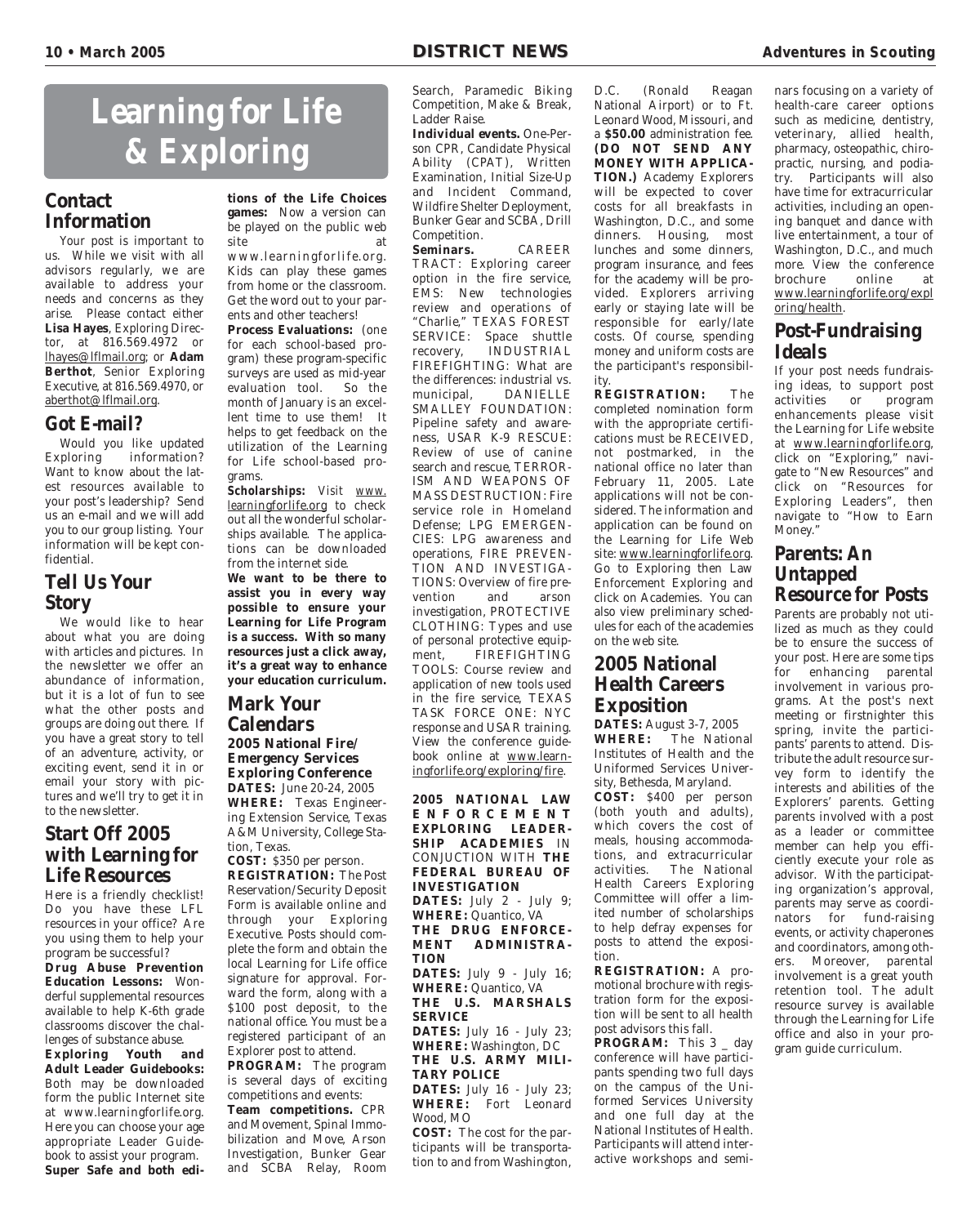

#### **Cub Scout Day Camp**

As the snow falls and the days get shorter its nice to think about a warmer time, summer time, Day Camp TIME!!!

Yes it is time to start the 2005 addition of Cub Scout Day Camp. The Dates for this year's day camp are June 27 to July 1,2005. The location will be Camp Naish in Bonner Springs, KS. The fee is \$45.00 (with campership available). Your boys can look forward to BB guns, Archery, song, skits, crafts and much, much more. Grey and Mary have put together a great team and are ready for a great summer.

#### **Kaw Events**

#### **March**

- **3** Roundtable/OA Chapter Meeting 7:00 p.m. Rehm's Park Southern Baptist: Pratt Ave & Garfield St Bonner Springs, KS 66012
- **10** District Committee/Commissioner Meeting 7:00 p.m. BPU Human Resources, 300 N. 65th St., Kansas City, KS
- **12** General Motors Pinewood Derby General Motors Plant -Fairfax District
- 19 New Leaders Essentials training, Leader Specific training Immanuel Baptist, Church 90th and Parallel Pkwy, KCK. Cost is \$5.00

#### **April**

- **7** Roundtable/OA Chapter Meeting 7:00 p.m. Rehm's Park Southern Baptist: Pratt Ave & Garfield St Bonner Springs, KS 66012
- **14** District Committee/Commissioner Meeting 7:00 p.m. BPU Human Resources, 300 N. 65th St., Kansas City, KS

#### **May**

- **5** Roundtable/OA Chapter Meeting 7:00 p.m.
- **12** District Committee/Commissioner Meeting 7:00 p.m. BPU Human Resources, 300 N. 65th St., Kansas City, KS

**The Kaw District Roundtable is moving to a new location.**

Rehm's Park Southern Baptist: 913-422-5052 Pratt Ave & Garfield St Bonner Springs, KS 66012

#### **College Funding Solutions, Inc.**

Did you know that over 50% of new students that start college drop out? Don't let your child become a statistic! College Funding Solutions, Inc. has helped thousands of students receive the best education at the best price.

#### Our Services Include:

- \* Career Planning and Guidance<br>\* College Search and Selection Assistance \* Preparation for SAT/ACT Testing
- 
- \* Admissions assistance<br>\* Complete funding guidance and assistance Counseling on campus visits \* FAFSA completion, submission and SAR review

As a Community Service, we offer a \$100 discount to all Boy Scouts of America and their parents. For more details, call 913-568-7615 or send an email to dejonenkc@aol.com.

> College Funding Solutions, Inc. www.mycollegeinfo.com

#### **2005 Friends of Scouting Presentations**

This is a fast past exciting fundraising campaign and we want you to be a part of it. We have already raised 31% of our 2005 Family Friends of Scouting Goal. Now is the time to contact Rick Lockwood 913-6842980 or Dusty Boatright 816-569-4967 to reserve your FOS presentation. Don't miss out on a great presentation and an opportunity to give back to scouting.

#### **Are Your Webelos Ready to Cross Over?**

February is Blue and Gold month and Crossover time. Are your Webelos ready to cross over? If they are not we would like to help. We have a lot of Troops that would like to host your Webelos for a meeting or campout to show them what to expect. For more information about Webelos to Scout Transition please contact Charles Vonderheid, Dusty Boatright or Khary Floyd at 816-942-9333

#### **Are You a Troop with No Webelos Crossing Over?**

80% of our Boy Scouts were Webelos. Have you asked your feeder Pack

about their Webelos and have you invited the Webelos to a meeting or campout? If the answer is no, please contact us and we will be happy to help with the contact and recruitment.

#### **Training for Adult Leaders**

The Kaw District will be holding New Leaders Essentials training, Leader Specific training March 19th from 7:30 a.m. (checkin) and will run to 1:00 p.m. for Cub Scout and till 5:00 p.m. for Boy Scout Leaders. Location is at the Immanuel Baptist Church 90th and Parallel Pkwy, KCK. Cost is \$5.00 registration due by March 3rd at Round Table. For more information contact Greg Carpenter 816-769-7975

#### **Kaw District Pinewood Derby General Motors Plant - Fairfax District**

**Saturday, March 12, 2005**

On Saturday, March 12 it's Pinewood Derby time again! This is an exciting time for countless Cub Scouts as they design, shape, paint and race their cars throughout Kaw District. The Kaw District wants to share in that excitement by extending an invitation to all Cub Scouts and their leaders to participate in the 6th annual Pinewood Derby Race at the General Motors Fairfax Plant on Saturday, March 12, 2005 from 8:00 a.m. until 10:30 a.m. This joint venture allows Cub Scouts from Wyandotte and Leavenworth Counties to race their gravity-propelled pinewood cars and the event is free of charge.

The fun begins at 8:00 a.m. with the official registration and weigh-in of all cars, and the first race starts around 9:00 a.m. Last year a number of Cub Scouts had an exciting time racing as well as viewing the real race cars on display in front of the GM Plant. Come and experience the excitement of racing your Pinewood Derby car and receive a ribbon, patch and bag full of giveaways. The 1st, 2nd and 3rd place winners will earn trophies.

Call **Dusty Boatright** or **Charles Vonderheid** at (816) 942-933 or 1-800- 776-1110 to reserve your spot.

#### **Klondike Derby**

Thanks to all the Scouts and Scouters who made the Klondike Derby a success. A special thanks to Larry Sisk and his crew for all their hard work.

#### **District Dinner**

Thanks to Sharon Thebo and her team for a great event, everyone is looking forward to next year.

#### **Kaw 2005 District Committee**

**District Chairman District Commissioner Cub Scout Round Table Boy Scout Round Table District Training Chair Boy Scout Training Chair Youth Protection Training Membership Chair Activities Chair Kaw Sprit Team Camping Chair Advancement Chair Relationships Chair** 

**District Director** 

**Sr. District Executive** 

**District Executive** 

|             | Doug Spangler 913-441-3707      |
|-------------|---------------------------------|
|             | Susan Rodgers 913-351-1470      |
|             | Sharon Thebo 913-287-2278       |
|             | Shawn Mullen 913 651-4550       |
|             | Greg Carpenter 816-769-7975     |
|             | Rick Lockwood 913-785-3555      |
|             | Nancy Henre 913-369-2726        |
| <b>OPEN</b> |                                 |
|             | Dan Hammond 913-651-4885        |
|             | Bob and Mary Sixta 913-895-5730 |
|             |                                 |
|             | Sharlet Untereiner 913-651-3436 |
|             |                                 |
|             |                                 |
|             | Charles Vonderheid 816-569-4949 |
|             | cvonderh@bsamail.org            |
|             | Dusty Boatright 816-569-4967    |
|             | dboatrig@bsamail.org            |
|             | Khary Floyd 816-569-4965        |
|             | cfloyd@bsamail.org              |
|             |                                 |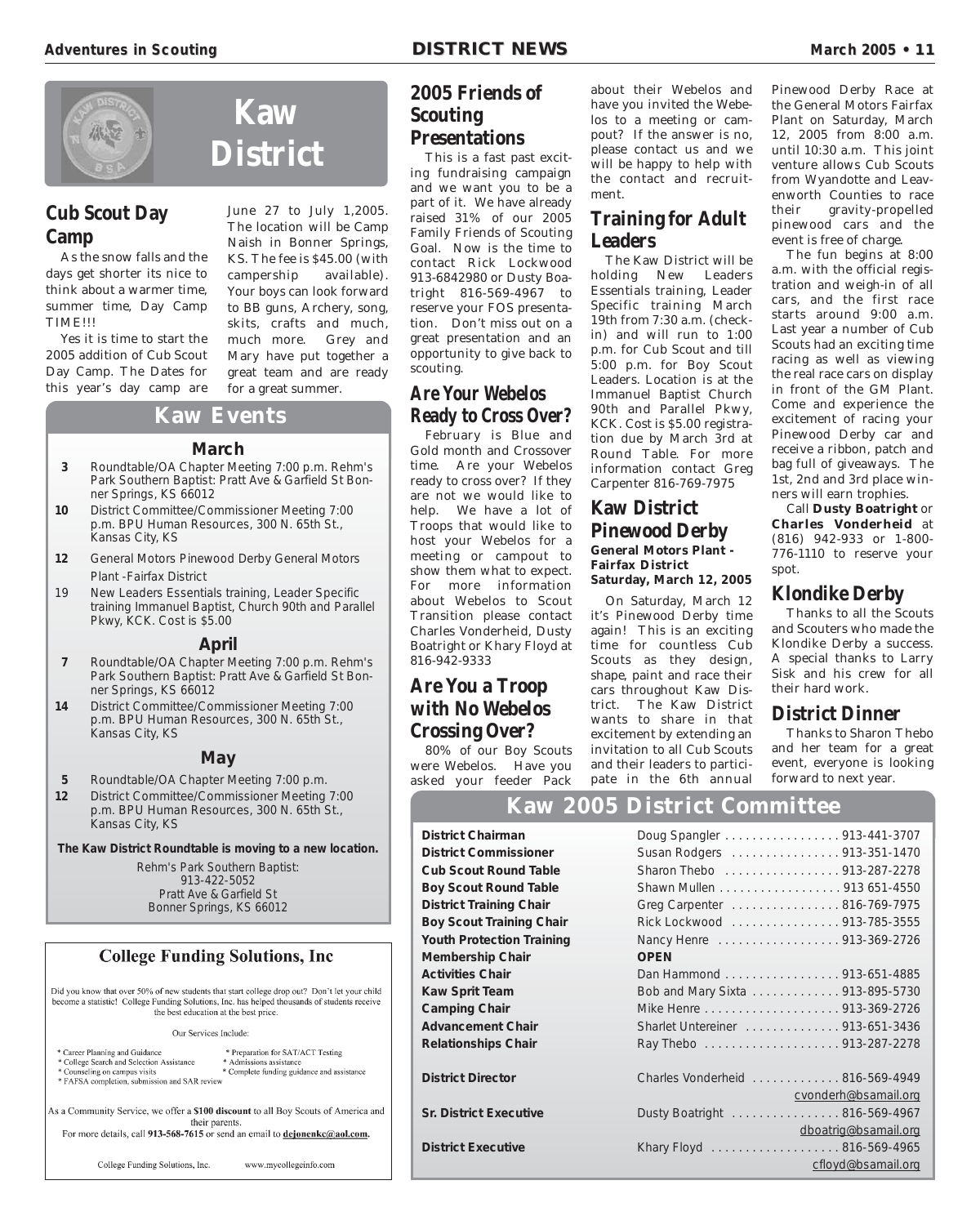

#### **Pelathe District Recognition Banquet**

On Saturday January 15th, the Pelathe District celebrated the accomplishments of our volunteers in 2004. Special thanks for the time and effort go out to our emcee and Dinner Chairperson, Frank Wright. He did an excellent job. District Chairman, John Scarffe spoke to the nearly 80 volunteers in attendance about the State of the District, as well as the challenges Scouting faces in Douglas County and the positive influence all leaders and Scouting have on registered youths. Our challenge for 2005 is to return to Quality District Status. Frank Wright recognized many present for service to the District

through events in the areas of camping, advancement, training, and activities. Jim Petersen was presented the Distinguished Commissioner award in absentia. The highlight of the evening was the presentation of the District Award of Merit. The District Award of Merit is the highest honor any district may award its volunteers. The Pelathe District was honored to recognize two of its own, Rod Zinn, from Troop 52, and Mark Gleeson, from Troop 59. The evening closed with a motivational talk from incoming District Commissioner John Scott.

Congratulations again to Rod and Mark!



*Rod Zinn and Mark Gleeson*



*District Officers: Tom Sheely, Vice Chair; John Scott, Commissioner; John Scarffe, Chairman with a Scout*

#### **100% Boys Life**

Does every family in your unit have Boys' Life? If not, the charter renewal period is an excellent time to promote the importance of Boys' Life to the youth and parents within your unit. Boys' Life is not only a program enhancement, but also a source of useful information for youth of all ages. We encourage every unit within the Pelathe District to strive for 100% Boys' Life.

#### **Sign Up for the Pelathe-L**

The Pelathe District Email List Serve Also known as The Pelathe-L, allows you to send an email message to all who are signed up on the list, and lets you get information out quickly. It also lets you stay in touch and have up to date information.

Sign up by going to http://pelathe.lawrence.ks.us and clicking on the Subscribe/Unsubscribe link.

#### **Pelathe Events**

#### **March**

- **3** District Commissioners Meeting, First Baptist Church, 1330 Kasold, 6:30 p.m.
- **3** Roundtable, First Baptist Church, 1330 Kasold, 7:00 PM.
- **5** District Pine Wood Derby
- **17** District Committee Meeting, Bishop Seabury Academy, 4120 Clinton Parkway, 7:00 PM. District Committee Chairpersons.
- **19** New Leader Essentials

#### **April**

- **7** District Commissioners Meeting, First Baptist Church, 1330 Kasold, 6:30 p.m.
- **7** Roundtable, First Baptist Church, 1330 Kasold, 7:00 PM.
- **21** District Committee Meeting, Bishop Seabury Academy, 4120 Clinton Parkway, 7:00 PM. All District Committee Members.

#### **May**

- **5** District Commissioners Meeting, First Baptist Church, 1330 Kasold, 6:30 p.m.
- **5** Roundtable, First Baptist Church, 1330 Kasold, 7:00 PM.
- **13-15** Webelos Graduation Weekend, Camp Bromelsick
- **18** District Committee Meeting, Bishop Seabury Academy, 4120 Clinton Parkway, 7:00 PM. District Committee Chairpersons.

#### **2005 Pelathe District Committee Chairs**

| <b>District Chairman</b>        |                               |
|---------------------------------|-------------------------------|
| Vice Chairman                   |                               |
| <b>District Commissioner</b>    |                               |
| Advancement                     |                               |
| <b>Activities</b>               | Mike McCurdy (785) 542-3050   |
| Training                        |                               |
| Training                        |                               |
| <b>Membership/Relationships</b> |                               |
| <b>Communications</b>           | Dave Berkowitz (785) 841-7247 |
| <b>NESA</b>                     | Allen Wiechert (785) 842-5467 |
| <b>Boy Scout Roundtable</b>     | Annelee Marsh (785) 843-5521  |
| <b>Cub Scout Roundtable</b>     | Clay Kappleman (785) 841-3603 |
| Venturing                       |                               |
|                                 |                               |



Home of the Original Peach Nehi Float!

#### featuring "Mama G's Pizza"

For more information, call (417) 646-2221 or e-mail us at  $\frac{1}{1}$  icostore @tri-lakes.net Visit our websites at www.scottsiconiumstore.com Or www.PeachFloat.com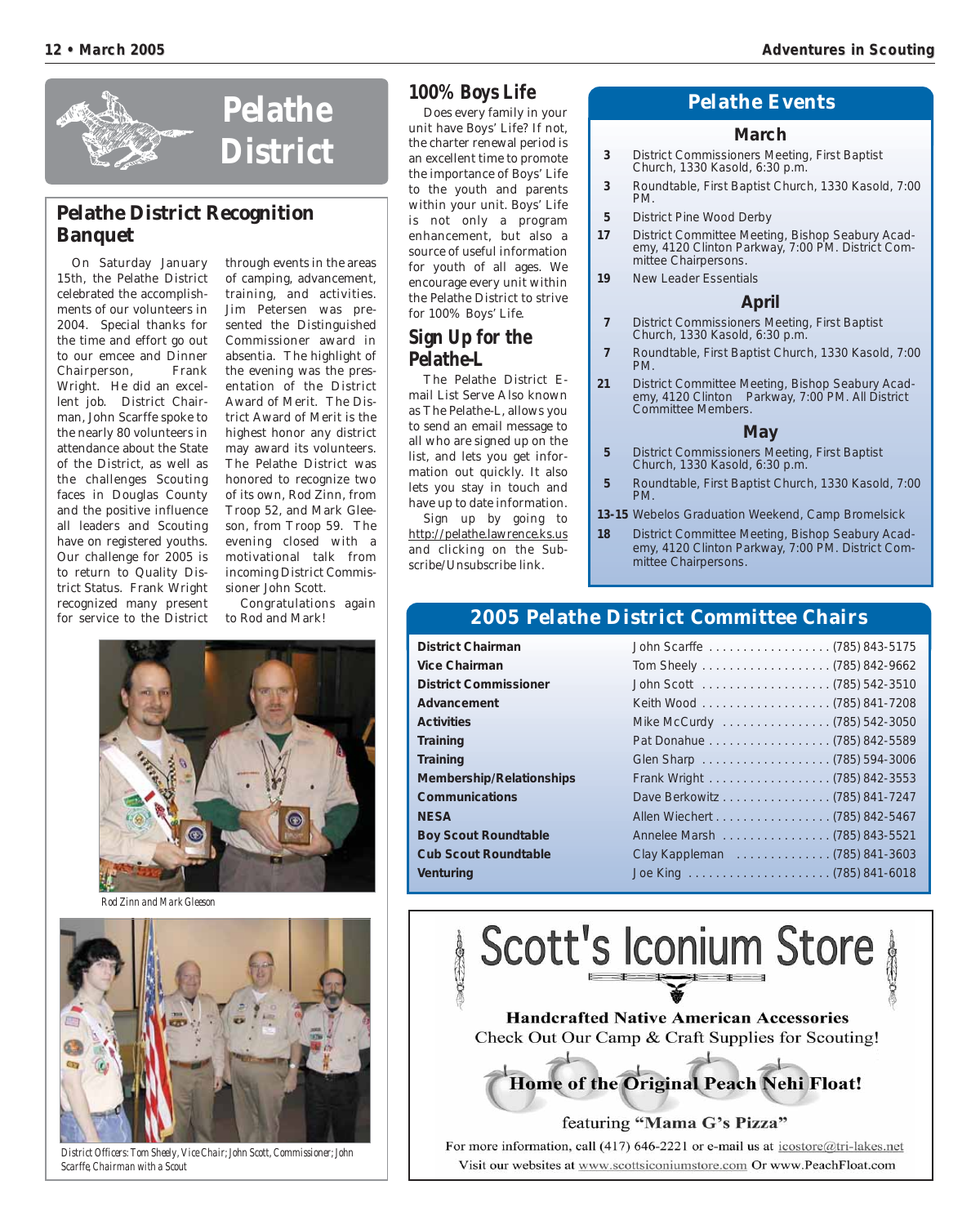

#### **Day Camp 2005**

This is the 75th anniversary for Cub Scouts! We have a wonderful program planned for this summer. Our theme will be "Diamonds in the Rough". The dates for Day Camp are July 11 thru the 15th. We have found a location for Day Camp!! Day Camp will again be held at George Owen Nature Park in Independence. If there is any questions please feel to contact: **Dan Jackson** @ (816) 690-5906; **Mary Morris** @ (816) 796-6657; or **Joe Myers** @ (816) 569-4983 or email at jmyers@bsamail.org.

#### **Family Friends of Scouting**

We are currently in the middle of Family Friends of Scouting campaign. Friends of Scouting is very important, without your help a lot of the programs we offer could not be possible. We are currently set-

**District** ting up presentations for units. The presentations take between 5 to 8 minutes and can be done at Blue and Gold Banquets and Court of Honors are the best times to do a FOS presentation. To set up a presentation please contact **Joe Myers** @ (816) 569- 4983 or email @ jmy-

**Blue Elk**

#### **Upcoming Trainings**

ers@bsamail.org.

We have many opportunities in the up coming months for leaders to get trained. Remember that any adult who holds a position in a unit needs to be trained for that position. In **March** we have training for **New Leader Essentials** on the **8th at 7:00pm** at Beacon Heights Community of Christ Church 19402 E. Holke Rd., Independence. **March 19th at 8:00 am to 4:30 pm** you have an opportunity to attend training for Scoutmaster & Assistant Scoutmaster Specific and

Varsity Leader Training. The training will be held at Beacon Heights Community of Christ Church 19402 E. Holke Rd., Independence. BALOO training will be held on the **9th of April,** starting at 8:00 am at Beacon Heights Community of Christ Church 19402 E. Holke Rd., Independence. On **April 12th and 19th** there will be trainings held at **7:00pm** at Oak Grove United Methodist Church 1501 S. Harding St. Oak Grove, MO. The **12th** will be New Leader Essentials and on the **19th** will be Cub Specific Training. For more information call or any questions call **Ross Pfannenstiel** @ (816) 569- 4983 or **Joe Myers** @ (816) 569-4983. Remember that every child deserves a trained leader.

#### **Klondike**

The Klondike Derby was held on January 22, 2005 at George Owens Park in Independence. Thanks to all the Troops that endured the frigid weather. We had 125 Scouters spend the night on Friday and 513 Scouters participate in the activities

#### **Blue Elk 2005 District Committee**

| <b>District Chair:</b>            |                                  |                      |
|-----------------------------------|----------------------------------|----------------------|
| <b>District Commissioner:</b>     |                                  |                      |
| Vice Chair of Program:            | John Thornton H816-252-2255      |                      |
| <b>Vice Chair of Operations:</b>  | Marv Sands H816-373-1212         |                      |
| Vice Chair of HR:                 | Aaron Guest B816-201-1038        |                      |
| <b>FOS Chair:</b>                 | Paul Broome  B816-941-0555       |                      |
| Membership:                       | Lowell Brenton H816-373-7678     |                      |
| Advancement:                      | Scott Howell H816-796-3747       |                      |
| Training:                         |                                  |                      |
| Camping:                          |                                  |                      |
| <b>Activities:</b>                |                                  |                      |
| <b>Communications:</b>            |                                  |                      |
| <b>Scouts with Special Needs:</b> | Louise Rissler H816-229-1254     |                      |
| <b>Relationships:</b>             | Carl Grabiel H816-347-8709       |                      |
| <b>NESA:</b>                      |                                  |                      |
| <b>District Director</b>          | Steve Roberts B816-569-4951      |                      |
|                                   |                                  | sroberts@bsamail.org |
| <b>Senior District Executive:</b> | Ross Pfannenstiel  B816-569-4964 |                      |
|                                   |                                  | rpfannen@bsamail.org |
| <b>District Executive:</b>        |                                  |                      |
|                                   |                                  | jmyers@bsamail.org   |

on Saturday. Thanks to all the volunteers who put in many hours that made this event possible. I believe the

boys had a wonderful time and memories that will last a lifetime.

#### **Beautiful Blue Elk**

We are no longer just the Beautiful Blue Elk District. We are now the Quality Beautiful Blue Elk District! For those who do not know what that means, it means that we are giving a quality

program to over 3800 youths of Eastern Jackson County. A special thanks to all the volunteers that give their time, effort and continued support of Boy Scouts of America.



#### **Blue Elk Events**

#### **March**

- **6** 7:30 Roundtable Please note location change Eagle Board of Review / Merit Badge Counselor Training / Order of the Arrow / Youth Protection Training — Nativity Catholic Church School, 10017 E 36 Terrace, Independence
- **8** New Leader Essentials training, 7:00 9:15 pm, Beacon Heights Community of Christ Church, 19402 E. Holke Rd., Independence
- **10** Commissioner's Meeting, Beacon Heights Community of Christ Church, 19402 E. Holke Rd., Independence
- **17** District Committee, St. Mark's Catholic Church, 3736 Lee's Summit Rd., Independence
- **19** 8:00 am 4:30 pm Scoutmaster & Assistant Scoutmaster Specific Training / Varsity Leader Training — Beacon Heights Community of Christ Church, 19402 E. Holke Rd., Independence
- **29** 6:30 10:00 pm, Troop Committee Training, Beacon Heights Community of Christ Church, 19402 E. Holke Rd., Independence

#### **April**

- **7** 7:30 Roundtable / Eagle Board of Review / Merit Badge Counselor Training / Order of the Arrow / Youth Protection Training — Bingham 7th Grade Center, 1716 S. Speck Rd, Independence
- **9** BALOO Training 8:00 a.m., Beacon Heights Community of Christ Church, 19402 E. Holke Rd., Independence
- **12** New Leader Essentials training, 7:00 9:15 pm, Oak Grove United Methodist Church, 1501 S. Harding St. Oak Grove
- **14** Commissioner's Meeting, Beacon Heights Community of Christ Church, 19402 E. Holke Rd. Independence
- **15-16** Outdoor Leader Skills Training, 6:00 p.m. Friday all day Saturday, American Legion Farm, Blue Springs
- **19** Cub Leader Specific Training, 7:00 9:15 pm, Oak Grove United Methodist Church, 1501 S. Harding St. Oak Grove
- **21** District Committee meeting, St. Mark's Catholic Church, 3736 Lee's Summit Rd, Independence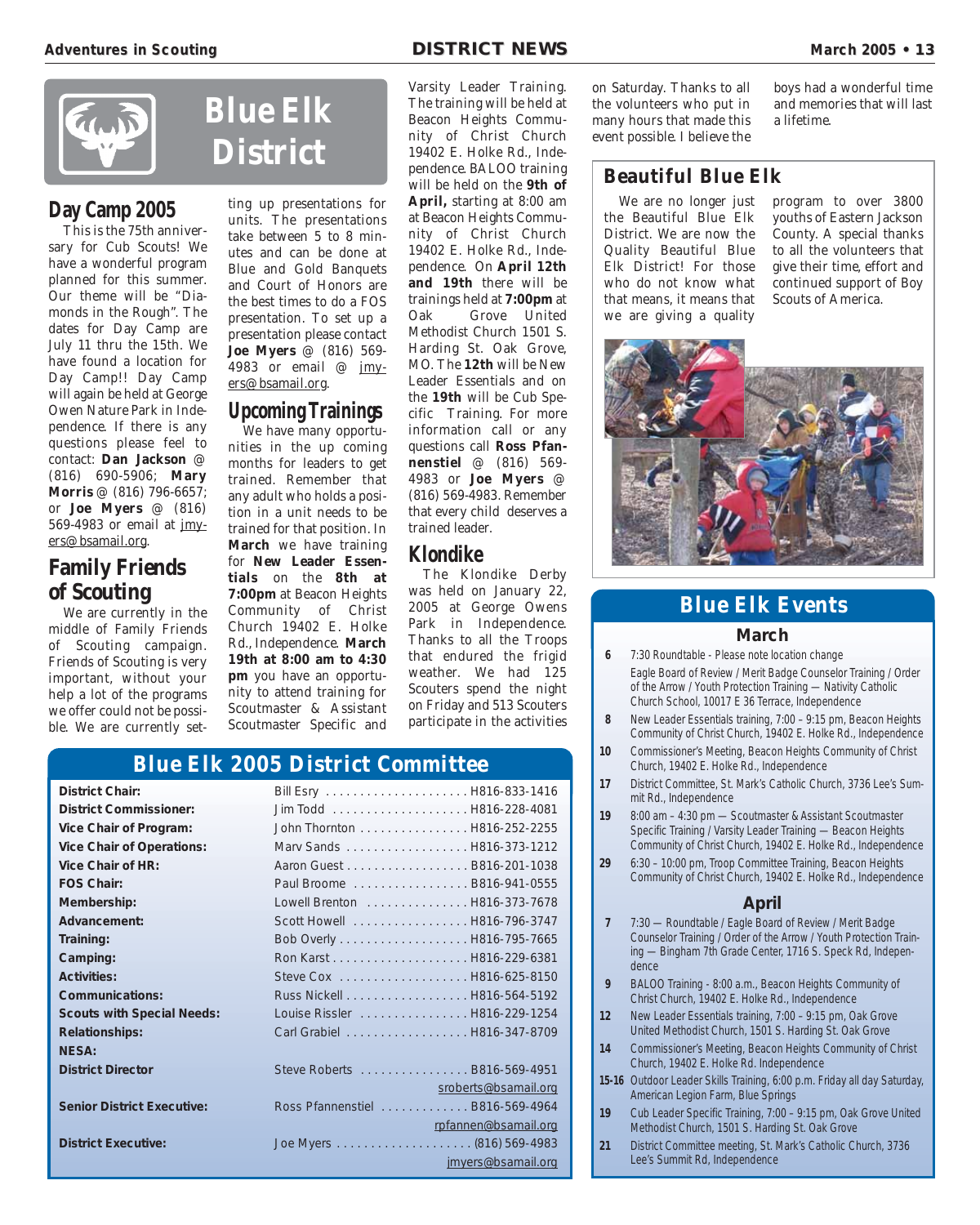

#### **2005 Friends of Scouting Campaign**



Please help continue to make scouting affordable and available to everyone. It is time to make sure that your unit is signed up for a Friends of Scouting presentation. If you have not already signed up your unit for this year, now is the time. Friends of Scouting presentations only take 7 minutes and should be scheduled for either your Troop Court of Honor or Pack Blue and Gold. To schedule a presentation for find out more about Friends of Scouting contact **Rob Gilkerson** at 816-569-4978, rgilkers@bsamail.org.

#### **Congratulations**

The following units have hit their 2005 Friends of Scouting goal: 3097 and 3261.

#### **Recharter**

The clock is ticking please remember to submit your charter (complete with signatures) by March 15th. If

# **Trailhead District**

you have questions do not hesitate on moment contact your commissioner or **Rob Gilkerson**. If you would like more support you may make an appointment with Rob Gilkerson to complete the process at the Council Service Center.

#### **Webelos to Scout Transition**

Remember that it is the responsibility of the Troop, Webelos Den leader and the parents to make sure that a Webelos has a fun and smooth transition into a troop. The right troop for a boy and his family can make the difference on if that boy attains eagle or leaves the program after a year.

#### **Pinewood Derby**

The Trailhead District Pinewood Derby is right around the corner. On April 2nd, three champions from every Pack will test their car to see how it stands against the other packs. The rules included with the pinewood car are the ones that the district will follow. Remember a Pack can send only 3 boys to the District Pinewood Derby.

#### **Cub Day Camp**

Each Pack should already have designating a Day Camp Coordinator. It is the responsibility of this person to be at the Pack Coordinator Meeting on March 3 at Church of the Resurrection (Roundtable). Look for the Trailhead Day Camp Flyer or website for more details on Day Camp. When collecting money to pay camp fees do not forget about the District buses. We are in great need of Staff. If you have, any questions call **Suzanne Schartz** 913-851-1804.

#### **Cub Scout Roundtable**

Attention Cub Scout Leaders: Come join us at the March Cub Scout Roundtable from 7:00 to 8:30 P.M., at The United Methodist Church of the Resurrection, 137th & Roe, Leawood, KS on Thursday March 3rd. This is an excellent opportunity for cub masters, committee chairs and den leaders to learn more about how to hold your pack and den meetings using the Cub Scout monthly themes. March's theme is Waterways of the USA. When we break out into small groups you will be able to network with other leaders, plus learn more about earning awards. If you have never attended Roundtable, you do not know what you are missing!

#### **2005 Trailhead District Committee Chairs**

| <b>District Chair</b>             |                                |
|-----------------------------------|--------------------------------|
| <b>District Commissioner</b>      |                                |
| <b>Activities Chair</b>           | Dean Carlson (913) 681-2852    |
| <b>Membership Chair</b>           | Randy Monson (913) 491-1390    |
| <b>Advancement Chair</b>          |                                |
| <b>Camping Chair</b>              | Russ Lindsay (913) 649-2956    |
| <b>Training Chair</b>             |                                |
| Eagle Chair                       |                                |
| <b>Boy Scout Roundtable</b>       |                                |
| <b>Order of the Arrow Advisor</b> | Paul Whatley (913) 383-8368    |
| <b>Cub Scout Roundtable</b>       | Lynn Haffner (913) 649-3257    |
| Day Camp Director                 |                                |
| Day Camp Program Director         |                                |
| <b>District Executive</b>         | Rob Gilkerson (816) 569-4978   |
|                                   | rgikers@bsamail.org            |
| <b>Council Website</b>            | www. HOAC-BSA.org              |
| <b>Trailhead Website</b>          | www.HOAC-BSA.org/Trailhead.cfm |

#### **Boy Scout Roundtable**

Adult unit members, mark your calendar and make plans to attend the March Boy Scout Roundtable, from 7:00 to 8:30 P.M., at The United Methodist Church of the Resurrection, 137th & Roe, Leawood, KS on Thursday March 3rd to learn everything that Larry knows about the Environment and Conservation. The Training Feature will be on "Proper Uniform". We believe that Larry's presentation will be well grounded, have a clean air about it and make everyone green with envy. See you there!

#### **Training**

Doesn't every boy deserve a trained leader? As apart of every leaders' training Youth Protection is essential. It is that time for all of those new leaders or individuals who will be the future leadership to be trained. Training will give you the skills to provide a quality program for the youth and give you ideas to minimize your workload. Do not forget as apart of every leaders' training Youth Protection is essential. For Trailhead District Training details visit www.hoacbsa.org/Trailhead.cfm.

#### **2004 District Awards Recognition Dinner**

The 2004 Trailhead District Awards Dinner was indeed a night to remember. Anticipation did fill the room as Greg Spies, Dennis Gerrity, and Lee Solter were announced as the 2004 recipients of the District Award of Merit. The awards did not stop there. Congratulations went out to many of the Outstanding Leader Award recipients.

#### **Trailhead Events**

#### **March**

- **3** Roundtable; 7:00 p.m. @ Church of the Resurrection (137th & Roe)
- **3** Eagle Scout Project Review, Order of the Arrow Chapter, Merit Badge Counselor Training; 7:00 p.m. @ Church of the Resurrection (137th & Roe)
- **3** Day Camp Pack Coordinators Meeting; 7:00 p.m. @ Church of the Resurrection (137th & Roe)
- **10** District Committee Meeting; 6:30 @ Rolling Hills Presbyterian (92nd & Nall)
- **10** Commissioner Meeting; 7:30 p.m. @ Rolling Hills Presbyterian (92nd & Nall)
- **17** Eagle Board of Review; 7:00 p.m. @ Latter-Day Saints Church (13025 Wornall)
- **25** Service Center Closed

#### **April**

- **2** District Pinewood Derby @ Metcalf South Mall
- **7** Roundtable; 7:00 p.m. @ TBD
- **7** Eagle Scout Project Review, Order of the Arrow Chapter, Merit Badge Counselor Training; 7:00 p.m. @ TBD
- **7** Day Camp Pack Coordinators Meeting; 7:00 p.m. @ **TRD**
- **14** District Committee Meeting; 6:30 @ Rolling Hills Presbyterian (92nd & Nall)
- **14** Commissioner Meeting; 7:30 p.m. @ Rolling Hills Presbyterian (92nd & Nall)
- **21** Eagle Board of Review; 7:00 p.m. @ Latter-Day Saints Church (13025 Wornall)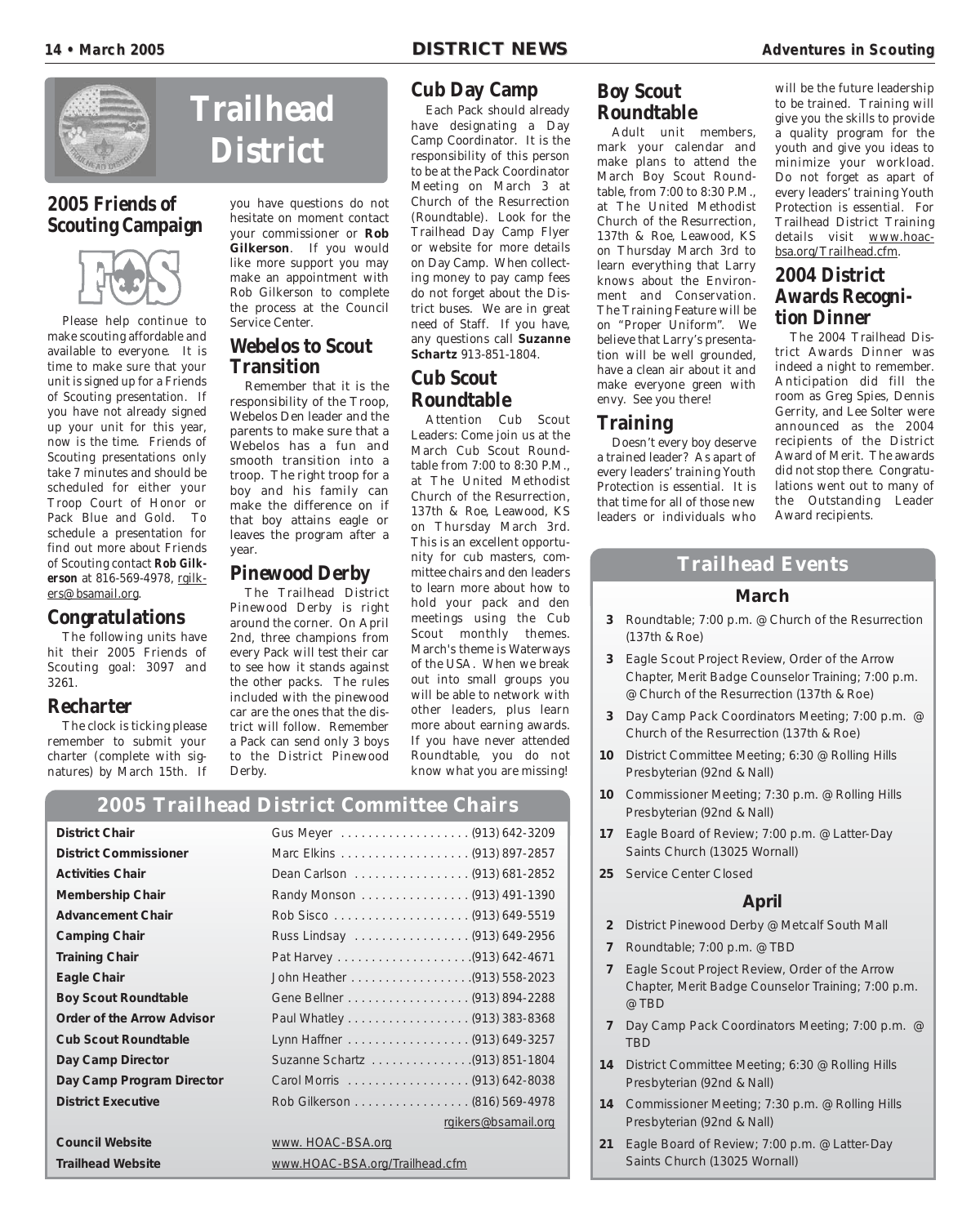

#### **Congratulations!**

Congratulations to Dan Murphy (December) and Gail Lavenburg (January) for being named Scouter of the Month at Roundtable.

Also, congratulations to Phillip Raine who was a recipient of the Founders Award at the Order of the Arrow Winter Banquet on January 8th.

Thank you for all you do for the Scouts of your units, your North Star District, your Chapter, your Council and Lodge!!

#### **District Recognition Dinner**

The District Recognition Dinner was held January 29 at the KCI Marriott. A record 143 new Eagles were recognized, with 41 Troops having boys attaining the award. The top eleven Troops with Eagles were Troop 247 (10), 261 (8), 314 (8), 288 (7), 214 (6), 357 (6), 395 (6), 376 (5), 397 (5) and 408 (5). Other highlights of the Dinner included Jeff Cook of

#### **North Star Events**

#### **March**

- **6** District Roundtable, 7:30 p.m., Hillside Christian, 900 NE Vivion. Youth Protection / Merit Badge Counselor / New Leader Essentials Training offered. OA Chapter Meeting
- **8** District Committee Meeting, 7:30 p.m. North Cross United **Methodist**
- **10** Commissioner Staff Meeting, 7:30 p.m., St. Luke Presbyterian **29** Cub Scout Fast Start/ New Leader Essentials Training/
- Youth Protection Training, Chandler Baptist, 6:00 p.m.
- **29** Scoutmaster Specific Training, Part 1, Hillside Christian, 6:00 p.m.
- **29** Venture Leader Training, Hillside Christian, 6:00 p.m.

#### **April**

- **5** Cub Scout Leader Specific Training, Chandler Baptist, 6:00 p.m.
- **5** Scoutmaster Specific Training, Part 2, Hillside Christian, 6:00 p.m.
- **7** District Roundtable, 7:30 p.m., Hillside Christian, 900 NE Vivion. Youth Protection / Merit Badge Counselor / New Leader Essentials Training offered. OA Chapter Meeting
- **12** Boy Scout Troop Committee Training, Hillside Christian, 6:00 p.m.
- **12** District Committee Meeting, 7:30 p.m., North Cross United Methodist Church, 1321 NE Vivion
- **14** Commissioner Staff Meeting, 7:30 p.m., St. Luke Presbyterian Church, 4301 NE Vivion
- **23** BALOO Training, St. Luke Presbyterian Church, 8:00 a.m. **23-24** Scoutmaster Specific Training, Part 3 (Outdoor Leader
- Skills Course), Kelsey Short Youth Camp, 8:30 a.m.
- **29-5/1** OA Induction Weekend #1, Naish Scout Reservation
- **30** Cub Scout Fishing Derby, Location and time TBA

#### **May**

- **5** District Roundtable, 7:30 p.m., Hillside Christian Church. Youth Protection / Merit Badge Counselor / New Leader Essentials Training offered. OA Chapter Meeting
- **6-7** Webelos Leader Outdoor Training, Heartland Presbyterian Camp, 45 Hwy., Parkville, 6:00 p.m.
- **10** District Committee Meeting, 7:30 p.m., North Cross United Methodist Church, 1321 NE Vivion
- **14** Commissioner Staff Meeting, 7:30 p.m., St. Luke Presbyterian Church, 4301 NE Vivion
- **20-22** OA Induction Weekend #2, Naish Scout Reservation

Troop 992 being awarded the H. Virgil Bower Unit Leader Award. The following Scouters were recipients of the District Award of Merit: John Cookinham IV, Dan Murphy, Scott Saving, Jeff Tyler, Steve Vaughn, and Chris West. The Outstanding Pack of the Year was awarded to Pack 333 of Parkville Presbyterian Church; the Outstanding Troop of the Year was awarded to Troop 395 of Pine Ridge Presbyterian Church. Congratulations to all recipients and thank you for all you do.

#### **Upcoming Training**

Monthly training opportunities at each month's Roundtable include Youth Protection, New Leader Essentials and Merit Badge Counselor Training. Don't forget Youth Protection and Fast Start training can be done on-line.

#### **Cub Scout Leader training is scheduled as follows:**

- March 29, Cub Leader Training – Youth Protection, Fast Start & New Leader Essentials, 6:00 p.m. Chandler Baptist Church, Jct. of 69 & 33 Hwy.
- April 5, Cub Leader Training – Leader Specific, 6:00 p.m. Chandler Baptist
- April 23, BALOO Training, 8:00 a.m., St. Luke Presbyterian Church.
- May 6-7, Webelos Leader Outdoor Training, 6:00 p.m. Heartland Presbyterian Camp.

Contact **Karen Hatcher** at

891-9429 about Cub Scout Leader Training and **Steve Vaughn** at 741-3847 about BALOO and Webelos Leader Outdoor Training.

#### **Boy Scout Leader training is scheduled as follows:**

- March 29, Boy Scout Leader – Troop Operations 1, 6:00 p.m., Hillside Christian Church
- April 5, Boy Scout Leader Troop Operations 2, 6:00 p.m., Hillside Christian Church
- April 12, Boy Scout Leader Committee Operations, 6:00 p.m., Hillside Christian Church
- April 23-24, Boy Scout Leader – Outdoor Leader Skills Course, Kelsey Short Youth Camp, 8:30 a.m.

Contact **John Cookinham** at 587-1695 for info.

#### **Venturing Leader Training is scheduled as follows:**

• March 29, Venturing Leader, Hillside Christian, 6:00 p.m.

Contact **Matt Specht** at 569-4966 for more info.

#### **Klondike Derby**

The Klondike Derby for the Internationally Famous North Star District was held at the Kelsey Short Youth Camp at Smithville Lake on January 22. Thanks to Howard Scott and his fine staff for putting on a great event.

#### **Annual Mall Show**

The 2005 North Star District Mall show was held at

**2005 North Star District Committee**

Metro North Mall on February 5, with an "It's a Scouting Celebration" theme, based on the 75th Anniversary of Cub Scouting. Thanks to Jill Cook and her great staff for this fun event. As in past years, the District Pinewood Derby was held at the Mall Show and Jeff Cook and his wonderful staff did another fine job. Thank you.

#### **Cub Scout Day Camp**

Now is time to start signing up for the "Diamonds in the Rough" Cub Scout Day Camp June 6-9. New Tigers (going into 1st Grade), Wolves (2nd), Bears (3rd) and Webelos (4th & 5th) are all welcome to participate in field sports (BB gun shooting, archery and more), scouting skills (such as cooking, compass work and more), crafts and games. This will include a celebration of the 75th Anniversary of Cub Scouting and will give the Cubs an opportunity to earn advancement and some special awards while they are having FUN!

Your Day Camp Director is **Jeff Tyler** (816-505-2015; jstyler@kc.rr.com); Program Director is **Jill Cook** (816-468- 9232; jillc@kc.rr.com) and your Staff Advisor is District Executive **Jon Geiger** (816- 569-4932; jgeiger@bsamail.org). Please contact any of them if you have questions or if you would like to serve on staff.

| <b>District Chairman</b>         |                                  |                     |
|----------------------------------|----------------------------------|---------------------|
| <b>District Commissioner</b>     | Terry Chapman 816-453-0680       |                     |
| <b>Activities</b>                | John Burwell 816-891-6499        |                     |
| Advancement                      | John McBurney 816-781-6923       |                     |
| Camping                          |                                  |                     |
| <b>FOS</b>                       | Michael Short 816-587-5170       |                     |
| <b>FOS Family</b>                | Dr. Robert Morrison 816-741-5348 |                     |
| Membership/Relationships         | Russ Downing 816-587-2025        |                     |
| <b>NESA</b>                      | Bob Whitaker 816-455-0021        |                     |
| <b>Public Relations</b>          |                                  |                     |
| <b>Special Needs</b>             | Colleen Chapman 816-453-0680     |                     |
| <b>Training</b>                  | Richard Martin 816-781-9557      |                     |
| <b>Youth Protection</b>          |                                  |                     |
| <b>District Director</b>         |                                  |                     |
|                                  |                                  | jscott@bsamail.org  |
| <b>Senior District Executive</b> | Matt Specht 816-569-4966         |                     |
|                                  |                                  | mspecht@bsamail.org |
| <b>District Executive</b>        | Jonathan Geiger 816-569-4932     |                     |
|                                  |                                  | jgeiger@bsamail.org |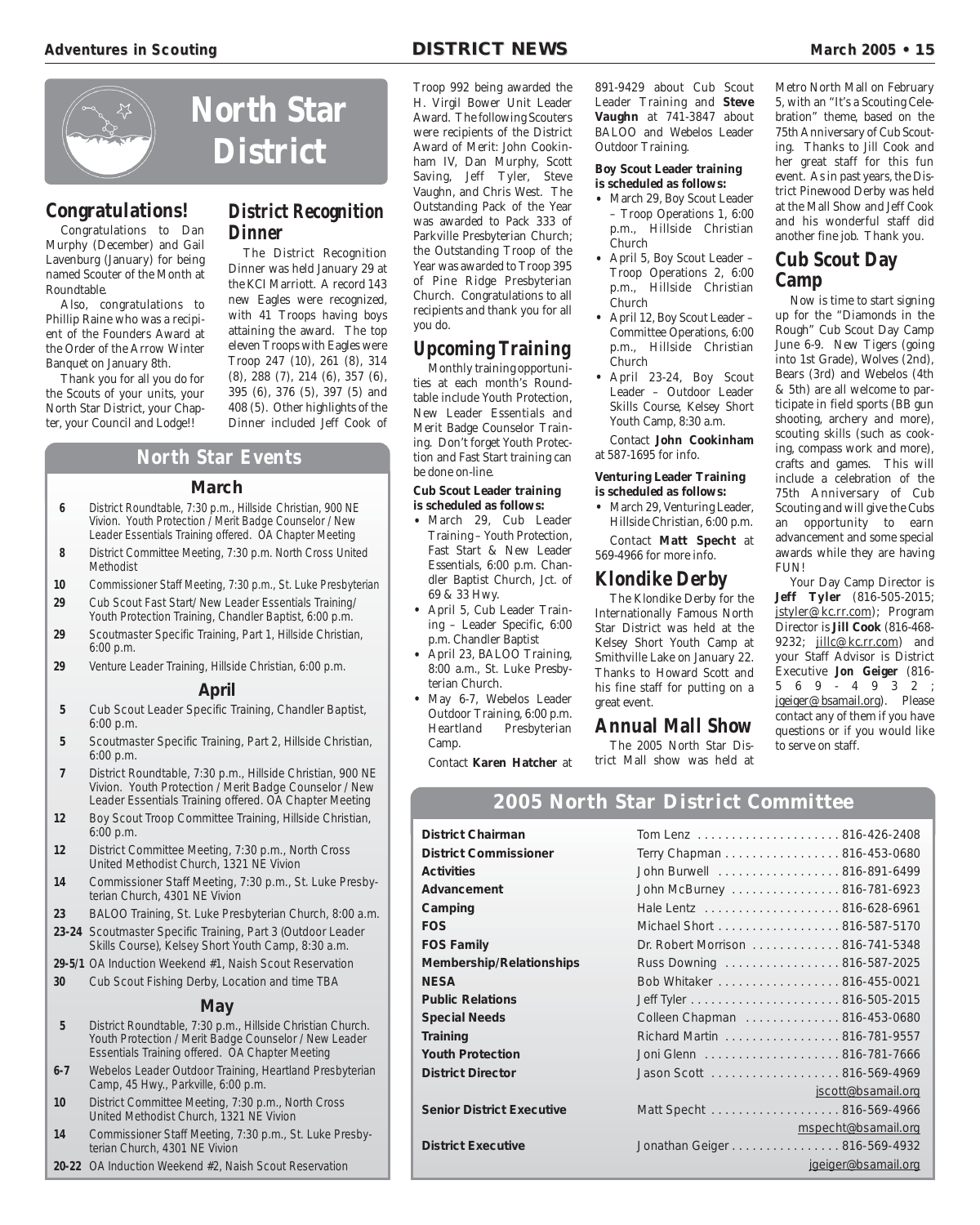#### **16** • March 2005 **channel 2005 channel 2005 channel DISTRICT NEWS channel 2005 channel 2005 c**



**Pioneer Trails District**

**2004 Quality District**

#### **Family Friends of Scouting**

Tip-off… and Pioneer Trails has the ball! We are in full swing with our 2005 FOS season and have a new coach, Tom Holley, to lead us to victory this year. Tom is ready to help you and your unit receive free rank advancement in 2005. It all starts with a phone call to schedule a FOS presentation for your pack or troop. Those units who achieve their goals will receive free rank advancement for the entire 2005 year! FOS presentations will take no more than 5-8 minutes and we ask that you schedule them when a majority of your Scouting Families will be in attendance - (Blue and Gold Dinner, Court of Honor or other special occasions). The FOS season is a short one. We would like to finish all our presentations by April 30th. Please take a few minutes and call Tom today with your presentation date. Pioneer Trails has been a leader in Family FOS throughout the years, and we do not want to let our new coach down now! You can reach Tom at 816-942- 1297. Thank you for your support of the FOS Campaign, and get ready to declare victory!

#### **Training – The Key to Unit Success**

Have you been to training in the past five years? Do you think the only opportunities to attend training are in the spring or fall? Did you know that the training team is committed to your success as a leader? OK, enough questions. It's time for you to get answers, and the answers can be found with training. Over the past five years the Pioneer Trails Training Team, led by Dr. Norman Kahn, have put together a superb collection of trainers, materials and

presentations all designed with one thing in mind – YOU! Your needs as a leader and your questions about the Scouting Programs are at the heart of the Pioneer Trails Training Curriculum. By meeting those needs we are able to strengthen the programs our youth receive. That's what Scouting is all about – strong, fun programs for youth. Make plans now to be a trained leader. It will make a difference in you and your unit! Call **Dr. Norman Kahn** at (913) 341-4792 to sign up now.

#### **Do You Have a "Diamond in the Rough" in Your Pack?**

Cub Scout Day Camp will be just the place for him to polish up those rough spots! Pioneer Trails will hold Day Camp from June13th thru June16th at Knott's Elementary School. Day Camp is a wonderful place for all Cub Scouts, especially new Tiger Cubs and Wolfs, to start the summer. Cub Scout crafts, games, sports, fellowship and fun are all rolled up into four exciting days just for them. If you haven't been to Day Camp for a while it's time to come back and see what you (and your boys!) have been missing. Registration is \$45.00 per boy and is due by May 11, 2005. Financial assistance is available for families who qualify. Funding is limited, so requests should be made as soon as possible. Additional information will be available at Roundtable or feel free to call **Beverly Becker** at 816- 880-0432.

#### **A Job Well Done!**

The Pioneer Trails District held the District Dinner on February 5, 2005 at Colonial Presbyterian Church. The night spotlighted several outstanding volunteers for their tremendous work for

the youth of the district. We were honored to have Cliff Illig, Council President, as our guest speaker. The district also awarded seven very special people with the District Award of Merit, the highest award a district can give! A very special THANK YOU to George and Debbie Weave and Carol Jean DeFeo for all their tireless work on the dinner and program. We could not have done it without you!

The 2005 Pioneer Trails Award of Merit recipients are:

**Bruce E. Clippinger. James P. Flanagan Stephen G. Livingston Morgan T. Olander David D. Penner Ronald E. Rose W. John Steeb**

#### **Spring Event**

Make plans now to attend the "famous" Pioneer Trails Spring Event March 19, 2005.

The program is geared for Cub Scouts and everyone is guaranteed to have a great time!

Cub Scouts will have the

opportunity to explore, learn and achieve several different rank requirements during this terrific day program. If you missed the sign-up at Roundtable there IS still time. Call **Ed Mulik** at (816) 363-7846 to join the fun.

#### **Pioneer Trails Events**

#### **March**

- **3** District Commissioners Meeting 6:30 p.m. Central United Methodist
- **3** Roundtable 7:30 p.m. Central United Methodist
- **12** Commissioners College 7:30 a.m. / 5:00 p.m. Fort Leavenworth
- **13** District Committee Meeting 7:30 p.m. VFW National Headquarters
- **25** Service Center Closed

#### **April**

- **2** Leader Training 8:00 a.m. / 4:00 p.m. Central United Methodist
- **6** Leader Training 6:30 p.m. / 9:30 p.m.- Central United Methodist
- **7** District Commissioners Meeting 6:30 p.m.- Central United Methodist
- **7** Roundtable 7:30 p.m. Central United Methodist
- **16** Leader Overnight Training 8:00 a.m. / Noon on Sunday April 17th - Chet's
- **19** District Committee Meeting 7:30 p.m. VFW National Headquarters

#### **PIONEER TRAILS DISTRICT NUMBERS**

#### **District Chairman:**

**District Vice-Chairman: District Vice-Chairman: District Commissioner: Advancement Chairman: Activities Chairman: Camping Chairman: Membership Chairman: Mic-O-Say Memorial: Public Relations Director: Relationships Chairman: Special Needs Chairman: Training Chairman: District Director: District Executive: District Executive:** 

| Dennis Cross (H) 816-444-7989     |  |
|-----------------------------------|--|
| Fred DeFeo (H) 816-942-0675       |  |
|                                   |  |
| Jim Bernard Jr. (H) 913-385-7088  |  |
|                                   |  |
|                                   |  |
|                                   |  |
|                                   |  |
| Don O'Neal (H) 816-924-6567       |  |
| Carol Jean DeFeo (H) 816-942-0675 |  |
|                                   |  |
| Carole Gaither (H) 816-523-5380   |  |
| Norman Kahn (H) 913-341-4792      |  |
| Matt Gettys (W) 816-569-4971      |  |
| Brian Tobler (W) 816-569-4985     |  |
|                                   |  |
|                                   |  |

#### **ADVENTURES IN SCOUTING**

Published January/February, March, April, May, June/July, August, September, October, November/December by the Heart of America Council, Boy Scouts of America. Mailed without charge to all Cubmasters, assistant Cubmasters, den leaders, den leader coaches, Tiger Cub den leaders, Webelos leaders, Scoutmasters, assistant Scoutmasters, Team Coaches, Explorer Advisors, assistant Explorer Advisors, Venturing crew leaders, unit chairmen, chartered organization representatives, district committee, all commissioners, all board members, and can be found on our website, www.hoac-bsa.org

**PRESIDENT** Clifford W. Illig **VICE PRESIDENTS** Rick Boeshaar E. Frank Ellis Thomas J. McCullough Terry K. Miller Charlie Tetrick

**TREASURER** Stephen M. Clifford **LEGAL COUNSEL** David A. Fenley

**SCOUT EXECUTIVE** James J. Terry, Jr. **EDITOR** Lori Gooding

**COUNCIL COMMISSIONER** Del Wilkinson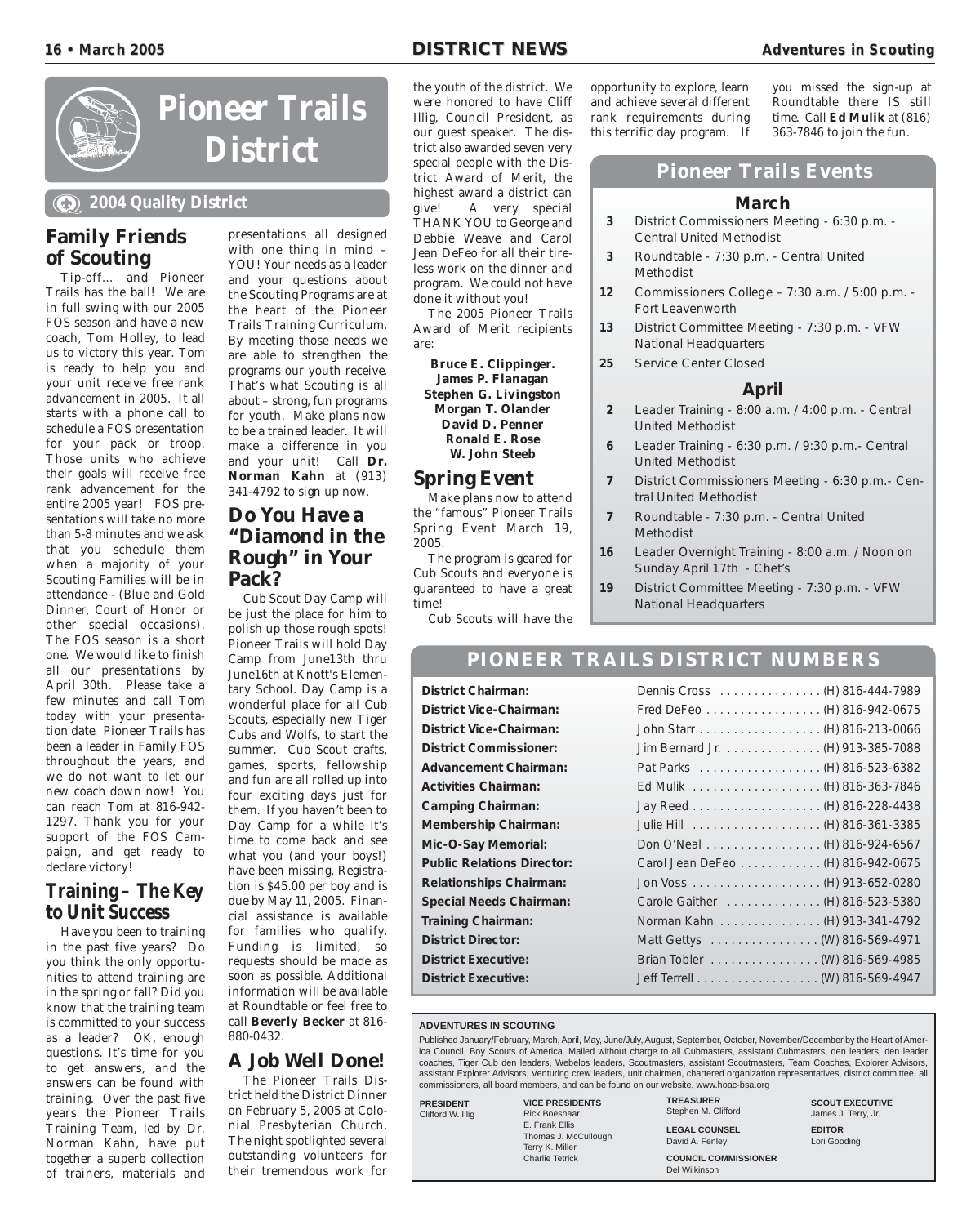

#### **This Month in the Eagle Scout Spotlight**

The Northern Tier District is proud to present our newest Eagles of the Northern Tier; Travis Wasser, Troop 371; Tyler Campain, Troop 302; David Hazelwood, Troop 750; and Nathanael Rathjen, Crew 2162. Congratulations to you all from your Northern Tier District and the Heart of America Council. We Salute **You!** 

#### **Friends of Scouting 2005 Campaign**



It's that time to sign up your unit for a Friends of Scouting Presentation.

#### Remember, Free Rank Advancement is available through December 31, 2005 when your unit reaches its Friends of Scouting Unit Fundraising and Participation Goals. For more information or questions, please contact **Steve Brady**, 2005 Family Friends of Scouting Chairman, at (913) 362-8441 or **Cortland Bolles**, District Executive at 816.569.4918 or cbolles@bsamail.org. We, as the Northern Tier District

have the opportunity to show our support to the Scouting Program. Friends of Scouting is such a vital part of our program. It helps provide training for our leaders, preserves both the Naish and Bartle Reservations that we all enjoy year after year, and support for camp, uniforms, or regis-

tration fees for those that may need a little help. Let's gear up for another phenomenal year in our support of scouting through Friends of Scouting.

#### **Diamonds in the Rough**

The theme for the 2005 Cub Scout Day Camp program is **DIAMONDS IN THE ROUGH, HONORING THE 75th ANNIVERSARY OF CUB SCOUTING!** The **CUB SCOUTING!** Northern Tier District staff is currently planning the programs for the hundreds of Cub Scouts who will attend camp this year at the Shawnee Riverfront Park on the south side of the Kansas River West of K-7. Cub Scouts this year will be able to shoot BB guns and bows and arrows; work on Cub Scout belt loops; cook out; sing songs; learn about nature; make crafts; play games; and more! If you have not made plans to attend, you should! Going to camp is a wonderful part of the Scouting experience, and it helps your pack earn the Quality Unit and Summertime Pack Awards. For more information you can contact our District Day Camp Director, **Dave Sultz** at 913-381-7824 or dsks123@aol.com. Dave and his team are visiting packs to promote camp this year and tell you all about the fun things we are going to have. Schedule your visit soon to get your pack excited about Day Camp this year, June 13-17, 2004. Can't wait to see you there!

#### **2005 4th Annual Northern Tier District Dinner Salutes This Year Award of Merit and Outstanding Leader Recipients**

Once again, we had a wonderful time at our Annual District Dinner! We are proud of all the wonderful adult volunteers and families that make Scouting so successful in the Northern Tier

District. Thanks to all for their hard work in presenting another exciting evening of recognition for jobs very well done. Congratulations to all for their hard work and long deserved recognition!

| <b>District Award of Merit Recipients:</b> |              |
|--------------------------------------------|--------------|
| Paul Ginther                               | David Mascal |
| <b>Bill Henderson</b>                      | Tim Thomas   |

**Outstanding Leader Award Recipients: Scoutmaster Assistant Scoutmaster** Richard Kaufman (Troop 91) Cathi Maynard (Troop 91)

**Boy Scout Committee Chairman Boy Scout Adult Leader** Frank Maggard (Troop 192) Paul Gonzales

**Cub Scout Adult Leader Den Leader**<br>
Monica Alejos (Pack 3253) Cindy Laluk Stephanie Nichols (Pack 3253) Genevieve Gipson (Pack 3399)

**Tiger Den Leader Webelo Den Leader**

Jamey Hilleary (Troop 192)

Jim Poplinger (Troop 192) Dave Rowlands (Troop 393)

**Assistant Cubmaster Cub Scout Committee Chairman** Greg Ogan (Pack 3294) Tom Visker (Pack 3253)

Cindy Laluk (Pack 3253)

John Friend (Pack 3080) Julie MacLachlan (Pack 3098)



*Congratulations to 2005 District Award of Merit recipients: Bill Henderson, Tim Thomas, Paul Ginther, and Dave Mascal*

#### **Northern Tier 2005 District Committee**

**District Chairman** Bill Henderson . . . . . . . . . . . . . . . . . . (913)-383-1950

**District Commissioner** Judy Tuckness . . . . . . . . . . . . . . . . . . (913)-268-9996 **Activities Chairman** Steve Springer . . . . . . . . . . . . . . . . . . (913)-631-4215 **Advancement Chairman** J Jack Clark . . . . . . . . . . . . . . . . . . . . (913)-441-1608 **Camping Chairman** Gene Adams . . . . . . . . . . . . . . . . . . . . (913)-362-4509 **Order of the Arrow Advisor** Gary Akers . . . . . . . . . . . . . . . . . . . . . (913) 262-2047 **Membership Chairman** Cathi Maynard . . . . . . . . . . . . . . . . . . (913)-648-7166 **Website Liaison** Cathi Maynard . . . . . . . . . . . . . . . . . . (913)-648-7166 **Program Chairman** Steve Brady . . . . . . . . . . . . . . . . . . . . (913) 362-8441 **Training Chairman** Judy Yeager . . . . . . . . . . . . . . . . . . . . (913) 362-2029 **Cub Scout Training** Dave Sultz . . . . . . . . . . . . . . . . . . . . . (913)-381-7824 **Boy Scout Training** John Forsyth . . . . . . . . . . . . . . . . . . . . (913)-341-5061 **Cub Scout Roundtable** Lori Kearns . . . . . . . . . . . . . . . . . . . . . (913) 583-1011 **Cub Scout Roundtable** Dave Sultz . . . . . . . . . . . . . . . . . . . . . . (913) 381-7824 **Boy Scout Roundtable** Jamey Hilleary . . . . . . . . . . . . . . . . . . . (913) 384-0262 **Venturing Roundtable** Bob Kalkofen . . . . . . . . . . . . . . . . . . . (913) 362-5576 **District Executive** Cortland Bolles . . . . . . . . . . . . . . . . . . (816) 569-4918 **HOAC WEBSITE hoac-bsa.org hoac-bsa.org hoac-bsa.org hoac-bsa.org hoac-bsa.org hoac-bsa.org hoac-bsa.org html** 

#### **Northern Tier Events**

#### **March**

- **3** District Roundtable 7:00 pm; Village Presbyterian Church, 67th & Mission
- **5** Merit Badge Forum/Super Saturday Training 8:30 AM; Shawnee Mission Northwest High School, 12701 W 67th Street. For questions and more information about Merit Badge Forum, contact Judy Tuckness at 913-268-9996. You can also visit the HOAC Website for more information regarding Super Saturday and Merit Badge Forum.
- **8** Youth Protection Training/New Leaders Essentials 7:00 PM; Shawnee United Methodist Church, 10700 Johnson Dr
- **10** District Committee Meeting 6:30 pm; District Commissioner Meeting - 7:30 PM; Community Covenant Church, 7230 Quivira Rd **17** District Eagle Board of Reviews - 6:30 pm; LDS Church, 7845 All-
- man Rd

#### **April**

- **1** Troop Committee Challenge
- **2** SM/ASM Job Specific Training 8:30 AM; Shawnee United Methodist Church, 10700 Johnson Dr
- **7** District Roundtable 7:00 pm; Village Presbyterian Church, 67th & Mission
- **9-10** Introduction to Outdoor Leader Skills; Camp Klassen
- **14** District Committee Meeting 6:30 pm; District Commissioner Meeting - 7:30 PM; Community Covenant Church, 7230 Quivira Rd **21** District Eagle Board of Reviews - 6:30 pm; LDS Church, 7845 All-
- man Rd **23-24** Webelo Leader Outdoor Experience
- 
- **30** Super Saturday; Shawnee United Methodist Church, 10700 Johnson Dr

**GO TO THE HOAC WEBSITE hoac-bsa.org** and visit the Northern Tier Page to download registration forms, event packets, and learn of important dates and information affecting your unit. It's a great place to receive information fast.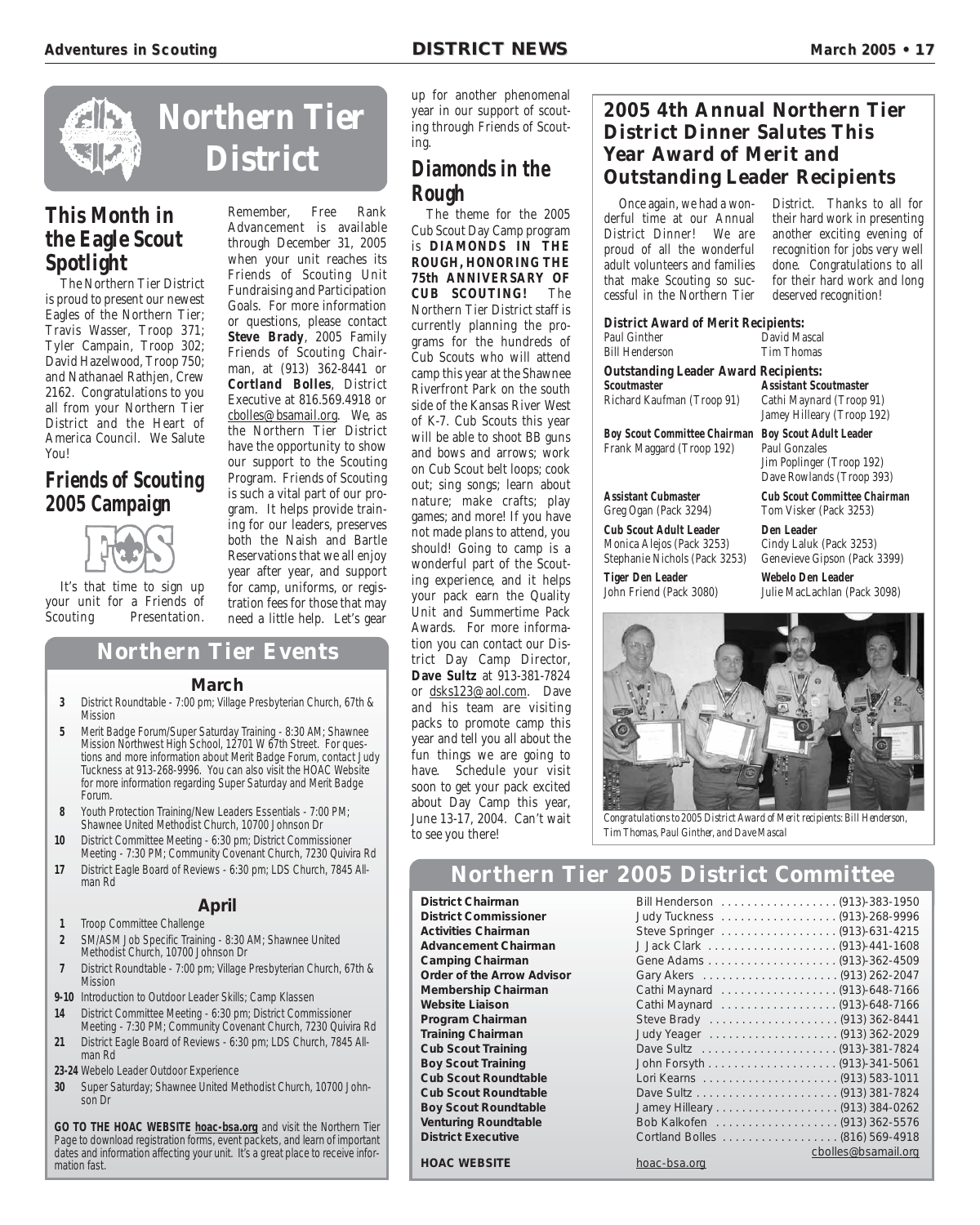

#### **A Message From the District Chairmam**

I would like to offer my congratulations to all who received awards at the District Dinner. A special congratulation to the two recipients of the Award of Merit, Bob Brooks and Bret Cooper. Thanks to all who made the 2005 District Dinner a success.

The Klondike Derby in

#### Richmond had a great turnout. Thanks to Troop 324 for all of the work and effort they put in making it a great time for all.

**Big Muddy**

**District**

I'm looking forward to seeing the many Cub Scout Packs at the district day camp this June in Richmond.

Thank you to the many leaders offering the scouting program to the boys of the Big Muddy District. Thomas L. Hodson

#### **Big Muddy District Kondike Derby**

This Year's Big Muddy District Klondike Derby was a great success with nearly 100 participants in attendance and all but two troops in the district represented! Thanks to again to perature hovered around 10 degrees all day, spirits remained high and all had a good time.







**Basehor Awards & Trophies 913-724-4500 James & Laura Smith**

#### **Commissioner's Minute**

Hello Big Muddy:

I would like to take this time to encourage all Scout Leaders and Commissioners to be sure that every boy who wants to go to camp has the chance to do so. If finances are a problem please obtain the scholarship forms as soon as possible and get them to the families. Any boy who misses the most fun thing in Scouting, whether it's Cub Day Camp, Bear Camp, Webelos Camp, Scout Camp, Rotary Camp or Venturing is at risk of dropping out. Canvas your people during your special occasions such as blue & golds, pack meetings, award ceremonies, etc. and get the scholarship applications in their hands. If timing is a problem such as family vacation during scheduled scout camp maybe you can get the young man to go to camp in a different session with another troop. There are lots of solutions if we try to use them.

Larry Maxwell

District Commissioner

#### **Friends of Scouting 04-05 Campaign**

It's that time to sign your unit up for Friends of Scouting. Remember, free rank advancement to all units upon reaching their Friends of Scouting Unit goal and Participation Goal to December 31st, 2005. For more information or questions, please contact Grant Dealy at 816-569- 4956 or email gdealy@bsamail.org. We, as the Big Muddy District have the opportunity to show our support to the Scouting Program. Friends of Scouting is such a vital part of our program in its help to support our

#### **Big Muddy Events**

#### **March**

- **1** District Roundtable 7:30 pm, Lexington United Methodist Church
- **3** District Committee Meeting, 7:30pm Dibbins Hall, Lexington
- **9** District Commissioner's Meeting, 7:30 pm, The Martens Home, Richmond

#### **April**

- **5** District Roundtable 7:30 pm Lexington United Methodist Church
- **6** District Committee Meeting, Dibbins Hall, Lexington.
- **13** District Commissioner's Meeting 7:30 pm, Martens Home, Richmond

leaders in their needed training, preserving both the Naish and Bartle Reservations that we all enjoy year after year, and that needed help for camp, uniforms, or registra-

tion fees for those that may need a little help. Let's gear up for another phenomenal year in our support of scouting through Friends of Scouting.

#### **2005 District Dinner**

This year's annual District Dinner was held in Odessa at the Odessa Community Building on February 5th. Thanks again to everyone who helped with the dinner this year, without your help it would not have been a success! Among those recognized were the following:

Award of Merit **Bob Brooks** Award of Merit **Bret Cooper** Robert M. Levy Award **Roland Francis** Hershel L. Hay Award **Charles Osborn** Hershel L. Hay Award **Dawn Smith** Outstanding Committee Member **Michelle Woods** Outstanding Committee Member **John Helm** Outstanding Assistant Scoutmaster Award **Chuck Smith Outstanding Webelos Leader Brian Bizenhurst<br>
Outstanding Webelos Leader Donita Cochran** 

**Outstanding Webelos Leader** Outstanding Den Leader **Wes Maxwell** Outstanding Tiger Cub Leader **Troy Stigall** Outstanding District Staff Award **John Dickson** Outstanding Commissioner **Jim Lamb** Scouting Family of the Year **Dave and Debbie Friess**

Congratulations to everyone recognized and thank you; if it weren't for dedicated volunteers like you this program would not be what it is in the Big Muddy District.

#### **Big Muddy 2005 District Committee**

#### **HOAC WEBSITE** hoac-bsa.org

**District Chairman District Commissioner Activities Chairman Advancement Chairman Camping Chairman Membership Chairman Cub Scout Training Boy Scout Training Sr. District Executive** 

| <u> NUAC-DSA.UM</u>          |
|------------------------------|
| Tom Hodson 816-240-8472      |
| Larry Maxwell 816-470-5660   |
| Kyle Kolkemeyer 816-838-2466 |
| John Dickson 816-470-2337    |
| Ed Gooseman 816-682-2008     |
| Mac Rogers 816-470-4152      |
| Mary Martens 816-776-3082    |
|                              |
| Grant Dealy 816-569-4956     |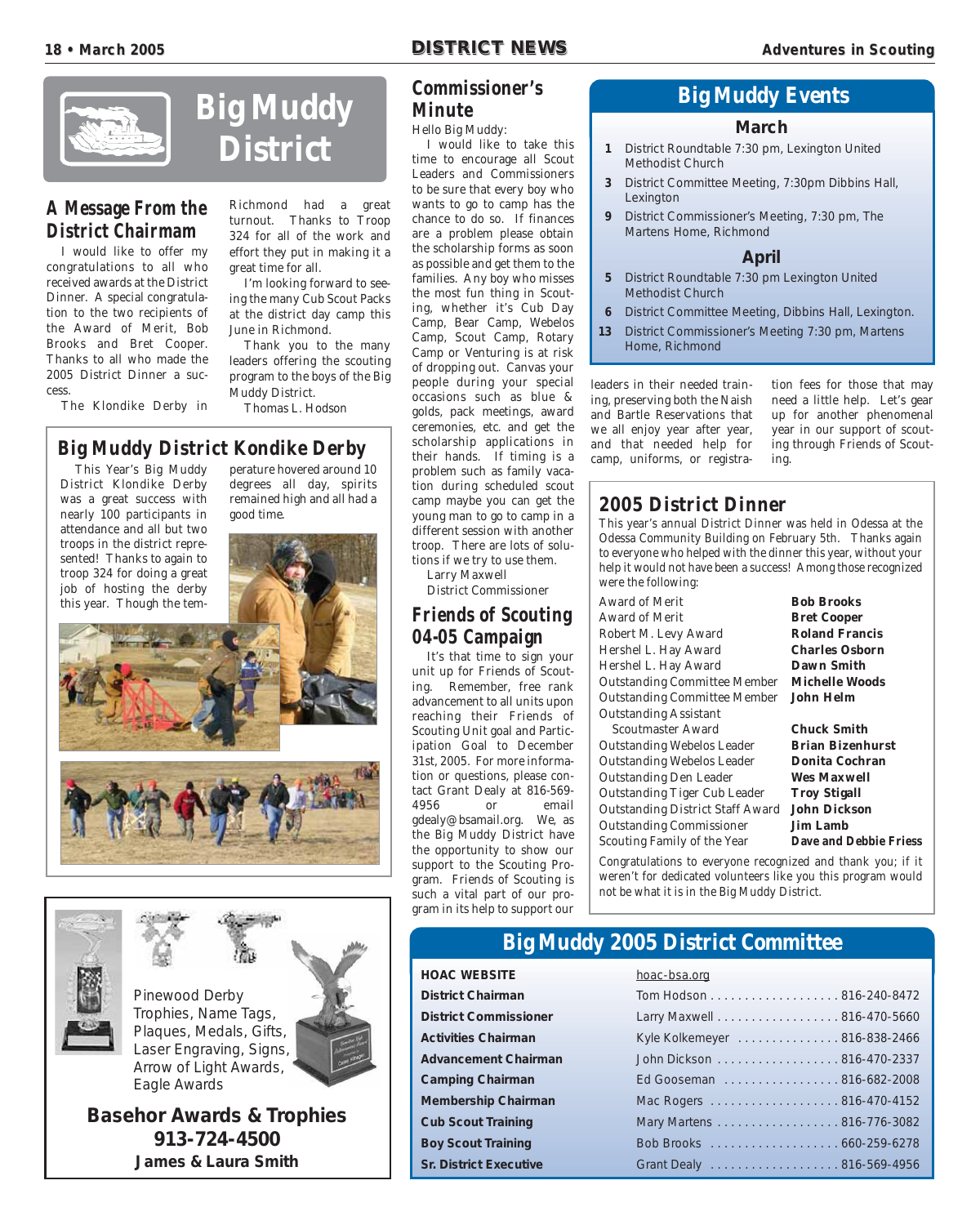• RTH Email Group: To subscribe email Dave Weerts at bsaeagle75@yahoo.com • RTH District Website www.eagle-scout.org/RTH

Nazarene, Family Life Cen-



#### **"Diamonds in the Rough," 2005 Cub Day Camp**



Day Camp will be the week of June 20th thru the 24th at the old Lake Olathe golf course. Jeff Turner (camp director) and Traci Symon (program director) are preparing diligently to ensure a quality summer program for the Cub Scouts. If you are interested in serving on staff where the "real fun" takes place please contact **Jeff Turner** at 913-851-0747 or tj0099@kc.rr.com for further information.

#### The Pack Coordinator Rally will be at the March Roundtable, Thursday the 3rd at College Church of the Nazarene, Family Life Center in Olathe.

#### **2005 Friends of Scouting Campaign**

We are well into the 2005 Friends of Scouting Campaign and things are progressing very well. As of the Council Kickoff Dinner on January 26th RTH has raised nearly \$25,000 of a \$69,000 goal.

This year's district leadership is Steve Berko as the overall chairman and Tom Johnson as the Family Chair. There has already been numerous units' conduct a presentation and congratulations to Troops 85, 122 and Pack 3132 who have already achieved their unit goal. Also recall the free rank advancement incentive is being offered again to all units who achieve goal.

#### **Red-Tailed Hawk Events**

#### **March**

- **3** Roundtable, 7:00 PM at College Church of the Nazarene, Family Life Center
- **5** District Pinewood Derby, Racing Begins at 2:00 PM at Blue Valley Baptist
- **10** Commissioners Meeting,7:30 PM at MNU Library
- **15** District Committee Meeting, 7:00 PM at Advent Lutheran Church
- **17** Eagle Boards of Review, 6:30 PM at St Thomas Apostolic Church

#### **April**

- **5** Cub Scout Job Specific Training #1 6:30 PM at Olathe Christian Church
- **7** Roundtable, 7:00 PM at College Church of the Nazarene, Family Life Center
- **12** Cub Scout Job Specific Training #2 6:30 PM at Olathe Christian Church
- **14** Commissioners Meeting, 7:30 PM at MNU Library
- **16-17** Webelos Woods at Cedar Lake
- **19** District Committee Meeting, 7:00 PM at Advent Lutheran Church
- **21** Eagle Boards of Review, 6:30 PM at St Thomas Apostalic Church
- **22** Boy Scout Job Specific Training #1, 6:30 PM, location TBA
- **23** Boy Scout Job Specific Training #2, 8:30 AM, location TBA

#### **Unit Rechartering**

The majority of units in Red-Tailed Hawk recharter in March and recall the charters are due by the 15th. In January we had training at Roundtable to go over in detail the new online rechartering process. If you have questions please feel to contact your unit commissioner, **Jason Ballew** at 816 569-4982, jballew@bsamail.org or the Council Registration Department directly at 816-569- 4934.

Also remember it is important to have charters turned in on time which is a requirement for the quality unit award.

#### **Every Boy Deserves a Trained Leader**

In order to provide the best possible program to youth an adult leader should be trained. Please take time to become trained in your leadership role and encourage other leaders in your unit to do the same. In the beginning leaders should be taking Fast Start and Youth Protection which are both available online (www.hoac-bsa.org) then New Leader Essentials and Job Specific Training.

Job specific training for Cub and Boy Scout leaders are scheduled this spring in the month of April. Please check the district calendar in this section for further details. Also remember if you change leadership positions you need to be trained for that new job. You are encouraged to attend the Job Specific "breakout" session for those positions at no cost.

#### **Stay in the Loop of Communication**

Are you receiving all of the latest and greatest information regarding the Red-Tailed Hawk district and the Heart of America Council? There are many ways to keep informed and acquire current Scouting information. Please share the below communication avenues with the leaders in your unit.

#### • RTH Roundtable: Generally occurs the 1st Thursday of every month at College Church of The

ter.

• HOAC Website: www.hoac-bsa.org

#### **Red-Tailed Hawk Merit Badge Forum Sees Huge Turnout!**

Over the course of 3 Saturdays in January and February the district held it's 4th annual Merit Badge Forum at California Trail Jr. High in Olathe. This year saw 456 Boy Scouts who attended and worked on up to 3 badges chosen from the 35 offered. Some of the merit badges the scouts worked on were Computers, Citizenship in the Nation, Photography, First-Aid, Law, Graphic Arts,

Electronics, and more.

Much thanks to this year's chairman of the event Scott Tobias who labored long to coordinate the forum. Also thanks to Ernie Lunsford, Randy Warner, Paul Alters, and Ricki Dykes. Lastly thanks to the numerous adult volunteers who served as merit badge counselors and instructed all the classes for the scouts.





#### **2005 Red-Tailed Hawk District Committee Chairs**

| <b>District Chairman</b>         |                               |
|----------------------------------|-------------------------------|
| <b>District Commissioner</b>     | Ray Morrison 913 764-4107     |
| <b>District Vice-Chair</b>       | Keith Sickendick 913 685-1870 |
| <b>District Training Chair</b>   | Jeff Wandtke 913 764-8413     |
| <b>District Camping Chair</b>    |                               |
| <b>District Activities Chair</b> |                               |
| <b>District Advancement</b>      | Ernie Lunsford 913 780-5162   |
| <b>District Membership Chair</b> | Nancy Chapman 913 829-0366    |
| <b>Boy Scout Roundtable</b>      | Dave Weerts 913 829-1321      |
| <b>Cub Scout Roundtable</b>      |                               |
| <b>Venturing Roundtable</b>      |                               |
| <b>Senior District Executive</b> | Jason Ballew 816 569-4982     |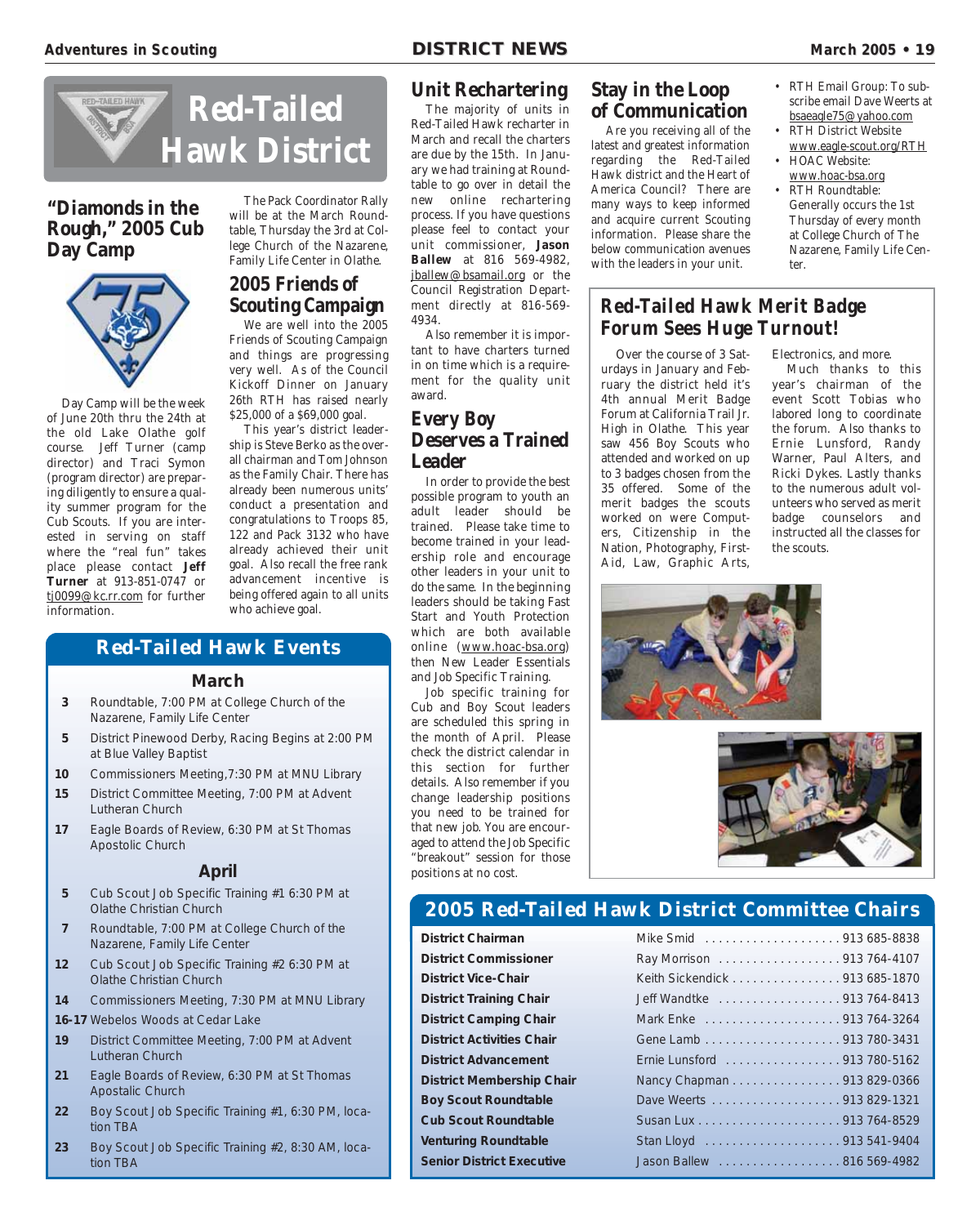

#### **2004 District Dinner**

We had a great time at this years District Dinner. The Dinner was held at the Clinton Rotary Building with State Representative Shannon Cooper as the guest speaker. Congratulations to our award recipients listed below. The recipients were nominated by their peers and there couldn't be a more deserving bunch. Lone Bear district has the hardest working, most dedicated volunteers in all of the Heart of America Council. Thanks for all that you do!!!

**District Award of Merit** Richard Miller April Hale

**Silver Bear** Hurley Mahan Barry Glasscock Scott Reed Randy White

#### **Cub Scout Day Camp - Diamonds in the Rough!**

The 2005 Day Camp will be held with the theme of Diamonds in the Rough. All Cub Scouts from new Tigers to 2nd Year Webeloes are encouraged to attend. We will be having a blast with Archery, BB guns, swimming, field sports, crafts and special guests.

Cub Scout Day Camp will be held from June 27-30 at Artesian Park in Clinton



MO. Registration for this event is now being accepted at the Council Service Center. May 11th is the deadline for the early bird registration fee of \$45.00. Registration for camp after the deadline will cost \$60.00. Packs should note that two walking leaders are required each day of camp. The walking leader training will take place at the June Roundtable at the Clinton Scout Center.

If you are interested in lending a hand with staffing this event please contact **Phillip Brockland** @ 800- 776-1110. We can always use more help and new talents.

Be Sure to Sign Up, It's Going to Be Great!!!

#### **Roundtable**

Roundtable meetings are held at the Clinton Scout Center, on the first Tuesday of every month. Roundtable meetings are a gathering of Scouters from the Lone Bear District held once a month. These Meetings are an important way for leaders to gather and learn from each other. This is also an opportunity for you to get information on variety of subjects from the Heart of America Council and the Lone Bear District. Each month there will be a new program for both Boy Scout Leaders and Cub Scout Leaders. We always have a good time and it would benefit your unit to have at least one adult leader

present. All leaders are encouraged to join us to learn more about serving today's youth. We are sure that you will take away some valuable information. For more information please call **Phillip Brockland** @ 800- 776-1110.

#### **What Have Your Scout Done?**

The District Committee and all of the Lone Bear District wants to know what your unit has been up to. We know you all are involved in exciting activities and are having lots of fun. Please send your monthly highlights and photos to **Phillip Brockland** at pbrockla@bsamail.org. We will be sure to get your units story in this publication!

#### **Spring Camporee!**

It may feel like winter but spring is on the way. The 2005 spring Camporee will be a fun filled weekend with plenty of activities planned. The Lone Bear District has been working closely with Whiteman Air Force Base to make sure this event is the highlight of this year's district activities. Planned programs include and opportunity to use a flight simulator, realistic first aid exercises, a static display of the bases equipment and much more. For more information contact **Jerry Post** @ 660-747- 0600.

We'll see you there!!!

#### **2004 Friends of Scouting**

Our overall goal this year is \$34,500; the family goal is \$5,500. We are going to be very busy this month work-

#### **Lone Bear 2005 District Committee**

| Chairman                          | Gary Cover 1-660-885-6914        |
|-----------------------------------|----------------------------------|
| Commissioner                      | Steve Higgins 1-660-429-6911     |
| Executive                         | Phillip Brockland 1-660-238-2325 |
| Training                          | Mike Wiltfong  1-660-885-2406    |
| Advancement                       | Mike Morales  1-660-885-3412     |
| Camping                           |                                  |
| <b>Special Needs</b>              |                                  |
| <b>Activities</b>                 | Jerry Post 1-660-747-0600        |
| Membership                        | Erica Collins 1-660-747-8420     |
| <b>CS Roundtable Commissioner</b> | Tammy Kjos 1-660-563-5372        |
| <b>BS Roundtable Commissioner</b> | Kathy Cooper 1-660-647-5868      |

#### **Lone Bear Events**

#### **March**

- **1** Roundtable Meeting, Clinton Scout Center, 7:00 PM
- **8** Commissioner Meeting, 6:30 PM Golden Corral, Clinton MO
- **11-12** Commissioner College, Leavenworth Kansas
- **15** District Committee Meeting, Clinton Scout Center, 6:30 PM

#### **April**

- **5** Roundtable Meeting, Clinton Scout Center, 7:00 PM.
- **12** District Commissioner Meeting, 6:30 PM Golden Corral, Clinton MO
- **19** District Committee Meeting, Clinton Scout Center, 6:30 PM
- **22-24** SPRING CAMPOREE, Whiteman Air Force Base

ing to achieve the Districts goals. This year, we are striving to reach our goals earlier than ever and we need your help. Many units have already have had their presentations conducted with a great deal of success. If your unit has not signed up to have a FOS presentation for your Pack, Troop or Crew, please contact Phillip Brockland or Richard Miller. Once again, your unit will receive free Rank Advancement for the 2005 calendar year when your unit's goal has been met.

Please remember, the Friends of Scouting Campaign is a key element in the financing of the Heart of America Council and its programs. Lets make sure that the Lone Bear District completes its campaign on time and goes above and beyond the call of duty.

If you are interested in Participating with either the Family or Community FOS Campaign please contact **Phillip Brockland** @ 800- 776-1110 or **JC Smith** @ 660-885-4684.

# Serve The Country's Best Barbecue at Your Event

#### Non-Profit and Youth Organization Special

The Express Walkaway Buffet

• Poor Russ Meat (chopped burnt ends) • Hickory Pit Beans • Creamy Coleslaw • Potato Salad • Hot & Mild Sauces • Pickles • Buns • Paperware, Serving Utensils and Condiments

> **Per Person** -on (such as chicken, ribs, etc) ut pricing. No Delivery charge within a 30 mile radius of our catering facility)



Groups from 10 people to 10,000 Phone: 816.942.9141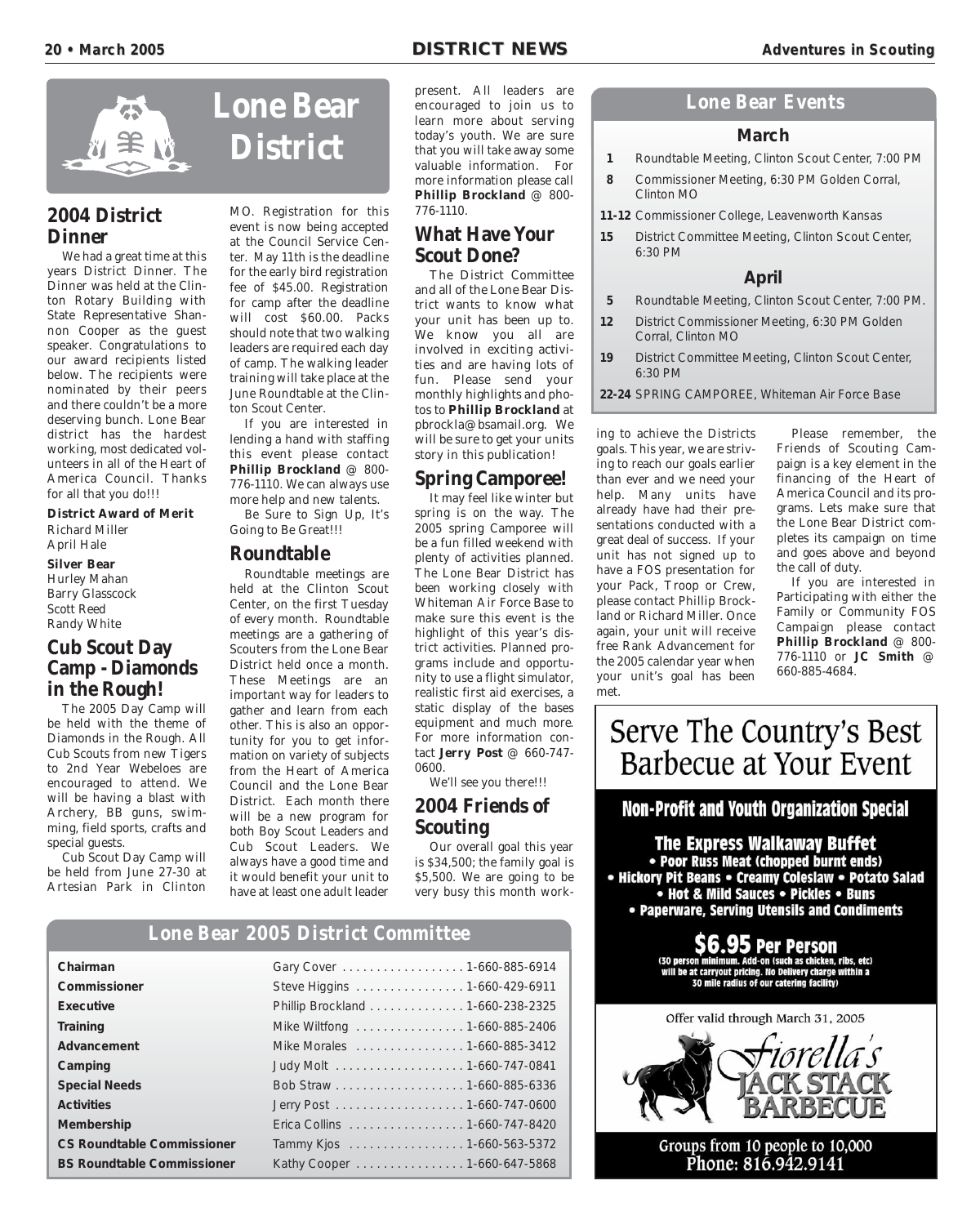#### **Day Camp 2005**

Planning for the Trails West 2005 day camp are now will under way and the program will be planned around the Jungle Book theme and highlight the 75th anniversary of the Cub Scout program. The dates for the camp will be June 6th-9th and it will be held for the third year in a row at the Timber Ridge Adventure Center. We are currently looking for program ideas and help staffing the camp. If you have any ideas or would like to be a part of the fun call **Shawn Hudson**, Camp Director at 913-254- 9548.

**Trails West District**

#### **District Recognition Dinner 2005**

On Saturday January 15th the Trails West District held its annual district dinner and recognized two outstanding volunteers with the District Award of Merit. The District Award of Merit is the highest award a district can bestow on a volunteer. The awards were given to Joe Ogilvie and Dave

Elsey. Congratulations to Joe and Dave and the great award and thank you for all the time and work you have put into the Trails West District and too scouting

#### **Training SETTING THE RECORD STRAIGHT**

Help has arrived! The long and seemingly futile search for accurate and reliable training data is nearly over. The



#### **Scout out Union Station**

Union Station affords Scoutmasters many opportunities to reinforce key Scouting principles —from encouraging exploration and nurturing scientifi curiosity,to developing an awareness and appreciation of one 's heritage. The Station is a must on every troop 's destination list.Scout out the opportunities at the Station and inside Science City.CALL TODAY!

#### **OPPORTUNITIES TO EARN MERIT BADGES**

Visit **www.unionstation.org/scouting.cfm** to download complete guides explaining what badge requirements can be fulfilled at Union Station. These are just a few of the badges included on

- American Heritage Atomic Energy Engineering
- Landscape Architecture Mammal Study Model Design • Railroading

#### **OPPORTUNITIES FOR BIG SAVINGS**

- Book a field trip and save with just \$6 general admission per Scout with advanced reservations.
- Add a stage show or Extreme Screen movie for special combo discount.

Ask about Science City's unique Discovery Areas.These engaging programs,which span from a Prehistoric Dig for fossils to the futuristic Challenger Learning Center mission to Mars, are designed to fortify unity and creativity. Visit **www.unionstation.org/discovery.cfm** for more details.

#### **OPPORTUNITIES TO EXPAND HORIZONS**

General admission includes unique national exhibits that can only be seen one place in Kansas City — at Union Station. Traveling exhibits through Sept.6:

**BRAIN: The World Inside Your Head** Journey in one ear and out the other. Generate real brainpower as you learn how the brain functions and sometimes malfunctions.

**The Endurance: Shackleton's Legendary Antarctic Expedition** Could you have survived? Discover how Sir Ernest Shackleton and his men made history — just by staying alive.

#### ALSO AT UNION STATION

**Shackleton's Antarctic Adventure** | Extreme Screen through Oct.21

**MisAdventures in 3D** | Extreme Screen July 30 –Feb.11,2005 **Grossology: The (Impolite) Science of the Human Body** | Exhibit Oct. 2 – Jan. 3, 2005

**Frontier Presents Can You Tell Me How to Get to Sesame Street?** | Exhibit Oct. 23 – Feb. 21, 2005 **Forces of Nature** | Extreme Screen Oct.22 – June 30, 2005

Heart of America Council has provided every district with the new Administration of District Data program. This program really sits up and performs. From trying the demo it appears that the program does everything short of holding Round Table Flag ceremonies. The program should be in district use by the time this note is published.

Now the challenge is to get accurate information into the database. Each unit has been asked to appoint a unit trainer. That trainer has been asked to track and report the training progress of unit adult leaders and to gather and report new leader accomplishment of on-line training such as Youth Protection and Leader Fast Start, (among lots of other duties.) Training records for Trails West District's first three years are reasonably accurate and up to date. Training records for leaders who took training prior to July 2000 are rather sketchy. Every leader's support and participation is needed to get the records straightened out once and for all.

Each unit trainer has been provided a hard copy as well as a digital copy of a leader training record to report individual leader training so that we can update the district training records and establish Trails West as having more than 32% trained Direct Contact Leaders.

Please give your unit trainer or training coordinator every cooperation and assistance in gathering the requested information for inclusion in the district database. Information needed includes local District and Council training and out of council training as well as regional and national

#### **Trails West Events**

#### **March**

- **3** Roundtable, Center of Grace, 520 S Harrison, Olathe, 7PM
- **8** District Committee Meeting, Center of Grace, 520 S Harrison, Olathe, 7PM
- **15** District Commissioner Meeting, Center of Grace, 520 S Harrison, Olathe, 7PM
- **17** Eagle Board of Review, Church of Jesus Christ LDS, 7845 Allman, Lenexa, 6:30PM (Please arrive 15 min. early)

#### **April**

- **7** Roundtable, Center of Grace, 520 S Harrison, Olathe, 7PM
- **9-10** Spring Camporee Pomona State Park 22900 S Highway 368 Vassar KS 66543
- **12** District Committee Meeting, Center of Grace, 520 S Harrison, Olathe, 7PM
- **19** District Commissioner Meeting, Center of Grace, 520 S Harrison, Olathe, 7PM
- **20** Eagle Board of Review, Church of Jesus Christ LDS, 7845 Allman, Lenexa, 6:30PM (Please arrive 15 min. early)

#### **May**

- **5** Roundtable, Center of Grace, 520 S Harrison, Olathe, 7PM
- **10** District Committee Meeting, Center of Grace, 520 S Harrison, Olathe, 7PM

courses. It also includes any training keys or awards, district, regional, or national council awards and recognitions, and Order of the Arrow or Mic-O-Say advancement or recognition. Information on previous Scouting positions and the periods held is also requested. There is a great deal of data to get together and entered into the database, please give your unit trainer all the assistance you possibly can. It will take some time to get the database fully populated but it will get done. Please be patient. Help is always accepted.

YiS, Joe Ogilvie

- **17** District Commissioner Meeting, Center of Grace, 520 S Harrison, Olathe, 7PM
- **19** Eagle Board of Review, Church of Jesus Christ LDS, 7845 Allman, Lenexa, 6:30PM (Please arrive 15 min. early)

#### **Trails West 2005 District Leadership**

**District Chairman District Commissioner District Membership Chair District Advancement Chair District Training Chair District Activities Chair District Camping Chair** . **District Family Friends of Scouting District Popcorn Chair Boy Scout Roundtable Cub Scout Roundtable District Director** 

| Ed Hedges 913-768-1420        |
|-------------------------------|
| Geoff Mildenhall 913-859-0506 |
| Keith Neuman 913 541-8362     |
| Ellen McGurk 913-780-1577     |
| Joe Ogilivie 913-492-3880     |
| Dave Elsey 913-829-4594       |
| Shawn Hudson 913-254-9548     |
| Marlene Bean 913-782-3279     |
| David Colvin 913 307-0745     |
| Doug Strieby 913 764-0547     |
| David Bryant 913 599-0514     |
| Alan J Sanders 816 569-4958   |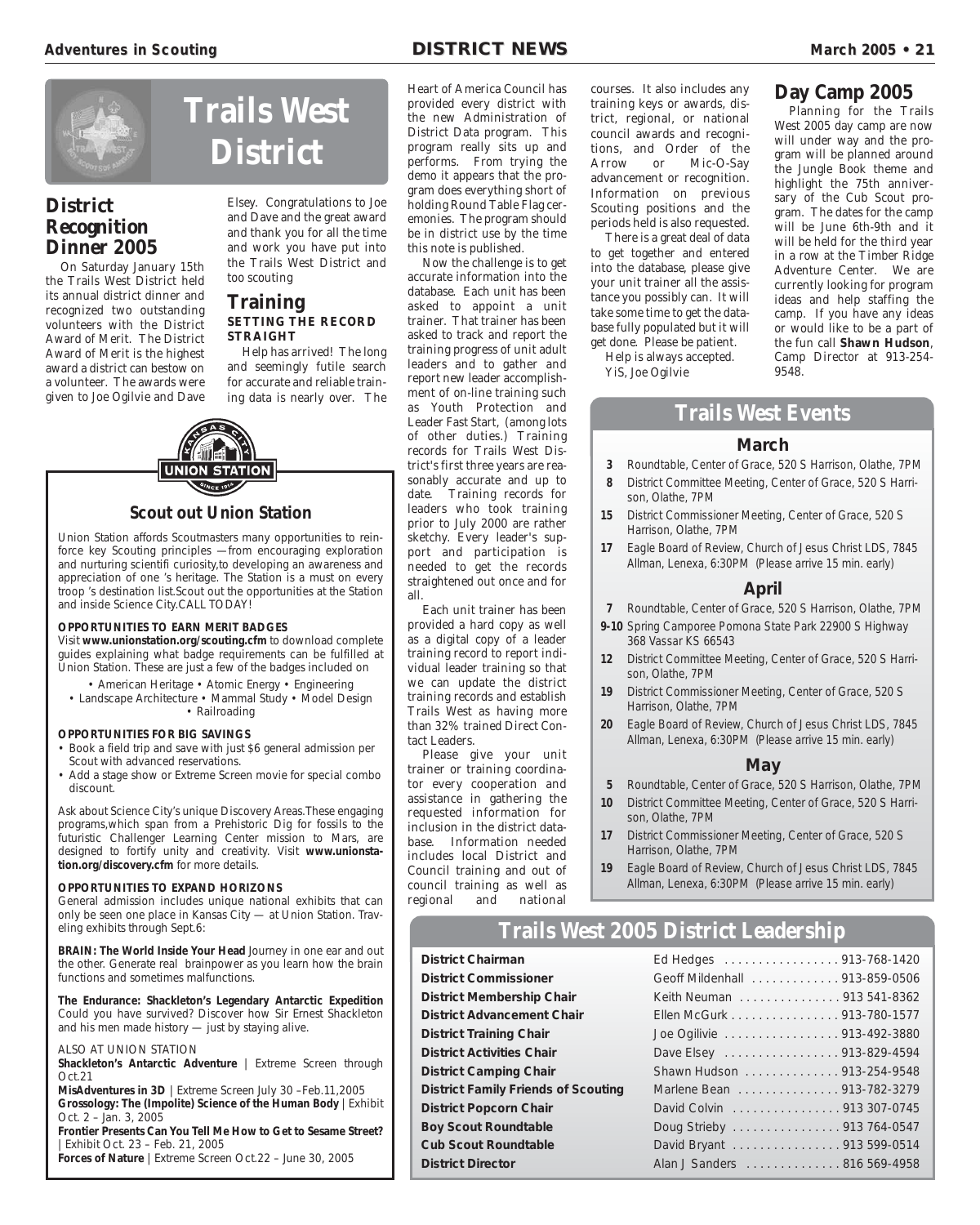

#### **2004 Quality District**

#### **District Awards Dinner**

Everybody get ready to celebrate! The District Awards Dinner is coming up on March 5th. We have a lot to celebrate from 2004. This is going to be a great chance to recognize those volunteers who helped make Twin Rivers a Quality District last year. We are pleased to recognize two very deserving winners of the District Award of Merit. We will also be announcing five Distinguished Service Award winners as well as several winners of the Special Service Award. As many may have heard, 2004 was a recordbreaking year for young men attaining the Eagle Scout rank in HOAC. Twin Rivers is proud to recognize our thirteen new Eagle Scouts from 2004! Please be sure to attend this event so we can properly celebrate Twin Rivers Boy Scouts.

#### **Friends of Scouting**

The Friends of Scouting campaign is off to a successful start for 2005. At January's FOS Kickoff event, Twin Rivers was ahead of

the pack with more than 25% of our year-end goal raised. In order to make our goal we must have our presentations completed. If your unit has yet to schedule your presentation, please call Family FOS Chair **Tom Randall** at 913-294-9809 or call District Executive, **Landon Behrens**.

#### **Day Camp – Diamonds in the Rough**

Day Camp is rapidly approaching! Now is the time to start planning. We have already started to recruit staff, plan program and fill information into "The Book!" We are excited to be able to incorporate the 75th Anniversary of Cub Scouting into our Day Camp this year and know the boys will enjoy that! Day Camp will be held from June 6-9 this summer. Everyone looks forward to seeing you!

#### **Spring Recruiting**

It is never too early to start thinking about recruiting some new Scouts into your unit before heading off for the summer. The earlier in the spring you do this, the better you can prepare new

Scouts for the advancement trail and summer camp experience. Please contact your District Executive, **Landon Behrens** to get any recruiting materials you need now!

#### **Training**

Training is going to be near the top of the list of important issues for all of<br>2005. Currently, Twin Currently, Twin Rivers ranks last among HOAC districts in all training categories. Let's make a real effort to turn that around this year! Remember, proper training will give you the knowledge and ability to run your meetings more efficiently and will make them more enjoyable for our scouts. We owe it to our scouts to give them the best experience possible. If you are a scout leader and haven't been trained or have ideas on how to make training better, please call one of our Training Co-Chairs or our District Executive.

#### **Letter from the District Executive**

Thank you to all the volunteers and youth who have made my first few months so enjoyable. I look forward to working with all of you in the coming months. I have great hopes for 2005 and believe we can make this a great year for scouting. I welcome any recommendations or suggestions for helping the district and I hope that you will feel free to ask me any questions you may

have. I'll do my best to help you in any way possible and look forward to serving the

Twin Rivers District. Thanks again. Landon

#### **Twin Rivers Events**

#### **March**

- **3** District Commissioner's Meeting, Paola United Methodist Church; 6:30 PM
- **3** Roundtable, Paola United Methodist Church; 7:30 PM
- **3** OA Chapter 4 Meeting, Paola United Methodist Church; 7:30 PM
- **5** District Dinner, St John's Hall, Greeley; 6:00 PM
- **10** District Committee Meeting, Beethoven's, Paola; 6:30 PM
- **12** Cub Leader Basic Training, Location TBA; 8:30 AM

#### **April**

- **7** District Commissioner's Meeting, Paola United Methodist Church; 6:30 PM
- **7** Roundtable, Paola United Methodist Church; 7:30 PM
- **7** OA Chapter 4 Meeting, Paola United Methodist Church; 7:30 PM
- **14** District Committee Meeting, Beethoven's, Paola; 6:30 PM



#### **Twin Rivers 2005 District Committee Roster**

| <b>District Chairman:</b>                         |                                     |
|---------------------------------------------------|-------------------------------------|
|                                                   | Mike Prothe 913.294.2111            |
| <b>District Commissioner:</b>                     | John Berton 785.242.8294            |
| <b>Activities Chair:</b>                          | Buddy Burris 785.867.3005           |
| <b>Advancement Chair:</b>                         | Curtis Gibson 913.898.4955          |
| <b>Camping Chair:</b>                             | Richard Grant 913.755.3941          |
| <b>Endowment Chair:</b>                           | Ken Weide 785.448.5560              |
| <b>Finance/Friends of Scouting Chair:</b>         | Dana Crawford 913.757.4451          |
| <b>Membership Chair:</b>                          | Wendy Richardson 913.294.6660       |
| Roundtable Commissioner (Boy Scouts):             | Dave Miller 913.849.3574            |
| Roundtable Commissioners (Cub Scouts):            | Kathy Kierl 913.557.5869            |
|                                                   | Pam Thompson 913.294.2344           |
| <b>Special Needs Coordinator:</b>                 | Pam Thompson 913.294.2344           |
| <b>Training Co-Chairs:</b>                        | Lawrence Dickinson 913.256.6809     |
|                                                   | Pam Thompson 913.294.2344           |
| <b>Website Chair:</b>                             | Vacant                              |
| <b>District Executive:</b>                        | Landon Behrens  800.776.1110 x 4941 |
|                                                   | 816.569.4941                        |
|                                                   | lbehrens@bsamail.org                |
| <b>HOAC and Twin Rivers District Information:</b> | www.hoac-bsa.org                    |

# **Call David Chinnery for:**

• Home Loans • Commercial Loans • Consumer Loans

#### 816-554-7000

The Bank That Makes Loans **First Community Bank** 301 S.E. Main . Lee's Summit www.first-community-bank.com

FDIC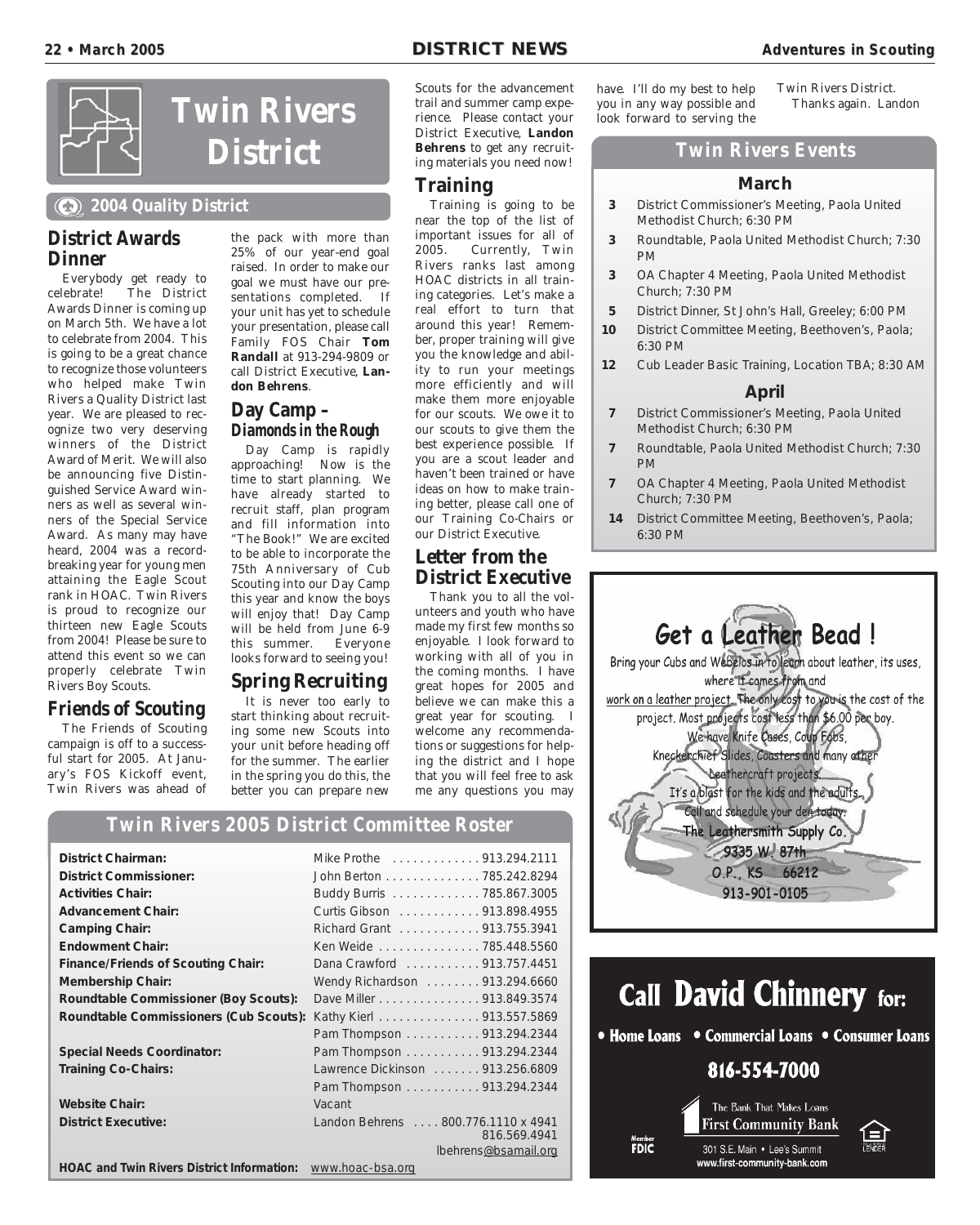

# **Thunderbird District**

#### **Spring Recruiting**

All Packs and Troops should be preparing for their Spring Recruitment. Everyone will need to make sure dates are set and facilities are reserved. Please contact your District Executives if you need to order Fliers for recruitment. The sooner these things are completed and organized, the better chance we will have at getting larger numbers of youth to the Recruitment nights.

#### **Training**

Training dates are set and most of the locations have been secured. Training is an essential part of a unit's success. The more leaders that become trained in their current position the better the quality of the program becomes. Be sure to look for registration forms at roundtable as well as on the council website for the upcoming trainings at www.hoacbsa.org.

If you have questions, contact **David Riker** at the council service center at 816- 569-4974.

#### **Internet Rechartering**

All Internet recharters should be completed. Everything turned in after the month of February will be

#### considered late. This process was much quicker with fewer mistakes being made. Thank you to everyone who has completed the Internet Rechartering on time. Keep up the hard work!

#### **Thunderbird Klondike Derby**

The Klondike Derby's Brooks Range was held at Longview Lake on January 14th – 15th. All Troops and Packs were well prepared as they battled the cold temperatures. There were approximately 513 participants at this years Klondike. We want to thank Jim Salisbury for putting together twelve years worth of Klondike Derby's. We want to thank all Troops and Packs that came out despite the cold temperatures.

#### **Friends of Scouting**



The Friends of Scouting Campaign is under way and presentations are being made. The Kick-off dinner was held at the Sheraton Hotel on January 26th. The<br>Thunderbird District Thunderbird announced they had currently reached 52% of their

goal for the Community Campaign and 15.5% for the Family Campaign. The family campaign is off to a slow start but is looking to rebound by having numerous presentations in the months of February and March. The Overall goal of the campaign is currently at 35.5%. Let's keep things rolling and reach our goal of \$193,000.

#### **Day Camp**

 $Day$  camp is coming around the corner soon. The dates are June 20-24. We are planning on being out at James A Reed Wildlife Area again this year. The cost is \$45 until May 15th, and then it becomes \$60. The theme for this year is "Diamonds in the Rough." Everyone that attends will have fun and adventure. If you have questions regarding day camp you may contact **David Riker** at the council service center at 816-569- 4974.

#### **Thunderbird Annual District Recognition Dinner**

The Thunderbird District Dinner was held on January 22, 2005 at the Aldersgate United Methodist Church in Lee's Summit, MO. We had a full house. Many people showed up to honor and show their support for their fellow volunteers. Thunderbird has so many outstanding volunteers. I wish that we could recognize them all. Congratulations again to the following recipients:

# **2005 Thunderbird District Committee Chairs**

| Chairman                      | David Frantze 816-691-3181     |              |
|-------------------------------|--------------------------------|--------------|
| Commissioner                  | Ray Seidelman 816-350-7438     |              |
| Vice-Chairman Program         | Joe Mackey 816-309-7474        |              |
| <b>Vice-Chairman Support</b>  |                                |              |
| <b>Activities</b>             | Barbara Lalk 816-356-6963      |              |
| Advancement                   |                                |              |
| Camping                       | Larry Overfield 816-358-1022   |              |
| Membership                    | Cindy Cone 816-318-0325        |              |
| <b>Special Needs</b>          | Barbara Shaffer 816-763-3226   |              |
| <b>Training</b>               | Kelsie Clark 816-430-5654      |              |
| <b>Relationships</b>          | Cindy Cone 816-318-0325        |              |
| <b>District Director</b>      | Roger Hoyt rbhoyt@bsamail.org  |              |
|                               |                                | 816-569-4946 |
| <b>Sr. District Executive</b> | David Riker driker@bsamail.org |              |
|                               |                                | 816-569-4974 |
| <b>District Executive</b>     | Jacob Allen jallen@bsamail.org |              |
|                               |                                | 816-569-4962 |

#### **Silver Oakleaf:**

Beth Mackey, Flora Pope, Vickie Miller, Susan Phillips, Tim Mooney, Shirley Stock, Lisa Park, and Tammy Wolf.

#### **Silver Acorns:**

Scott Dulle, Bob Davidson, James Freeman III, Jim Scalf, Ray McNeel, Jim Markey, Suzanne Marske, Alex Pope, W. Keith Martin, Pete Zibers, Thomas Mitchell, Teresa Bohne, Mary Sheeley, Ernie Ayers, and Diane Whitworth.

**Rev. Merle McConnell Cubmaster of the Year:** Curtis Martin

**Ernie Modlin Scoutmaster of the Year:** Steve Smith

#### **Award of Merit:**

Shane Christensen, Lyn Pierce, Randy Hedberg, Richard Bennett, Jimmy Clark, Kenneth Flynn, and Randy Sims.

#### **Thunderbird Events**

#### **March**

- **1** District Roundtable 7:30 pm Hickman Mills High School 9010 Old Santa Fe Rd. Kansas City, MO.
- **1** Youth Protection Training- 7pm, Merit Badge Counselor Orientation & O.A. Chpt. 5 Mtg. 7:30pm.
- **5** New leader essentials 8:30am 11:00am
- **5** Cub Scout leader specific training 12:00pm 3:30pm, Location: TBA
- **8** District Commissioner Meeting. Council Service Center 7pm
- **10** District Committee Meeting. Council Service Center 7pm
- **19** Den Chief Training 8:30am 1:00pm, Coronation of Our Lady Catholic Church, Highgrove Road, Grandview, MO
- **25** Office Closed Observance of Good Friday

#### **April**

- **2** Scoutmaster and Assistant SM Specific Training, 8:00am 5:00pm, Red Bridge United Methodist Church, 636 East 117th Street, Kansas City, MO
- **5** District Roundtable 7:30 pm Hickman Mills High School 9010 Old Santa Fe Rd. Kansas City, MO.
- **5** Youth Protection Training- 7pm, Merit Badge Counselor Orientation & O.A. Chpt. 5 Mtg. 7:30pm.
- **5** New Leader Essentials, 7:00pm 9:00pm, Hickman Mills H.S.
- **6** Troop Committee Challenge, 6:30pm 10:00pm, Redbridge United Methodist Church, 636 East 117th Street
- **9** Basic Adult Leader Outdoor Orientation (BALOO), 8:30am 5:00pm, Ridgeview Christian Church, Kansas City, MO, 8640 Sni-A-Bar Road, Kansas City, MO
- **12** District Commissioner Meeting. Council Service Center 7pm
- **13** Introduction to Outdoor Leader Skills: Session 1: Red Bridge United Methodist Church, 636 East 117th Street, Kansas City, MO
- **14** District Committee Meeting. Council Service Center 7pm
- **23-24** Introduction to Outdoor Leader Skills: Session 2: 8:00am 1:00pm, Troop 300 Scout Cabin, Pleasant Hill, MO
- **28** Cub Scout Leader Specific Training: 6:00pm St. Matthew Lutheran Church, 700 NE Chipman Road, Lee's Summit, MO